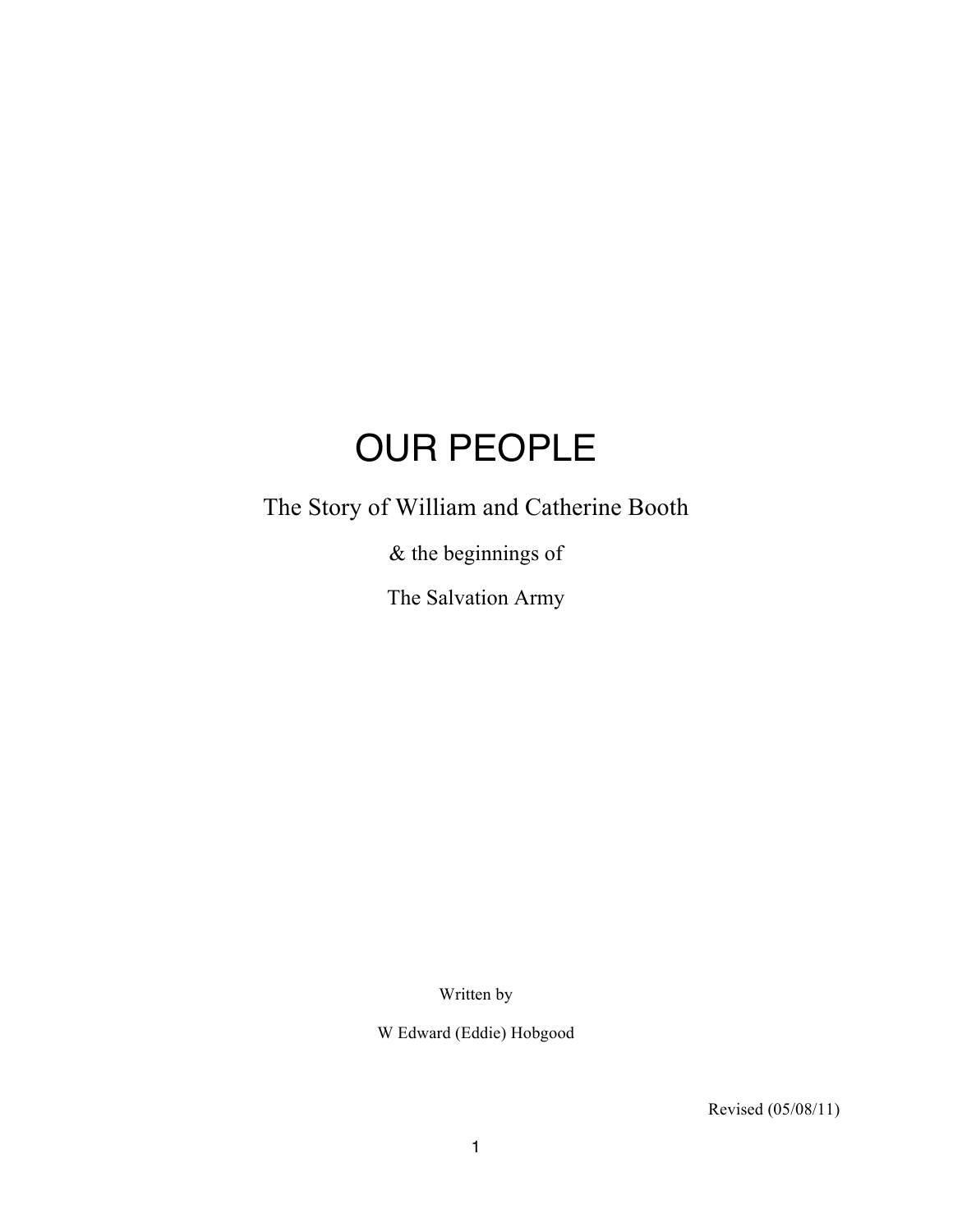#### OUR PEOPLE

#### W. Edward Hobgood

#### ACT ONE

#### MUSIC CUE 1: Overture

As Overture begins, curtain rises Additionally, the following information about the "good life" appears on the outer screens.

#### SCRIM CUE: Down.

SCRIM GRAPHICS: Images from Victorian England are inside of picture frames that illustrate the words on the outer screens.

SCREEN CUE: The information in italics appears on the outer screens, timed to the Overture.

*The reign of Queen Victoria, commonly referred to as the Victorian Era, saw a long period of prosperity for the British people.*

*Photography was developed in 1839 in Britain by William Fox Talbot.*

*In 1851, the first World's Fair, known as The Great Exhibition, was held in London and showcased the greatest innovations of the century.* 

*In Victorian Britain, theater, arts, music, drama and opera were enjoyed by the social elite.*

*Brass bands became very popular with the Victorians.*

*Stage coaches, canals, steam ships, railways and the invention of the postage stamp dramatically changed communication in Britain and the world.*

*One of the greatest engineering feats in the Victorian Era was the development of a sewage system in London.*

*Gas lighting became widespread during the Victorian era.*

*The Industrial Revolution that took place during this time allowed people to amass great wealth.*

*The City of London grew in world prominence and sophistication.*

*The Industrial Revolution had a positive impact on living standards – people had more money and could improve their standards.*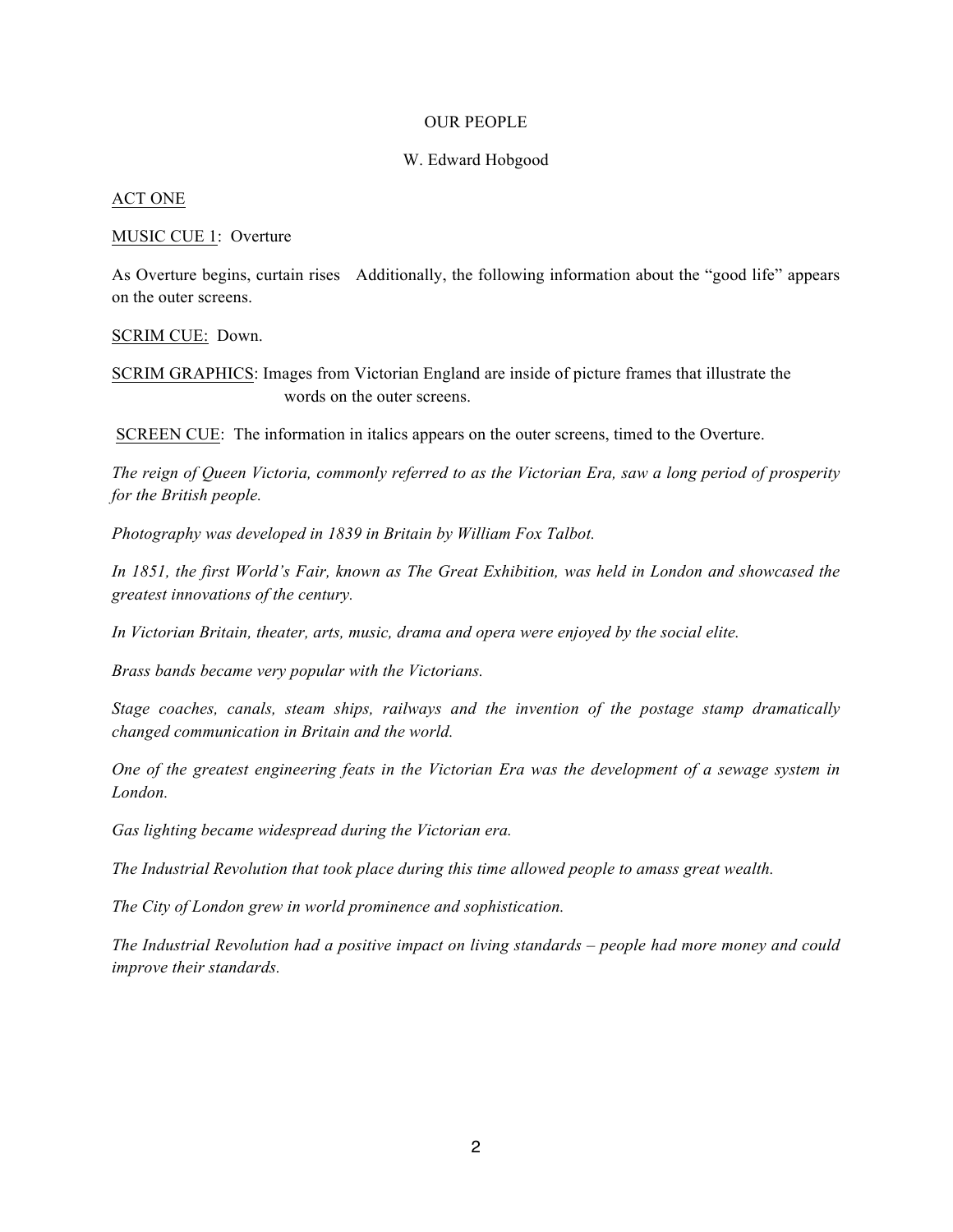## SCENE ONE

MUSIC CUE 2: Children of the Gutter and the Slum

(Overture segues into the opening song and some of the picture frames change into images of high society people, which come to life during the opening moments of the song. 6 dancers appear in front of the scrim and dance during the opening segment of the song.)

East Enders: THE VICTORIAN ENGLISH UPPER CRUST LIVE LIVES THAT MAKE THE PEASANTS LUST; WITH PARTIES, DANCES, AND THE THEATRE; LIFE'S PLEASURES SEEM SOMETIMES TO BLUR!

> ARISTOCRATIC, HIGH SOCIETY IS WHAT WE WANT AND WHAT WE NEED; THE LATEST FASHIONS FROM PAREE JUST TO KEEP OUR POPULARITY.

AND ETIQUETTE, DON'T FORGET THAT! KNOW WHEN TO BOW AND TIP YOUR HAT; AND WHAT TO SAY AND HOW TO ACT, ESPECIALLY WHOSE ATTENTION TO ATTRACT!

LIFE IN THE 19TH CENTURY IS GREAT FOR THE ARISTOCRACY; AND SO WE DANCE AND SO WE SING AND FIND WE WANT FOR NOT A THING!

LIFE IN THE 19<sup>TH</sup> CENTURY IS GREAT FOR THE ARISTOCRACY, AND SO WE DANCE AND SO WE SING AND FIND WE WANT FOR NOT A THING AND FIND WE WANT FOR NOT A THING!

(Dancers exit)

BUT EVERYTHING'S NOT ALWAYS AS IT SEEMS! REALITY HAS CRUSHED OUR HOPEFUL DREAMS. AND IF YOU DARE TO SEE THE TRUTH, THEN COME AND MEET THE CHILDREN OF THE GUTTER AND THE SLUM!

- SCRIM CUE: UP to reveal the poor of London's East End the Children of the Gutter & the Slum, some of which are on scaffolding.) RP CUE: East End of London Street Scene
	- 3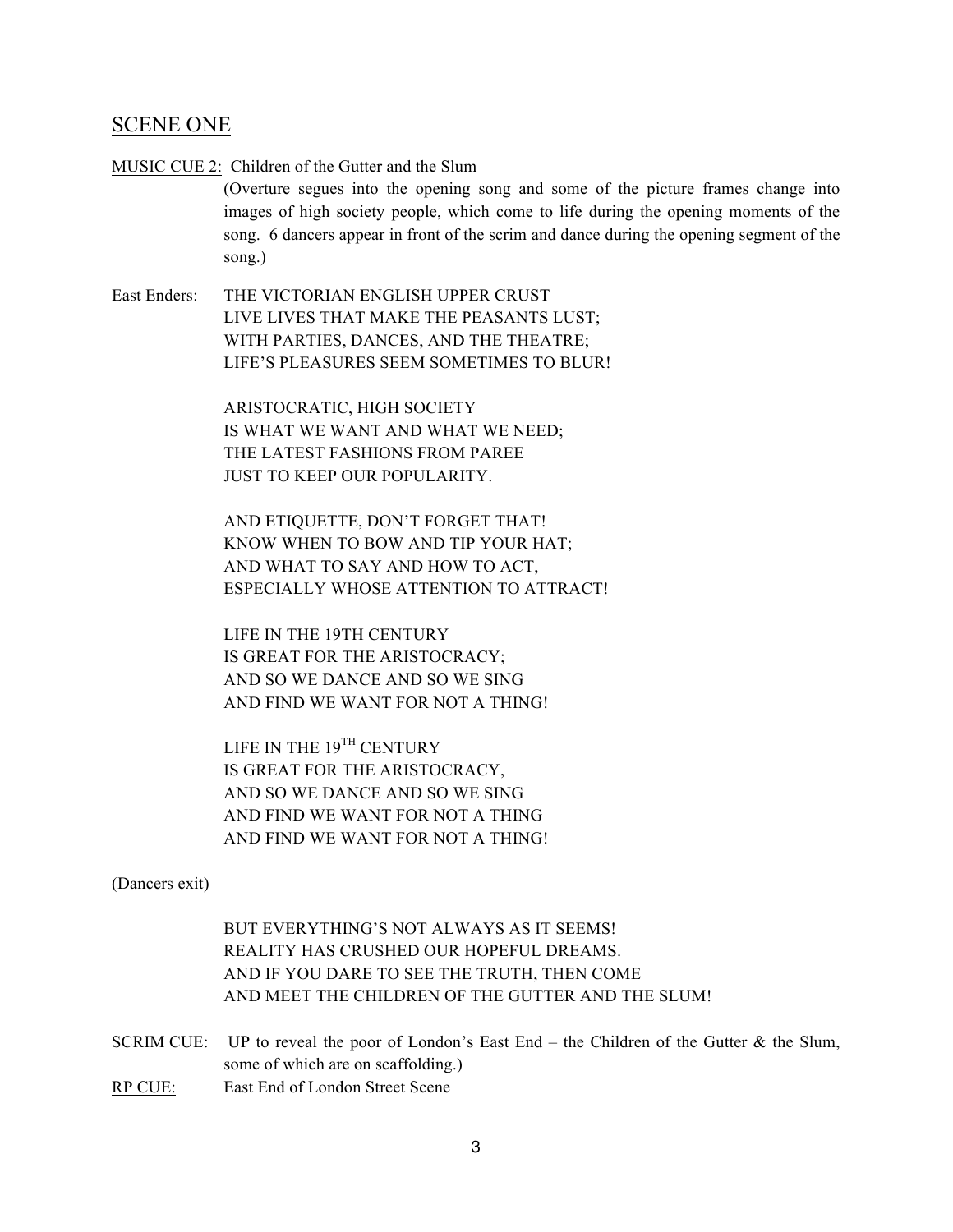| ALL: | SO COME WITH US AND LEARN THE PAINFUL TRUTH |
|------|---------------------------------------------|
|      | FROM THE POOR, FORGOTTEN, AND UNCOUTH.      |

- SOLO 1: SEE US IN OUR MISERY,
- SOLO 2: LOOK UPON OUR POVERTY,
- SOLO 3: VIEW OUR LOST HUMANITY,
- SOLO 4: AND OUR LACK OF DIGNITY.
- ALL: IN THE MILE END WASTE OUR LIVES ARE HELL; JUST TO MAKE ENDS MEET WE HAVE TO SELL Women: OUR BODIES Men: AND OUR PROPERTY,

| All: | <b>NOT TO MENTION DIGNITY</b> |  |  |
|------|-------------------------------|--|--|

- SOLO 5: HOW MUCH WORSE CAN THIS ALL BE?
- SOLO 6: LIFE IS ONE GREAT TRAGEDY.
- ALL: WE'RE THE CHILDREN OF THE GUTTER AND THE SLUM!
- STAGE CUE: SCAFFOLDING EXITS

| ALL: | THE INDUSTRIAL REVOLUTION                          |
|------|----------------------------------------------------|
|      | WAS TO BE THE GREAT SOLUTION                       |
|      | THAT WOULD BRING US ALL A LIFE OF WEALTH AND EASE! |
|      | BUT INSTEAD WE ALL ARE DYING:                      |
|      |                                                    |

ENSEMBLE: CAN'T YOU HEAR OUR CHILDREN CRYING,

ALL: AS THEY WALLOW IN SUCH PAIN AND MISERY!

| Women: | "ALMS FOR THE POOR", CAN'T YOU HEAR US PLEAD? |
|--------|-----------------------------------------------|
|--------|-----------------------------------------------|

- Men: CRUMBS FOR OUR STOMACHS WE SURELY NEED!
- SOLO 7: DAYS WITHOUT A BITE TO EAT;
- SOLO 8: SCRAPS FOR US WOULD BE A TREAT,
- SOLO 9: NO FOOD FOR US ON THE STREET
- SOLO 10: NOT A TINY PIECE OF MEAT!
- ALL: DAY AFTER DAY THINGS ARE DARK AND BLEAK; YES, GOD HAS FORGOTTEN THE POOR AND MEEK. SINKING IN OUR POVERTY;

SM GROUP: NO ONE COMES TO SET US FREE;

MED GROUP: WHILE IN HIGH SOCIETY

- LRG GROUP: THEY ENJOY THEIR SPOT OF TEA!
- ALL: WE'RE THE CHILDREN OF THE GUTTER AND THE SLUM!
- ALL: THE INDUSTRIAL REVOLUTION WAS TO BE THE GREAT SOLUTION THAT WOULD BRING US ALL A LIFE OF WEALTH AND EASE! BUT INSTEAD WE ALL ARE DYING;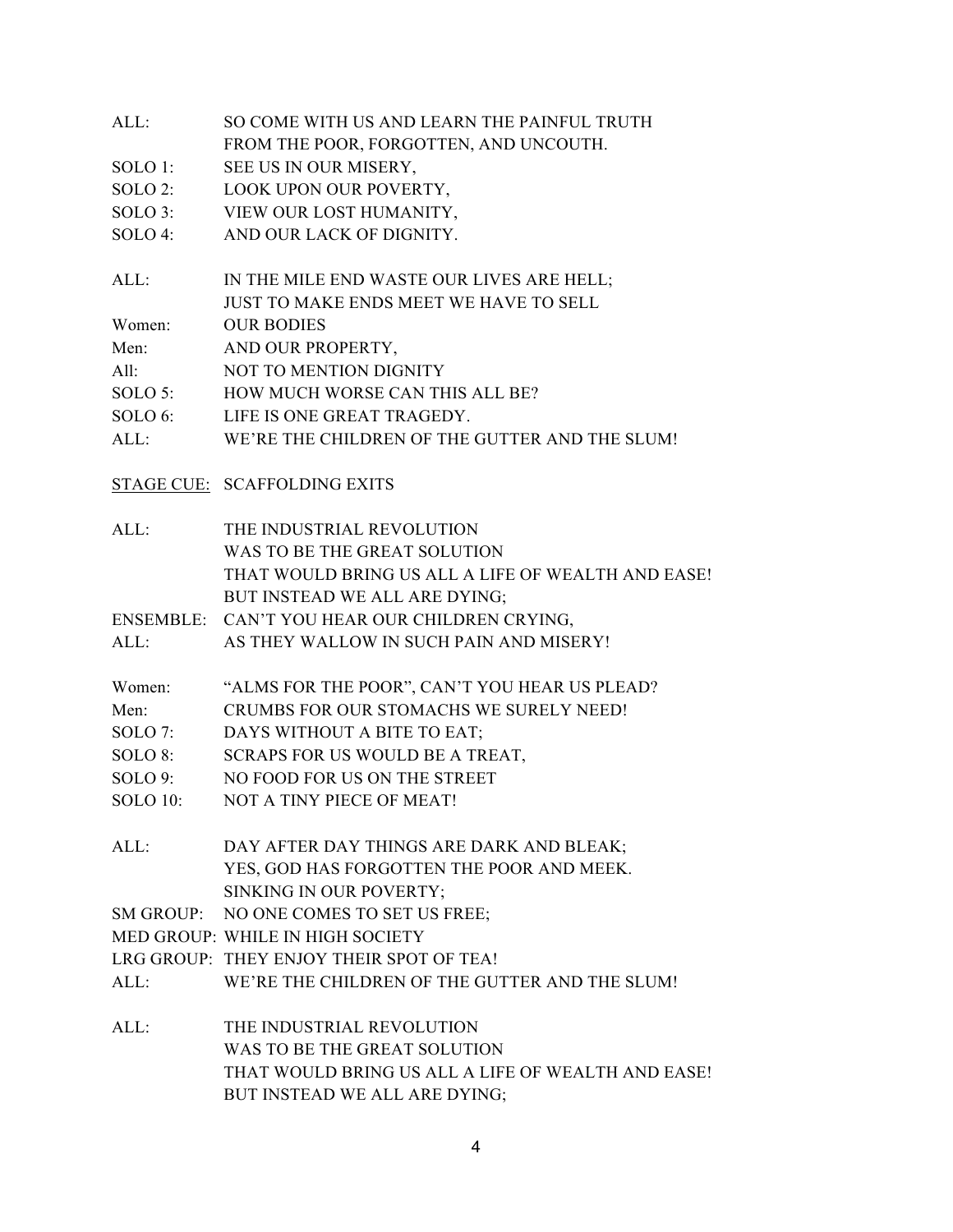ENSEMBLE: CAN'T YOU HEAR OUR CHILDREN CRYING, ALL: AS THEY WALLOW IN SUCH PAIN AND MISERY!

SCRIM CUE: DOWN ¼ SCRIM GRAPHIC: ROLLING, DARK STORM CLOUDS

ALL: EVERYDAY OUR HOPELESS THOUGHTS INCREASE. WILL ALL OF THIS SUFFERING EVER CEASE? WHO IS THERE TO SAVE US FROM THE DEMONS THAT ENSLAVE US? O, WHO WILL SET A LIGHT IN THE DARKNESS AND THE COLD, BLACK NIGHT? (SHOUTED) No one! Why? 'CAUSE WE'RE THE CHILDREN OF THE GUTTER AND THE SLUM! CHILDREN OF THE GUTTER AND THE SLUM! CHILDREN OF THE GUTTER AND THE

AUDIO CUE: (booming thunder during after the word "THE" and before "SLUM") LIGHT CUE: (lightning begins flashing) SCRIM CUE: Down SCRIM GRAPHICS: graphics of a thunder storm

SLUM!

MUSIC CUE 3: Transition Music – Gutter and the Slum (Transition music to allow cast to exit & change set. The Gutter and Slum crew appear to be caught in a thunderstorm. Last image is of one of the G&S cast opening up an umbrella, which is broken.)

MUSIC CUE 3: Ends

## SCENE TWO

(Binfield House, a church in Clapham, England. Catherine Mumford & her mother are in the congregation of middle to upper- class folk.)

| SCRIM CUE: UP |                                                              |
|---------------|--------------------------------------------------------------|
|               | RP GRAPHIC: inside of church                                 |
|               | SCREEN CUE: 1851, Binfield House, a church outside of London |

Mr. Rabbits: It is my sincere pleasure to introduce our speaker today. I first encountered Mr. Booth at the Walworth Road Wesleyan Chapel, where I was taken by his unconventional manner, which to me, seemed to be the opposite of what I had encountered before in a minister. The congregation that morning seemed to shower the chapel with 'Amens', the likes of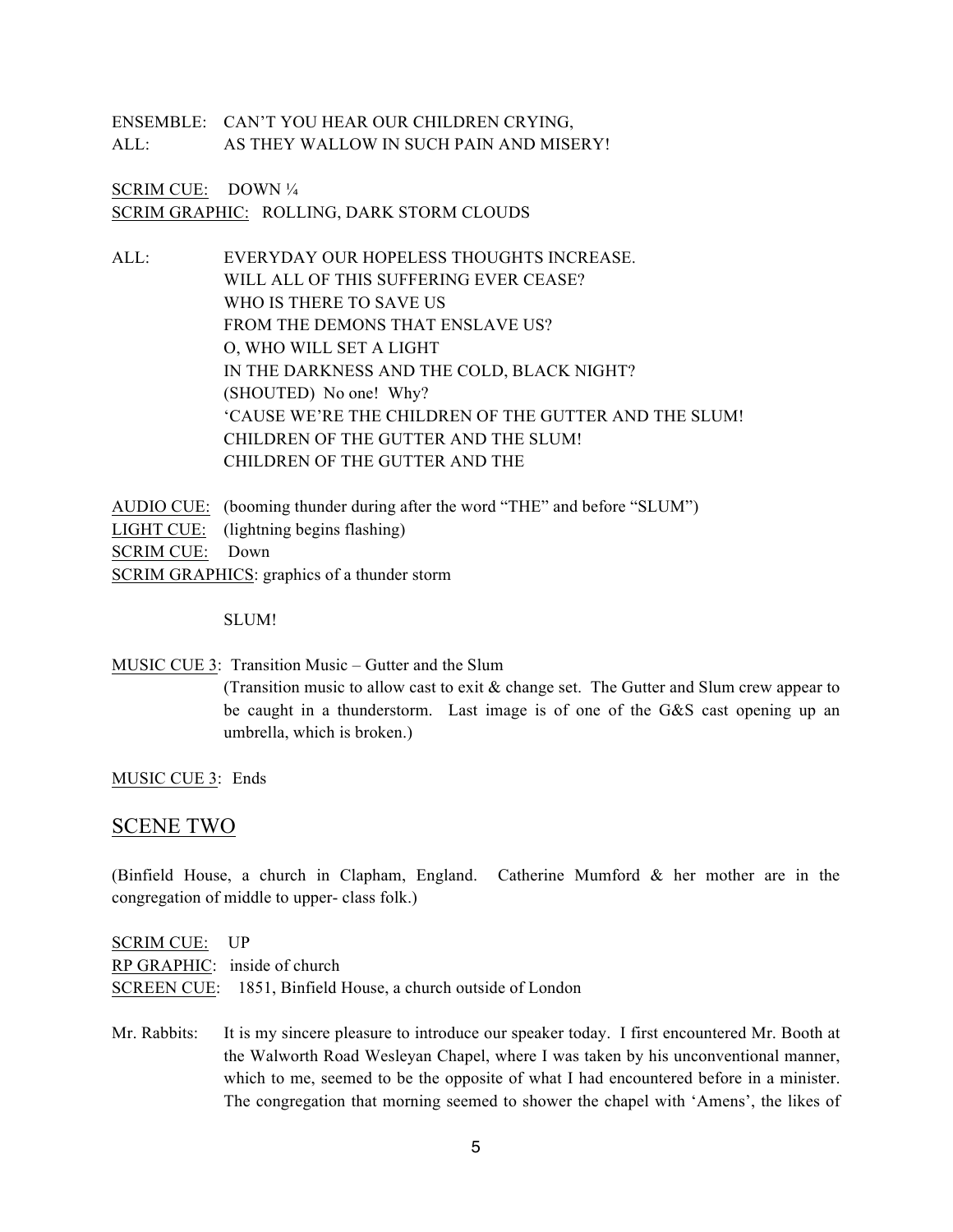which I have not heard in recent days in a Methodist church. Following the service, I quickly made my way to Mr. Booth, congratulated him on his sermon, and took him home for dinner. Mr. Booth desires to become a minister and I have made a commitment to him to use my influence, (false humility) such as it is, with the Wesleyan ministers in London to make certain this comes to pass. He has since joined the Reformers, (polite applause), and linked his cause with ours to see the Methodist Church return to the glorious days when the Fire of God, the Holy Spirit burned brightly within it and people were being daily added to the church. Well, you did not come here today to listen to me preach (polite applause). So without any further ado, I present to you, Mr. Booth.

William: It is certainly a privilege to share the Word of God with you this morning. Thank you, Mr. Rabbits for your incredible kindness. Well, I come to you today to declare that Christ is indeed, the Savior of the world. In the book of John, chapter 4, verse 42, we read these words spoken by the Samaritans, who, after hearing the testimony of the woman at the well *and* upon spending time listening to Jesus, himself teach about the truths of the Kingdom declare: (reading from the Bible), "…for we have heard him ourselves and know that this is indeed the Christ, the Savior of the world!" (Stops reading from the Bible.)

> "The world needs a Savior?" you may ask. I tell you the world needs a Savior! The disobedience of mankind to the Law of God, calls for the wrongdoers to pay the price, the penalty, if you will, for that disobedience. Who are the transgressors? You and I, and all of humankind are, and as such, we must pay the consequences of our waywardness from the Law. Now listen! How God's heart yearned over his children, longing for them to be delivered from this punishment. But how was this deliverance to come to pass? Something had to be done to impress upon the mind and heart of the offender, the importance of keeping the Law, the evil of breaking it and the awful consequences of doing so. Whatever was done, it also had to awaken in the guilty one, a sense of remorse and shame for the committing of the wrongdoing, and a desire to no longer be disobedient. This atoning work, my dear friends, was done by the life, death and resurrection of Jesus Christ, so that now every sinner who will accept the deliverance provided, may go free!

Congregation: Amen, Yes, Praise the Lord!

William: When I was but a young boy, I came to realize the awfulness of my transgression against the Lord. I was struck to the heart by the pain I had caused the Heavenly Father, and not only did I turn my life over to Him and offer Him my all, I submitted to His calling to become an evangelist. I remember when I was but fifteen years of age, hearing my minister say, "A soul dies every minute." Those five words struck me to the heart. I felt an urgency to tell every man, woman and child I saw about the saving grace of Jesus Christ. Those words still haunt me today.

#### MUSIC CUE 4: A Soul Dies Every Minute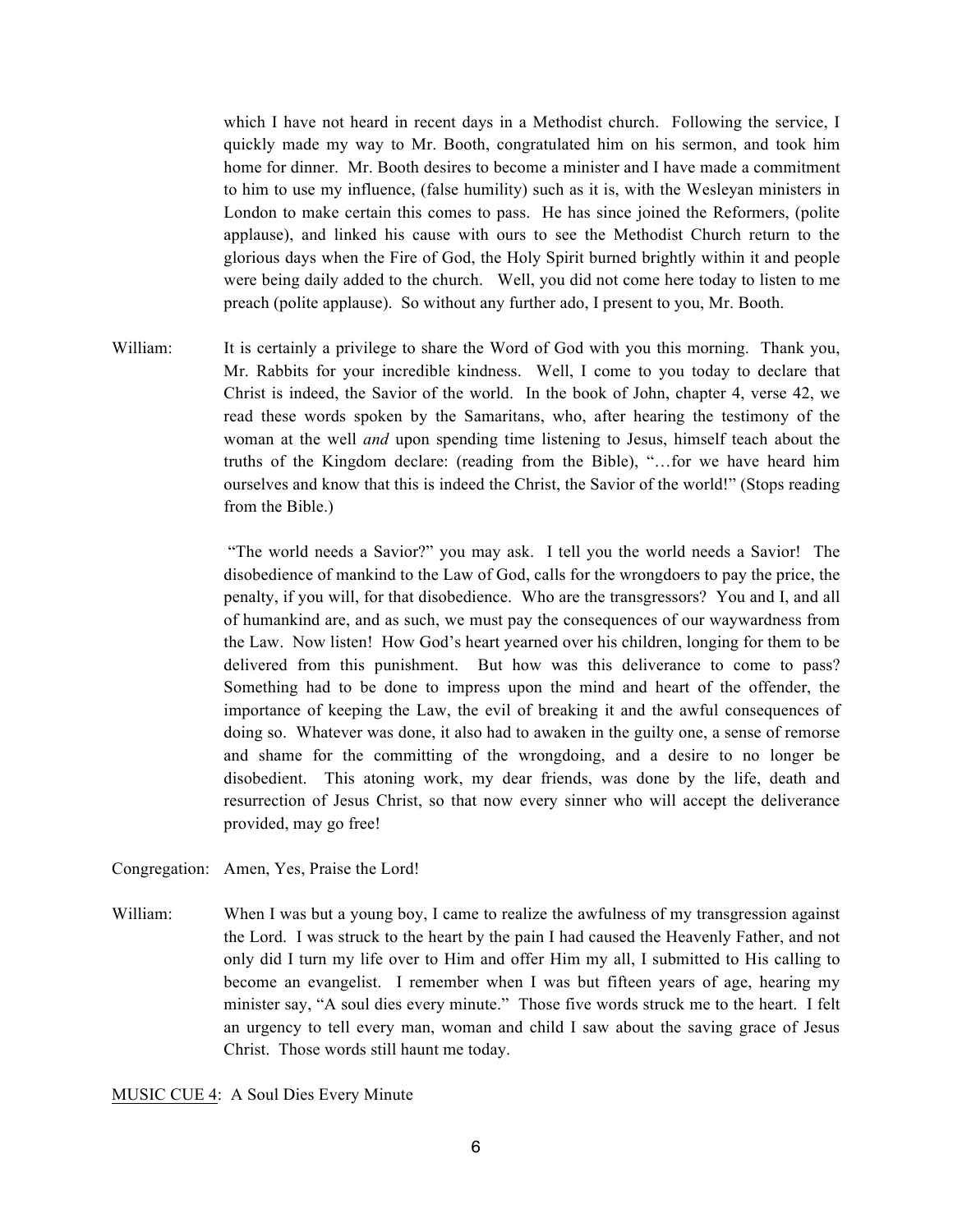"A SOUL DIES EVERY MINUTE!" THAT IS WHAT HE SAID. "A SOUL DIES EVERY MINUTE!" ETERNALLY DEAD.

I WAS A BOY OF FIFTEEN LIKE ANY OTHER LAD AND AS A BOY OF FIFTEEN MY HEART WAS DARK AND BAD THEN THE SPIRIT SPOKE TO ME AND TOLD ME HOW I COULD BE FREE CONVICTING ME OF ALL THE SIN THAT WAS LIVING DEEP WITHIN.

THEN I FELL UPON MY FACE RECEIVED HIS PERFECT LOVE AND GRACE ACCEPTED ON MY LIFE HIS CALL AND CRIED, "LORD YOU WILL HAVE ALL….OF ME!"

I REMEMBER AT THIRTEEN THE PAWNBROKERS SHOP YES, AS A LAD OF THIRTEEN MISERY WAS MY LOT.

DAY AFTER DAY ALL THE PEOPLE WOULD SELL THEIR EARTHLY GOODS DAY AFTER DAY ALL THE PEOPLE WOULD SELL WHAT THEY OWNED FOR FOOD.

AND I SAW THE SAD AND POOR STRUGGLING TO LIVE ONE DAY MORE HEIRLOOMS, SILVER, GOLD AND RINGS WOULD PAY THE BILLS, SELL ANYTHING!

HOPELESSNESS AND ENDLESS NIGHT ARE THEY WORTHLESS, HEATHEN, BLIGHTS! JUST PRETEND THEY DON'T EXIST DISAPPEAR THEY WON'T BE MISSED…AT ALL!

THEN I COULD NOT BE SILENT I JUST HAD TO PREACH I JUST COULD NOT KEEP SILENT I STARTED PREACHING ON THE STREET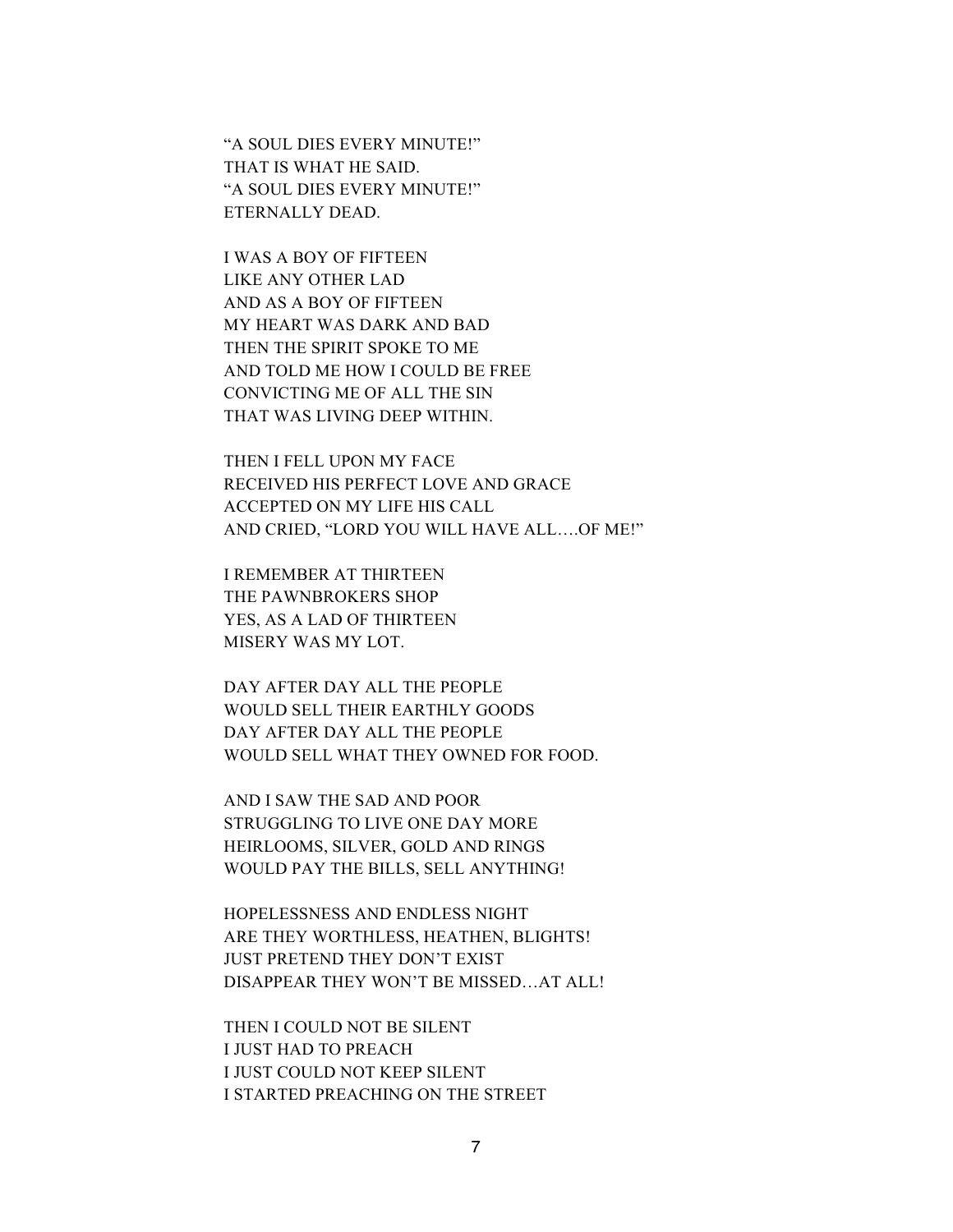SO HERE I AM TODAY FRIENDS PROCLAIMING GOD'S LOVE FOR ALL I'M SPEAKING TO YOU TODAY FRIENDS THIS IS MY SACRED CALL

RICH OR POOR WE'RE ALL IN NEED OF GOD'S FORGIVENESS TO BE FREED FROM BONDAGE, SELFISHNESS AND PRIDE BROTHERS WALKING SIDE BY SIDE

SO I HAVE A CALL TO PREACH AND MY GOAL, THE WORLD TO REACH I'LL TELL THEM OF THE FATHER'S CARE I HAVE TO PREACH IT EVERYWHERE…I CAN

A SOUL DIES EVERY MINUTE! A SOUL DIES EVERY MINUTE! A SOUL DIES EVERY MINUTE!

#### MUSIC CUE 4: Ends

William: Perhaps these words will trouble you as they have me and move you to no longer be content sitting in your church pews, while outside these walls, countless men, women and children die every day without a personal relationship with Jesus Christ. God help us all. Amen.

(The congregation disperses.)

## SCENE 2B

### RP GRAPHIC: Outside of church

(Mr. Rabbits sees Catherine, walking and talking with 3 female friends, and makes his way to her. Dr. Quack is stage left with his cart and a few church members approach to see what he is selling. Flower girl is stage left. One of Kate's friends will buy flowers from her during the next song)

- Mr. Rabbits: Ladies, Oh, ladies. Good day. It's so nice to see you all. I was wondering if I might have a word with Miss Mumford. (He takes Kate by the arm and walks a little ahead of the girls. The girls giggle and stay 2 or 3 steps behind them). Miss Mumford. How nice to see you this morning. I am always pleased when you are well enough to join us.
- Kate: Mr. Rabbits, I love coming to the House of the Lord and am especially happy to have been here this morning.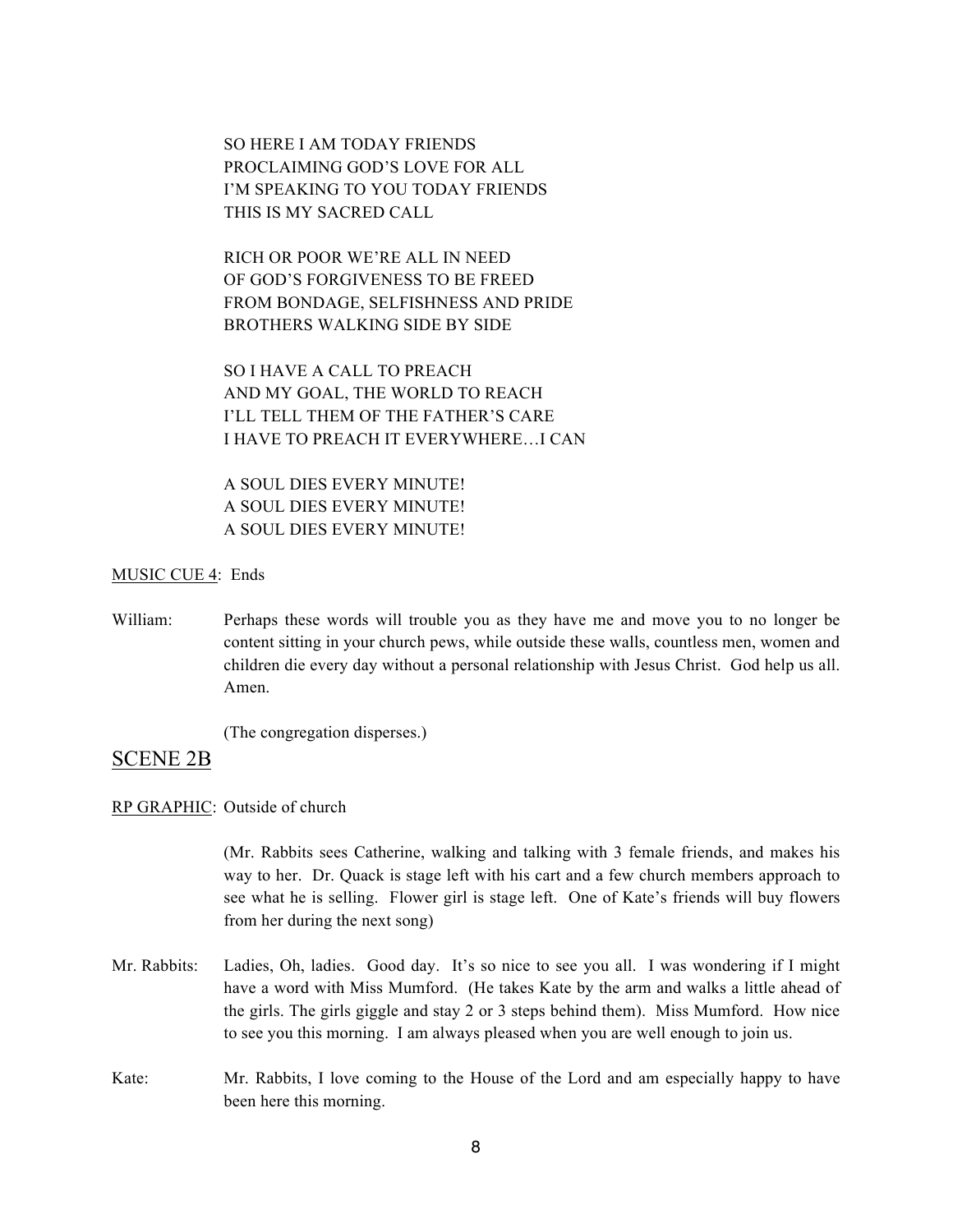- Mr. Rabbits: I take it you enjoyed our speaker, Mr. Booth. (The girls giggle)
- Kate: I consider it the best sermon I have yet to hear in Binfield House.
- Mr. Rabbits: My, that is a high compliment coming from you Miss Mumford. You know I consider you to be a person of quite discerning taste and exceedingly knowledgeable when it comes to the Word of God. If you think that highly of Mr. Booth, perhaps I should arrange a time for the two of you to meet. (The girls giggle)
- Kate: (She gives the girls a disapproving look, they regain their composure.) Mr. Rabbits, please do not read more into my words than are there. I was merely saying I thought it the best sermon I have heard here in our little church.
- Mr. Rabbits: Of course. Of course, forgive me for making an assumption that I should not have. But, if you ever change your mind, my initial observation of Mr. Booth is that he would make one, whomever that 'one' might be, a fine husband. (The girls scream with delight at the thought.)
- Kate: Mr. Rabbits! (She is mortified...but not really.)
- Mr. Rabbits: Not another word on the matter. (He lays his finger aside his nose.) I promise. (Turns to walk away and we see that he has crossed his fingers and his arms.) Good day ladies. (He exits stage left, but not before shooing the people away from Dr. Quack. Dr. Quack also exits.)
- Kate: (The girls rejoin her. Kate, mocks Mr. Rabbits:) My initial observation of Mr. Booth is that he would make one, whomever that 'one' might be, a fine husband. Indeed, as though I am looking for a husband.
- Mary: Well, Kate, he is rather attractive.
- Kate: Mary, his nose is as large as my hand. (They all laugh).
- Jane: He speaks so persuasively.
- Kate: Jane, do you not know that many a woman has been led to her ruin by a man with a silver tongue?
- Rebecca: He's single! (They move downstage to area in front of scrim)

Kate: Rebecca, I can assure you that I am not so desperate to be married, as to melt at the sight of the first man (she looks at Jane) who can cohesively put two sentences together or (she looks at Mary) who is…slightly attractive, or…tall (she's starting to forget herself) or has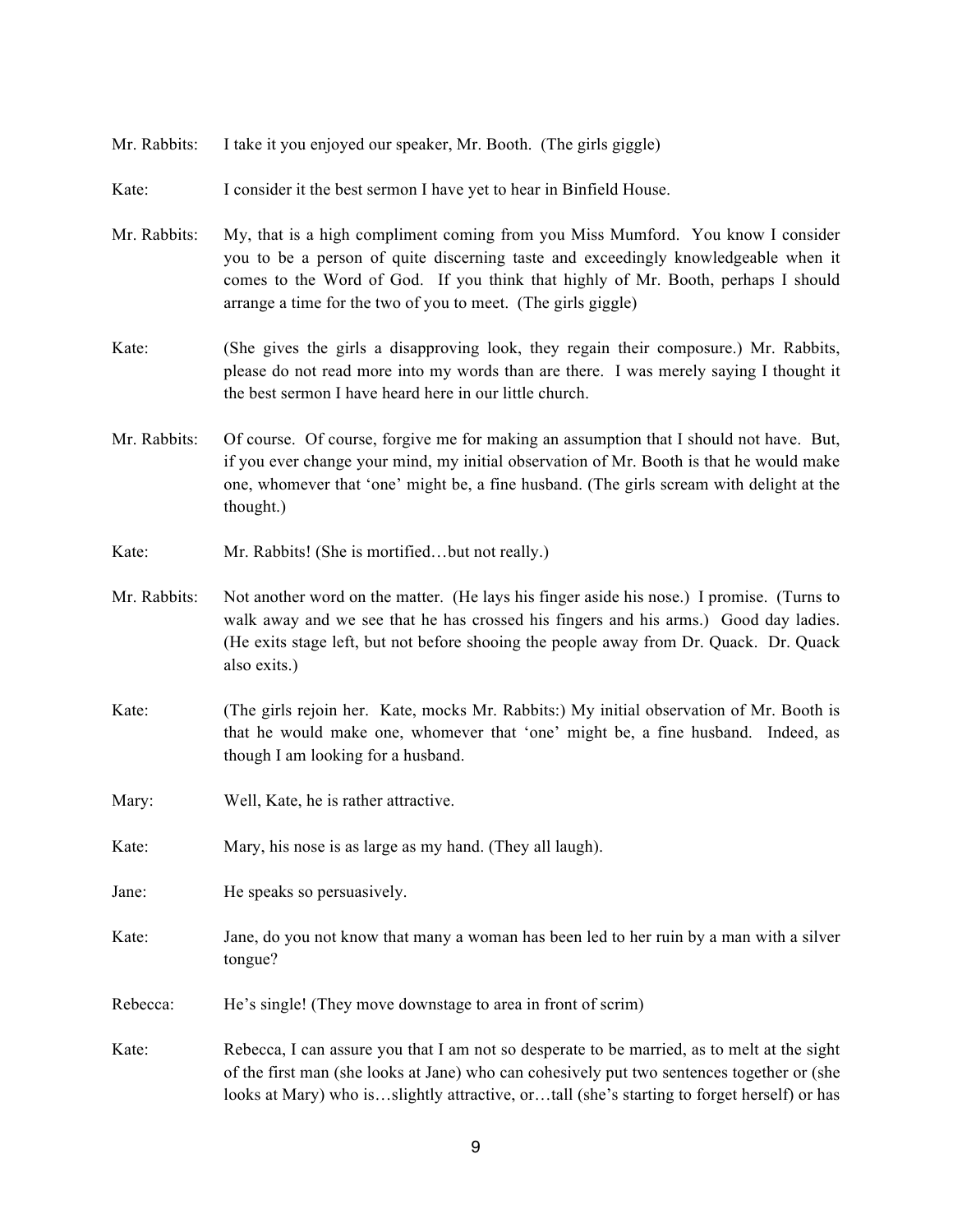a voice that one could listen to all day long. (She sighs, then comes back to reality) No, no, no!

MUSIC CUE 5: The Man I Marry

SCRIM CUE: Down. SCRIM GRAPHIC: Outside of church moves from RP to Scrim.

KATE: WHEN ONE MARRIES IT MUST BE FOR LOVE IT MUST BE ORDAINED BY HEAVEN ABOVE AND WHEN I MARRY THAT WILL ALL BE TRUE BUT, ADDED TO LOVE, THERE MUST BE A FEW MORE THINGS THAT THIS MAN MUST BEAR IF MY LIFE HE WANTS TO SHARE THAT MAN MUST POSSESS THESE THINGS. YES, THAT MAN MUST POSSESS THESE THINGS

> OUR RELIGIOUS VIEWS THEY SIMPLY MUST AGREE AND ON DOCTRINE SOUND, OUR THEOLOGY MUST BE COMPLETELY ONE! A SETTLED CHRISTIAN MAN WHO DEEPLY LOVES THE LORD AND HE MUST VALUE HIGHLY GOD'S INERRANT WORD. HIS HOLY WORD ALONE. HIS HOLY WORD ALONE.

- TRIO: AND WHEN SHE MARRIES THAT WILL ALL BE TRUE BUT, ADDED TO LOVE THERE MUST BE A FEW MORE THINGS THAT THIS MAN MUST BEAR IF HER LIFE HE WANTS TO SHARE THAT MAN MUST POSSESS THESE THINGS. YES, THAT MAN MUST POSSESS THESE THINGS
- MARY: CONVERTED AND ATTENDS THE LORD'S HOUSE FAITHFULLY; KATE: AN INTELLIGENT, SMART MAN, MY EQUAL HE MUST BE!
- JANE: NOT A BULL-HEADED LOUT
- REBECCA: HE MUS'NT EVER DRINK, MUST TOTALLY ABSTAIN
- TRIO: ADMIT WHEN HE IS WRONG, NOT ONE WHO WILL COMPLAIN
- KATE: OTHERWISE HE IS OUT! OTHERWISE HE IS OUT!
- TRIO: AND WHEN SHE MARRIES THAT WILL ALL BE TRUE BUT, ADDED TO LOVE THERE MUST BE A FEW MORE THINGS THAT THIS MAN MUST BEAR IF HER LIFE HE WANTS TO SHARE THAT MAN MUST POSSESS THESE THINGS YES, THAT MAN MUST POSSESS THESE THINGS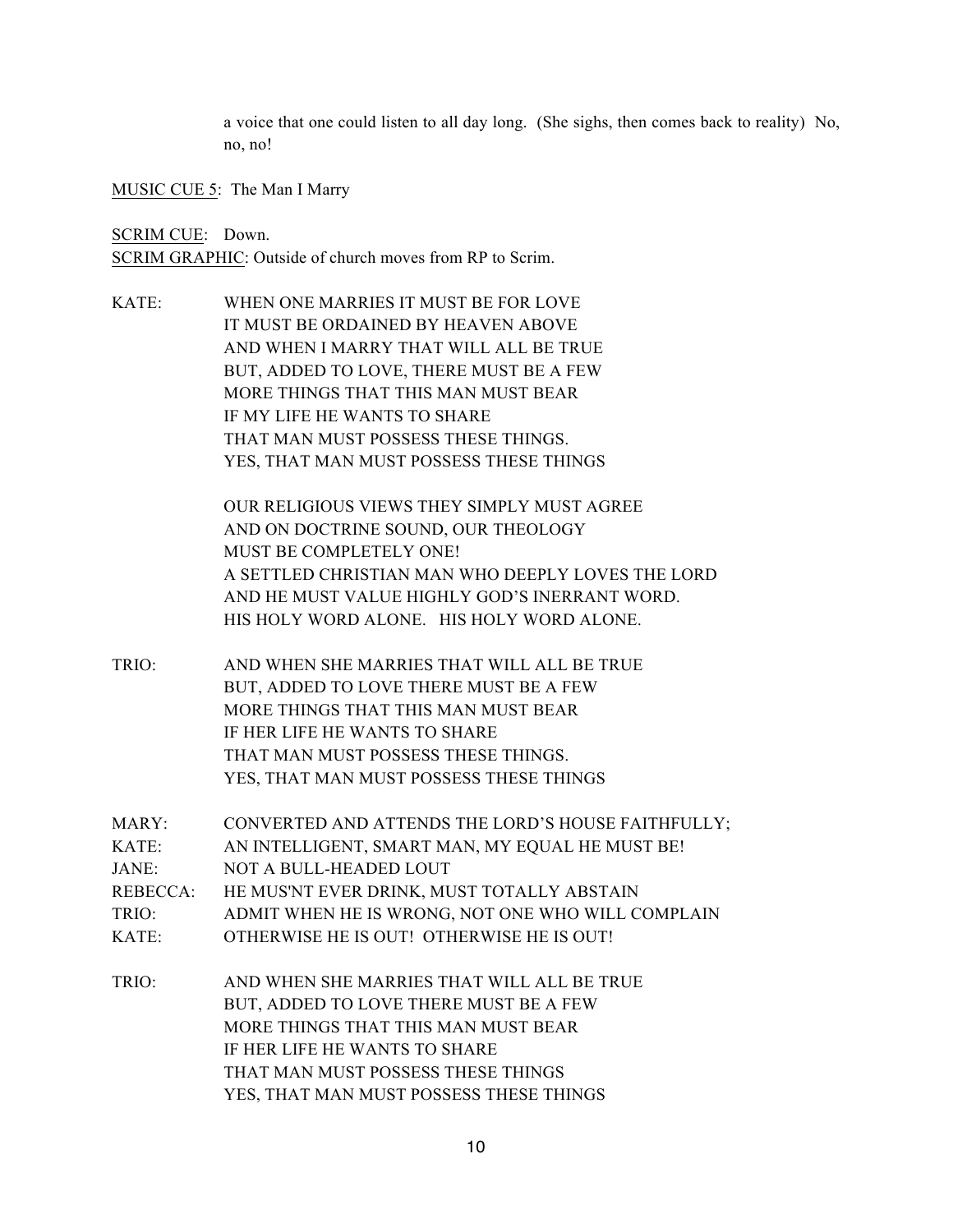| MARY:    | A TALL AND HANDSOME MAN,                               |
|----------|--------------------------------------------------------|
| JANE:    | A MINISTER, THAT'S RIGHT                               |
| REBECCA: | STANDING SIDE BY SIDE, TOGETHER THEY WILL FIGHT        |
| KATE:    | HIS PARTNER THEN I WILL BE.                            |
|          | YES, HIS PARTNER THEN I WILL BE!                       |
|          | ONE LAST THING I ASK, COULD WILLIAM BE HIS NAME?       |
|          | HENRY, JOHN OR RICHARD, THEY JUST DON'T SOUND THE SAME |
|          | WILLIAM IS FINE FOR ME                                 |
|          | WILLIAM, IS FINE FOR ME.                               |
| TRIO:    | OH, BUT DEAREST KATE, DO YOU KNOW WHAT YOU'VE ASKED?   |
|          | YOUR REQUIREMENTS MAKE THIS A HOPELESS TASK!           |
|          | CAN SUCH A MAN BE FOUND? CAN SUCH A MAN BE FOUND?      |
| KATE:    | BUT I'VE OFT BEEN TOLD THAT WE GET WHAT WE'VE GOT      |
|          | JUST BECAUSE SO OFT, WE DARE ASK IT NOT!               |
|          | TO THIS QUEST I AM BOUND! TO THIS QUEST I AM BOUND!    |
| $ALL$ :  | SO, WHEN SHE MARRIES THAT WILL ALL BE TRUE             |
|          | BUT, ADDED TO LOVE THERE MUST BE A FEW                 |
|          | MORE THINGS THAT THIS MAN MUST BEAR                    |
|          | IF HER LIFE HE WANTS TO SHARE                          |
|          | YES, THAT MAN MUST POSSESS THESE THINGS!               |
|          | OH, PLEASE LET HIM POSSESS THESE THINGS!               |
|          | <b>MARRY THAT MAN!</b>                                 |

MUSIC CUE 5: Ends

(THE GIRLS ALL GIGGLE AND RUN OFF STAGE)

MUSIC CUE 6: Transition Music – The Man I Marry SCRIM CUE: Down MUSIC CUE 6: ends SCRIM GRAPHIC: East End of London, Poor House

## SCENE THREE A

(Performed in front of scrim with image of the poor house; the woman is dressed in rags. Before she begins, a rich couple walks by, she holds out hand for a coin, but they ignore her. William walks by and gives her a coin.)

MUSIC CUE 7: Underscore – Gutter  $\&$  the Slum – played softly AUDIO CUE: Victorian Street Sounds SCREEN CUE: East End of London, The Mile End Waste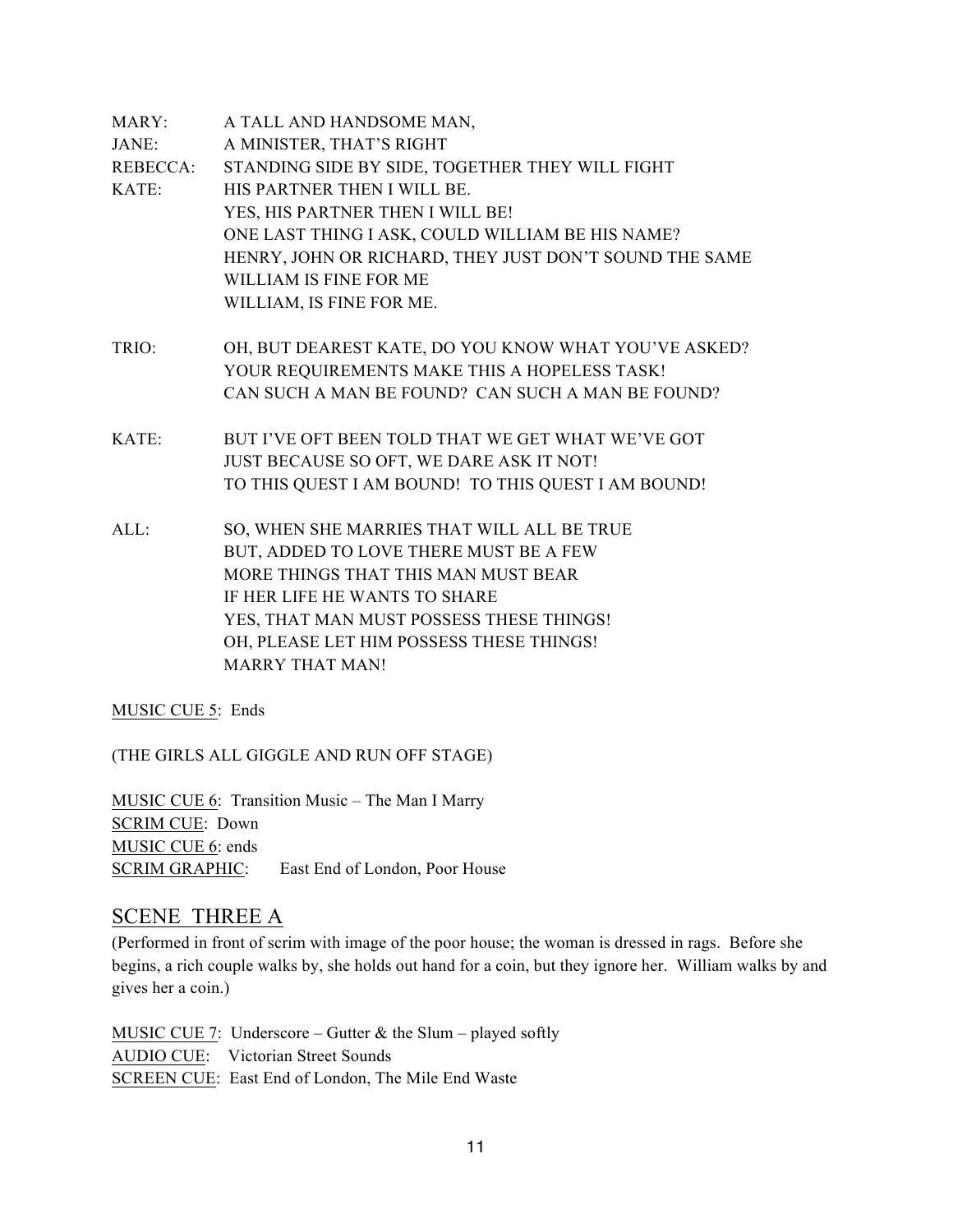P H Girl: I used to work as a seamstress for a factory, but seven months ago I was laid off. Every week I call on the warehouse to see if there's any work, but they keep putting me off. After I lost my job, I also lost my room in the boarding house and now I'm living in the Poor House.

> My father deserted my mother before I was born. I have never seen him. My mother died when I was a week old, so I do not remember her. My auntie, even though she did not have a lot, kept me from the orphanage and the workhouse, but since she died, I have had a rough go of it. I have had to sell most of my clothes in order to have money to buy food. Sometimes I will go two or three days without eating. I've had to start begging for bread or for whatever anyone would spare a poor, starving girl.

> I can stay in the Poor House two more nights and then I'm back on the streets. It's turning cold and my shoes are near gone, so my feet stay wet at night. I'm starting to get a little sick. I hope I can hold out to the spring or 'til I can get some work. Of course, the way I look now, no respectable person would hire me. I have no friend in the world to help me.

(Blackout)

MUSIC CUE 7: End – slow fade AUDIO CUE: End Victorian Street Noises

## SCENE THREE B

SCREEN CUE: 1851, The home of Mr. Edward Rabbits

SCRIM CUE: Up

RP Cue: Inside Mr. Rabbit's House

(Mr. & Mrs. Rabbits are hosting a dinner party. Kate is one of the guests. They are playing a game of charades, which is obviously not going over well at all. William is late. Stage right area is dark until Grog Seller's Dream sequence.)

(Wadsworth is acting out the phrase: *To be or not to be*, but no one is getting it. Finally, exasperated, he throws up his hands.).

| Mr. Wadsworth: | Really, you're all about as daft as a dog! It's, "To be or not to be." (They groan).                                                            |
|----------------|-------------------------------------------------------------------------------------------------------------------------------------------------|
| Mr. Jackson:   | Well old chap, I guess it was not meantto be! (They laugh. William enters.)                                                                     |
| Mr. Rabbits:   | WilliamWilliam, there you are my dear boy! (Kate hears his name, drops dishes in her<br>lap, and turns to audience and mouths <i>William</i> ). |
| William:       | Please accept my apologies for being late Mr. Rabbits.                                                                                          |
| Mr. Rabbits:   | No apology needed. You are exactly what the doctor ordered for this party!                                                                      |
| William:       | I am?                                                                                                                                           |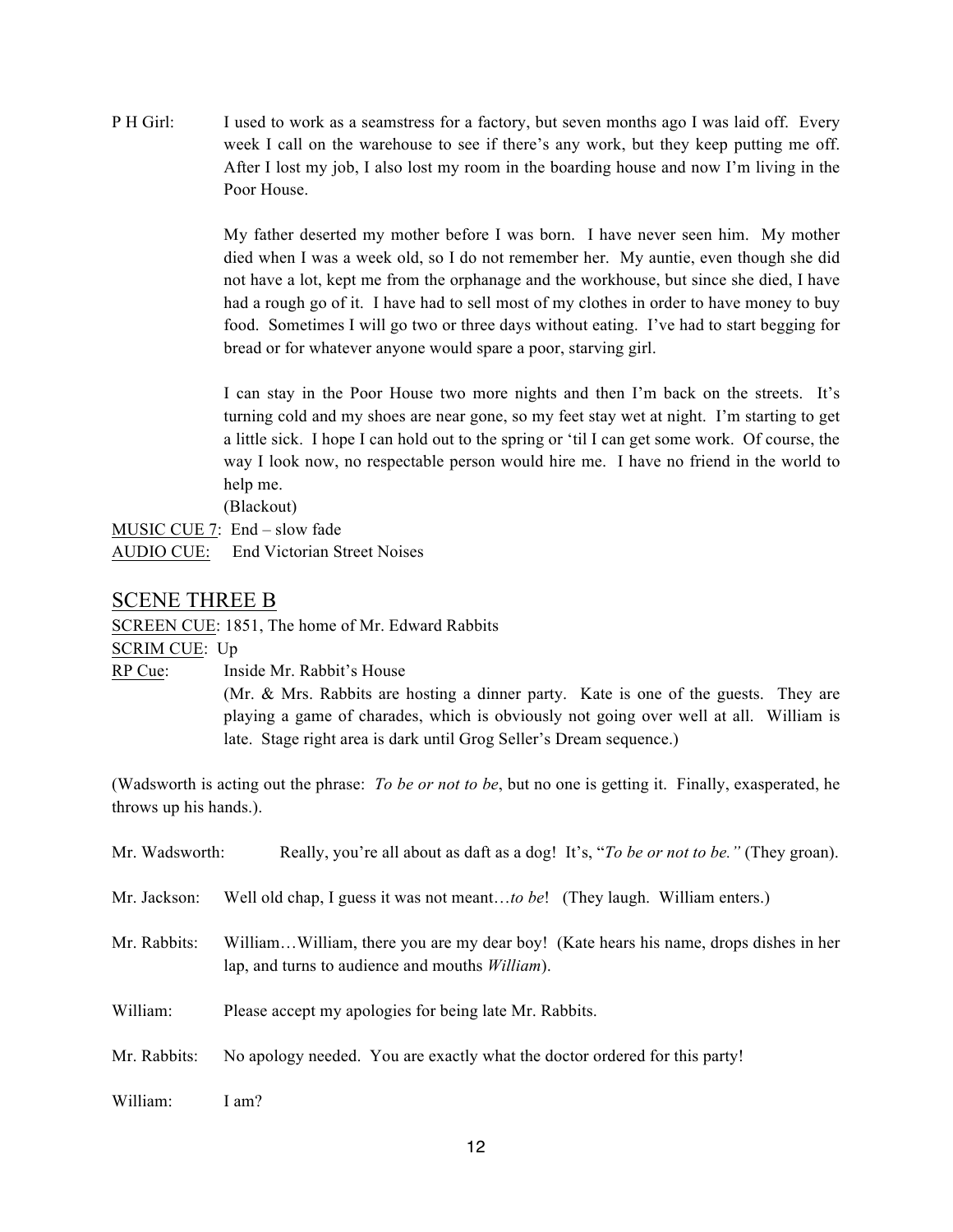- Mr. Rabbits: Absolutely! Everyone, gather closer. A few days ago, I heard Mr. Booth recite the most delightful poem. It's one of those American temperance pieces decrying the evils of alcohol. You know those Americans, what a funny lot, always on about something. Spent years fighting us for their liberty and freedom and now all they seem to do is fight amongst themselves to take those liberties and freedoms away. Teetotalism – what is that all about? Well, I digress. William, you must recite this poem for us. If my memory serves me correctly, it's called *The Grog-seller's* Dream.
- William: (Pulling Rabbits aside) Mr. Rabbits, you have placed me in a very awkward position. The majority of your guests are not teetotalers and I fear I shall offend them should I do as you have asked. I would not want to ruin your party.
- Mr. Rabbits: No fear of that, dear boy! No fear of that! The ship has almost wrecked upon the shoals this very evening! Quite the contrary, you shall save it! (To the group) Here, here, I have pressed young Booth to recite the poem. He fears he will offend some of us. My dear boy, I myself, am not a teetotaler. I admit that I enjoy a spot of the hard stuff on occasion. I assure you I will not be offended, nor will any of my guests by your recitation.
- Guests: Here, here! Go on! Let's have it!
- Mr. Wadsworth: You know, my uncle used to love his grog, he did. One day he went and fell into a big barrel of it.
- Mrs. Jackson: My goodness, what happened?
- Wadsworth: He drowned.
- Holmes: How sad.
- Wadsworth: Not really, it saved my auntie five pounds because the undertaker didn't have to embalm him. (They all groan).
- Mr. Rabbits: Enough. Mr. Booth, please bring some life to this valley of dry bones, won't you? (To his guests), Give the boy some encouragement. (They applaud politely).
- William: Sir (He begins to protest, but Mr. Rabbits holds up his hand to stop him) Very well, Mr. Rabbits, as you wish. (Clears his throat, and as song begins, it is re-enacted on stage. Wagon with Grog Seller set comes into place. Stage right lights up.)

MUSIC CUE 8: Grog seller's Dream

## RP CUE: Rabbit's House with Grog Seller's graphics/video (during intro, fire jumps from fireplace and burns away a section of the way to reveal Grog Seller's tavern)

STAGE CUE: Wagon with Grog Seller set rolls into place, SR. Grog Seller is on wagon and Satan is hidden.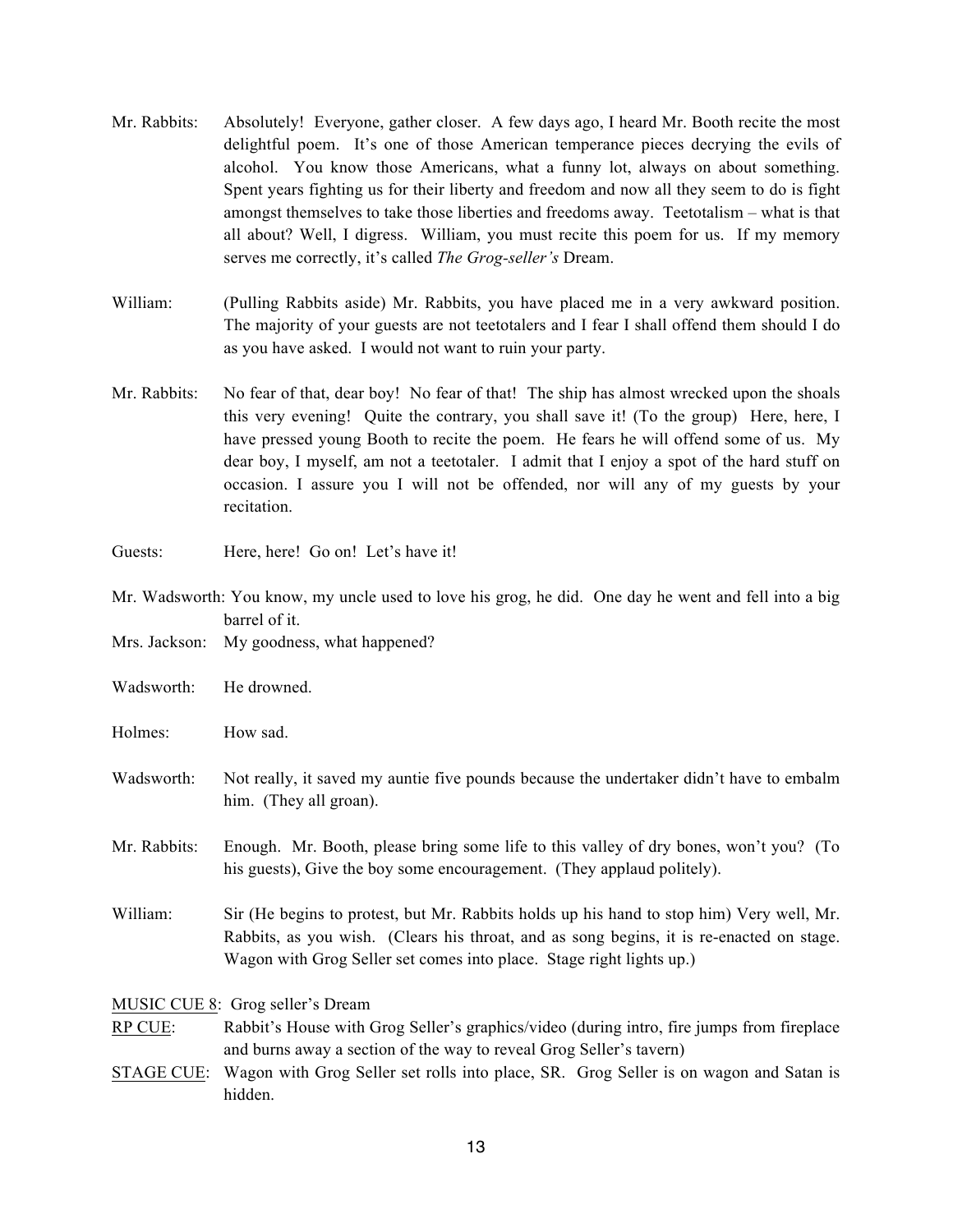William: A GROG-SELLER SAT BY HIS BAR-ROOM FIRE THE SMOKE IN HIS FIRE CLIMBED HIGH'R AND HIGH'R HE SMILED AS HE THOUGHT HOW THE NIGHT HAD GONE AND SAW EV'RY DRUNKENED FACE ONE BY ONE THAT HAD LEFT HIS BAR IN AN INEBRIATED STATE AND STAGGERED HOME TO HIS POOR FAMILY LATE

> BUT WHAT CARED HE, HIS JOB WAS DONE HIS COFFERS WERE FULL, HE'D HELD NO GUN TO THE POOR LOT'S HEADS, HE COULDN'T CARE LESS IF THEIR BILLS WERE PAID, OR THEIR LIVES A MESS! AND SO HE SAT DOWN AND BEGAN TO DOZE WHEN HE HEARD A GREAT NOISE AND HE QUICKLY AROSE.

STAGE CUE: Scaffolding from SR comes onto stage with characters

IT HAD COME FROM OUTSIDE OF HIS OWN FRONT DOOR SO HE OPENED IT UP SO THAT HE'D SEE MORE THEN HE HEARD A CRY AND HE HEARD A SHRIEK AND HE SAW A GREAT MULTITUDE OUT IN THE STREET "OLD TOM GIBSON MURDERED HIS OWN CHILD TONIGHT, HE WAS DRUNK AS A BEAST, HE WAS HIGH AS A KITE!"

## STAGE CUE: Scaffolding offstage

THE GROG-SELLER SLAMMED HIS BAR-ROOM DOOR WENT BACK TO HIS CHAIR, HE'D HEAR NO MORE. WHAT CARE HAD HE, THE OLD FOOL WAS DRUNK HE'D PLAYED NO PART IN THIS MURDEROUS STUNT (William continues to mouth the words)

GS: "I ONLY HAVE SOLD HIM WHAT HE WANTED AND CRAVED I HAD NO PART IN PUTTING THAT CHILD IN THE GRAVE. AND IF THEY WANT TO RUIN THEIR LIVES SLASH AND CUT THEMSELVES WITH KNIVES, I'LL GLADLY TAKE THE COINS AND THE BILLS WHAT CARE HAVE I, IF THEY ALL ARE KILLED?

| Satan:               | "WHAT CARE HAVE YOU?"                 |
|----------------------|---------------------------------------|
| William:             | A VOICE HE HEARD                      |
| GS:                  | "I'M ALL ALONE, THIS IS ABSURD!"      |
| William <sup>-</sup> | BUT FROM THE FIREPLACE DARK AND DIM   |
|                      | THE SMOKE AND THE FIRE BEGAN TO SPIN. |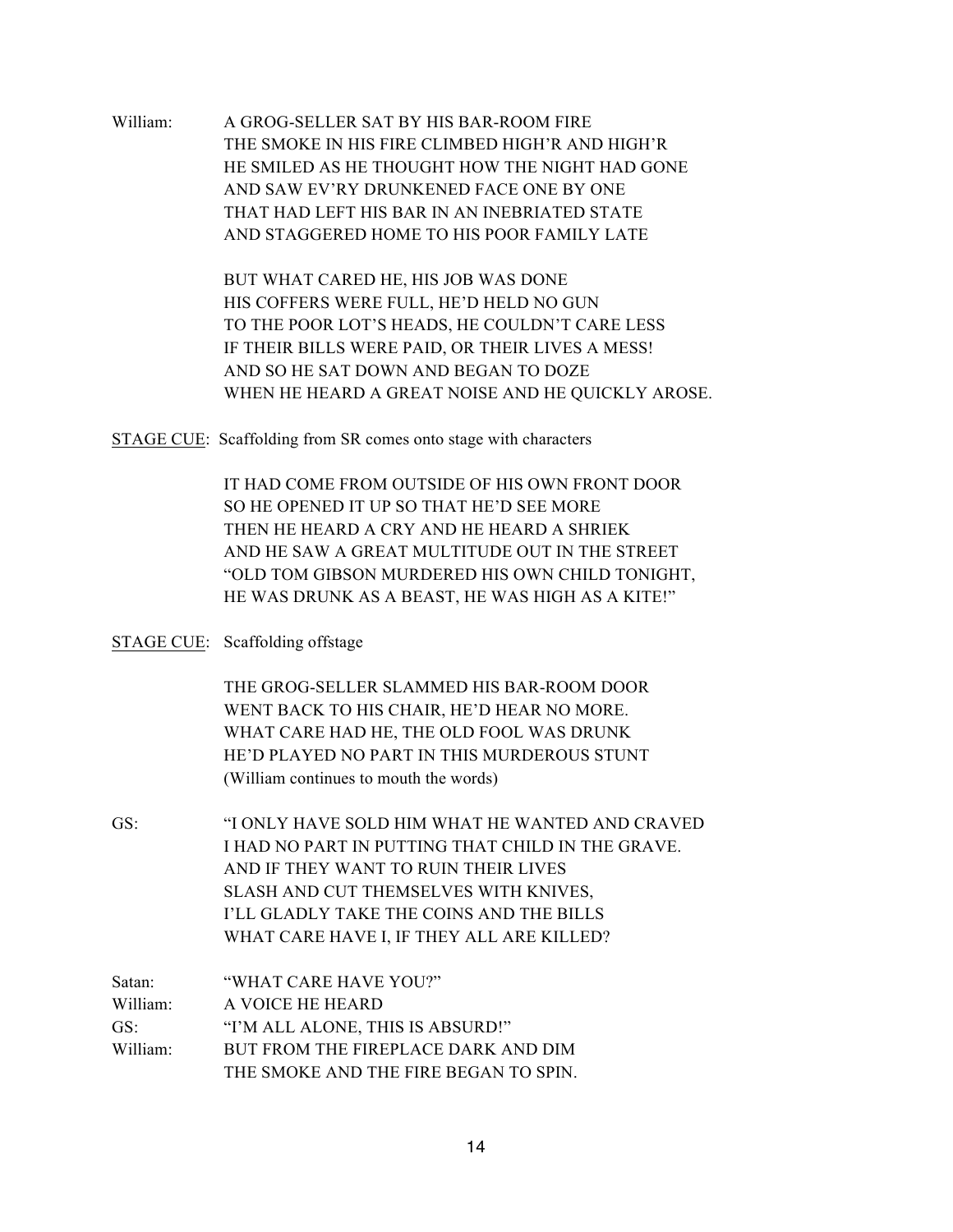RP CUE: Graphic follows storyline.

THE LIGHTNING FLASHED AND THE THUNDER ROARED THE GROGSELLER CROUCHED DOWN UPON THE FLOOR AND WHEN HE LOOKED UP IN THE NIGHT DARK AND DIM HE SAW A MAN THAT WAS UNKNOWN TO HIM (Satan appears) WITH REDDISH FACE AND SNAKY HAIR UPON HIS HEAD THERE WERE HORNS, A PAIR. EYES THAT WERE GLOWING AND HANDS LIKE CLAWS THE GROG-SELLER FEARED WHO THIS FELLOW WAS!

Satan: GROG-SELLER SIR, 'TIS A WELCOME COLD THAT YOU GIVE A FRIEND, SO TRUE AND OLD BUT NEVER FEAR, FOR I PLAINLY SEE THAT YOU ARE AFRAID, DEAR FRIEND, OF ME!

> BUT HAVE NO DREAD, I HAVE NOT COME FOR YOU, YOUR TIME ON EARTH IS FAR FROM THROUGH! THERE ARE HEARTS TO BREAK AND SOULS TO WIN FROM THE PATHS OF PEACE TO THE WAYS OF SIN

THERE IS TRUSTING LOVE TO BE TURNED TO HATE THERE ARE SOULS TO KEEP FROM THE PEARLY GATES! AND LIVES SO YOUNG, SO PURE AND FAIR TO BE TURNED TO RUIN AND DESPAIR.

THOSE ARMS THAT SHIELD A WIFE FROM ILL IN DRUNKEN RAGE, RAISED NOW TO KILL TEARS WILL ROLL LIKE A SWOLLEN FLOOD AND THE RIVERS WILL FLOW WITH INNOCENT BLOOD

NO, MY FRIEND, IF I HAVE MY WAY YOU'LL HAVE LONG LIFE, HAVE MANY MORE DAYS TO BE MY HANDS, MY FEET ON THE EARTH YOU ARE MY TWIN",

GS: "NO, NOW THAT IS ENOUGH!"

STAGE CUE: Wagon with Grog Seller comes off stage.

William: THEN THE GROG-SELLER LET OUT A CRY AND A SCREAM AND AWOKE TO DISCOVER IT ONLY A DREAM AND AS THE SUN CLEARED THE MORNING SKY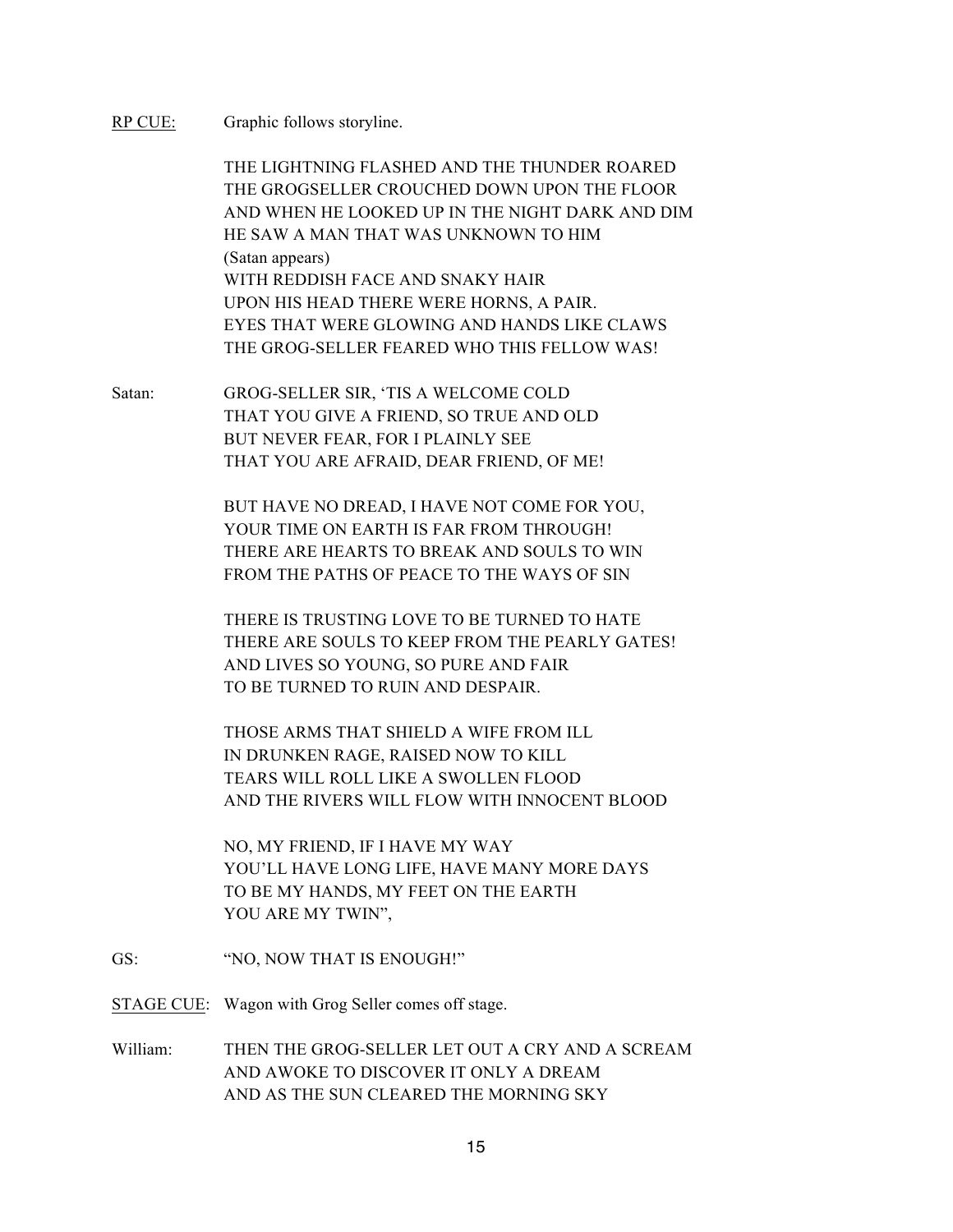#### HE CLOSED UP HIS BAR AND HE SAID,

GS: "GOOD-BYE"

I WILL NEVER AGAIN BE THE OLD DEVIL'S PAWN AND RUIN MEN'S LIVES WITH WHISKEY SO STRONG AND EVERY CHANCE I'LL TAKE TO TELL OF HOW STRONG DRINK BRINGS DEATH AND HELL!

- RP CUE: Mr. Rabbit's house is restored.
- William: AND SO MY FRIENDS THE POINT IS QUITE CLEAR THE PATHWAY TO RUIN IS DANG'ROUSLY NEAR IF WINE AND WHISKEY ARE YOUR CLOSEST FRIENDS THEY'LL BE YOUR DOOM, THEY'LL BE YOUR END

(At the conclusion of the song, there is silence. Everyone is looking uncomfortably around the room, the ceiling, the floor…except Kate, she is beaming! The butler [Jeeves] comes in with a tray upon which is a carafe of whiskey and glasses. As he offers each guest a drink, they immediately refuse.)

- Group: No thank you; Water for me, please; You've got to be joking; Never touch the stuff.
- Billings: I don't understand all this fuss over drinking. My goodness, even anyone with a cursory knowledge of the Bible knows that it's allowed.
- Kate: Mr. Billings, I have not so read and interpreted my Bible. At a first superficial glance it might indeed appear so. But if you read with care, you will observe that there are two kinds of wine referred to in the Bible, one intoxicating and the other not. The first is generally spoken of as "strong drink", or some equivalent term, and is invariably coupled with language of condemnation. We never see it used in connection with wine that does not intoxicate.
- Wadsworth: Be that as it may, people are going to drink. You cannot make people sober by an Act of Government.
- Kate: Mr. Wadsworth, I am not so sure about that. By shutting down the liquor dens, you can certainly minimize the evil, since you remove the temptation from those who are too weak to resist it. It has been done in some places with the best possible results. In villages and districts where its use has been prohibited, drunkenness is comparatively unknown, thus proving by experience that people can be made sober by an Act of Government.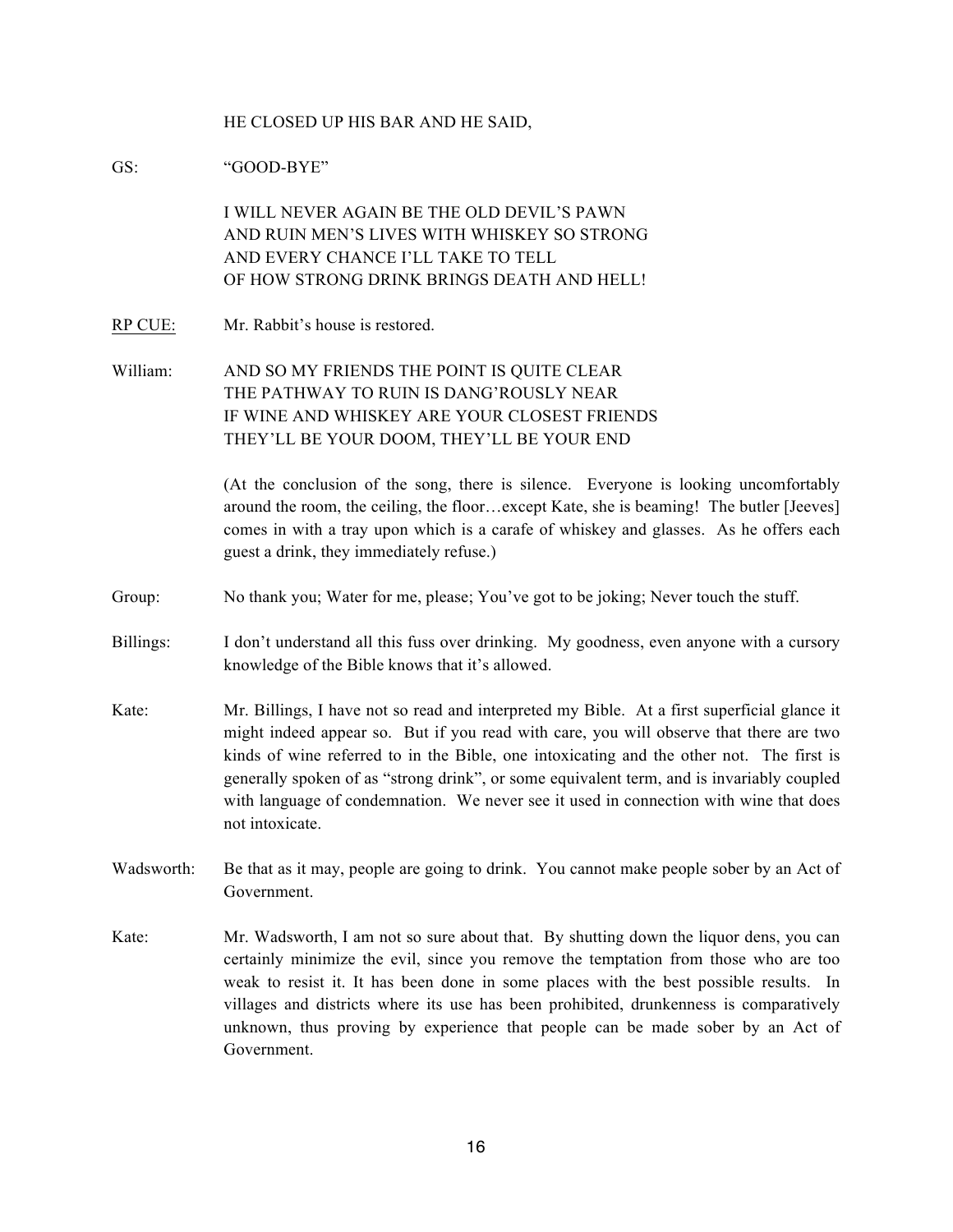- Jackson: (stands to make a comment) Miss Mumford. (His wife quickly pulls him back down to his seat and scolds him.)
- Holmes: What of the revenue that the Government gains from the taxation of alcohol? Surely, you see how that benefits the general public?
- Kate: Revenue? My dear Mr. Holmes, how can a kingdom flourish that lives upon the destruction of its subjects, and draws its revenues from their very graves? Can any amount of revenue justify thousands, yea, tens of thousands of our fellow-countrymen, husbands, fathers, robbed at once of their earnings, their manhood, their reason, and turned loose on unfortunate wives and children? Look upon the thousands of poor suffering wives, who have to endure all a drunkard's tyranny and fury, while working for the children's bread, struggling vainly to keep a home where they may lay their heads. Look on the hosts of helpless, neglected children, look upon their half-starved, half-clad bodies, their untaught, ignorant minds and darkened souls, and then tell me that the revenue gained by the sell of alcohol benefits the general public.

(Everyone, except William bows their heads in embarrassment, but William, losing himself in the moment, claps enthusiastically for Kate, and then realizes he's the only one who's taken by her words. The awkward moment of silence, is broken by the entrance of the butler, who carries a small silver platter and bell. He picks it up, rings it and announces…)

- Jeeves: Dinner is served.
- Mr. Rabbits: Very good Jeeves! Come along everyone.

(Everyone makes a mad dash for the dining room, everyone, except William and Kate. After a moment, he moves toward her.).

- William: Miss Mumford, permit me to introduce myself.
- Kate: I know who you are Mr. Booth…Mr. *William* Booth.

William: Mr. Rabbits has told me quite a bit about you and I have been given the privilege of seeing, firsthand this evening what an amazing woman you are. Surely no man's inferior. I do hope the opportunity to…*engage* you in further conversation will avail itself to us very soon.

Kate: I shall look forward to a time in the near future where we can have a…*marriage* of the minds. Now, Mr. Booth…

William: Please call me Will.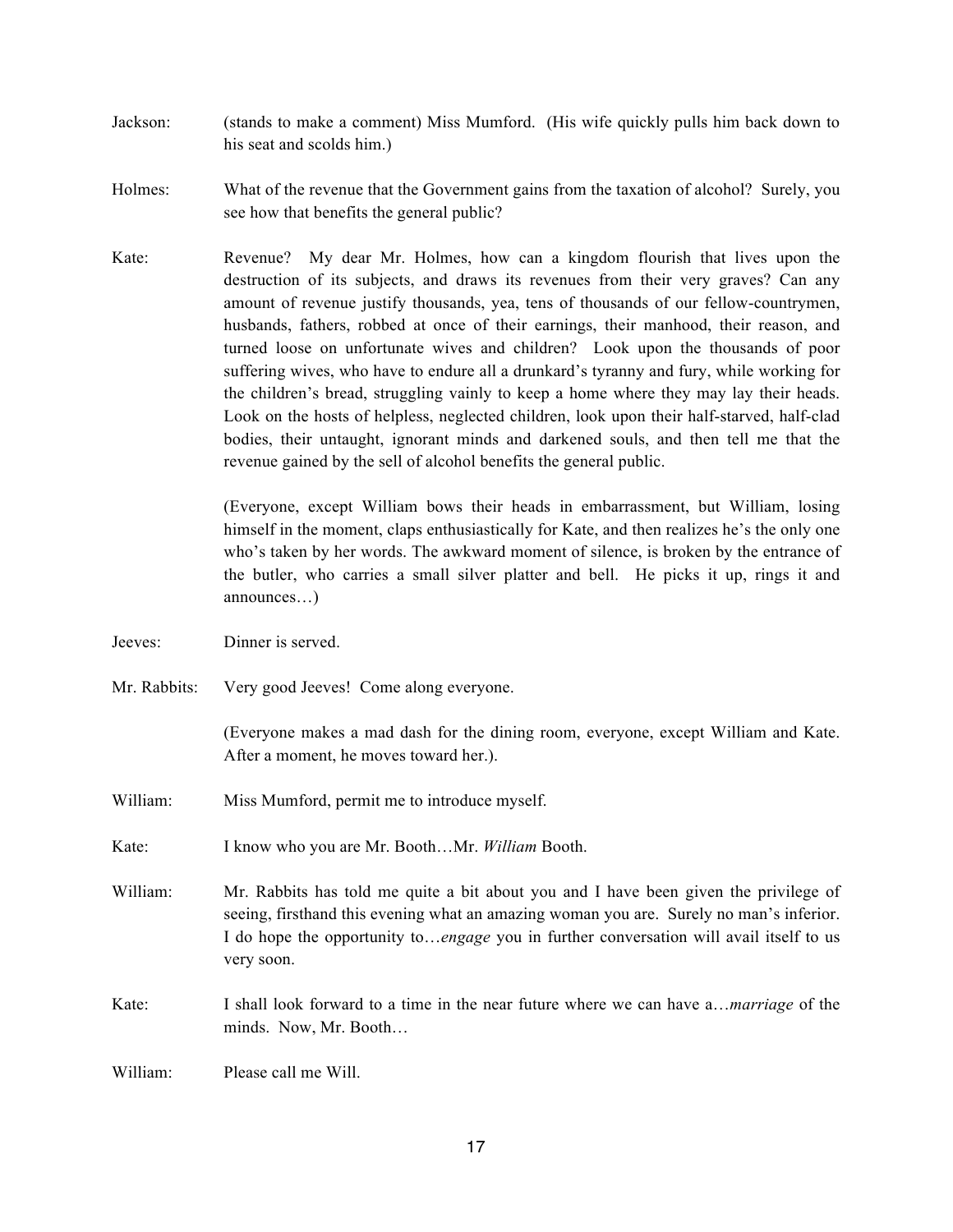| Kate: |  |  | Definitely, but only if you will call me Kate. |  |
|-------|--|--|------------------------------------------------|--|
|-------|--|--|------------------------------------------------|--|

William: Very well...Kate.

Kate: Now that that is settled, Will, would you be so kind as to escort me to the dining room, where I am sure, by now, the other guests and kitchen staff have had sufficient time to hide all the liquor. (They laugh and exit.)

MUSIC CUE 9: Transition Music – Grog Seller's Dream SCRIM CUE: Down MUSIC CUE 9: Ends

## SCENE FOUR A

SOUND CUE: Victorian Street Noises SCREEN CUE: East End of London, The Mile End Waste SCRIM GRAPHIC: East London Street

(Performed in front of scrim; Will and Kate walk past and the beggar asks them for some change; Will gives him a coin, and as he does, he clasps the man's hand as though to say, *God bless you.*)

MUSIC CUE 10: Underscore – Gutter and the Slum

Beggar: Spare a bit of change for a man who is down on his luck? A beggar's life is the worst kind of life that a man can lead. A beggar is no more thought upon than a dog in the street. I wasn't brought up to a bad life. I should like to have had a chance at something else, but unfortunately, the drink's ruined my life. I began to like drink when I was 'tween thirteen and fourteen. My uncle used to run a pub and whenever I'd go and see him, he'd give me some beer. Soon I got to like it very much...too much; and before I knew it, I was a slave to it and not able to do anything that amounted to much good.

> I've been a vagabond now for 'bouts ten years. I've been to prison almost twenty times for stealing a loaf of bread, a piece of cheese or for even being caught by the police begging. Ain't never understood why begging was against the law when you're hungry.

> I generally learnt something new in prison and it usually won't anything good. It's not possible for a man like me to get work, so I'm forced to go on this way. Sometimes I haven't a bit to eat all day. My uncle once told me I'd probably end up hanging at the gallows. I ain't afraid of no gallows. I am afraid of starving to death. (Blackout; he exits.)

MUSIC CUE 10: Slow fade AUDIO CUE: Victorian Street Noises – end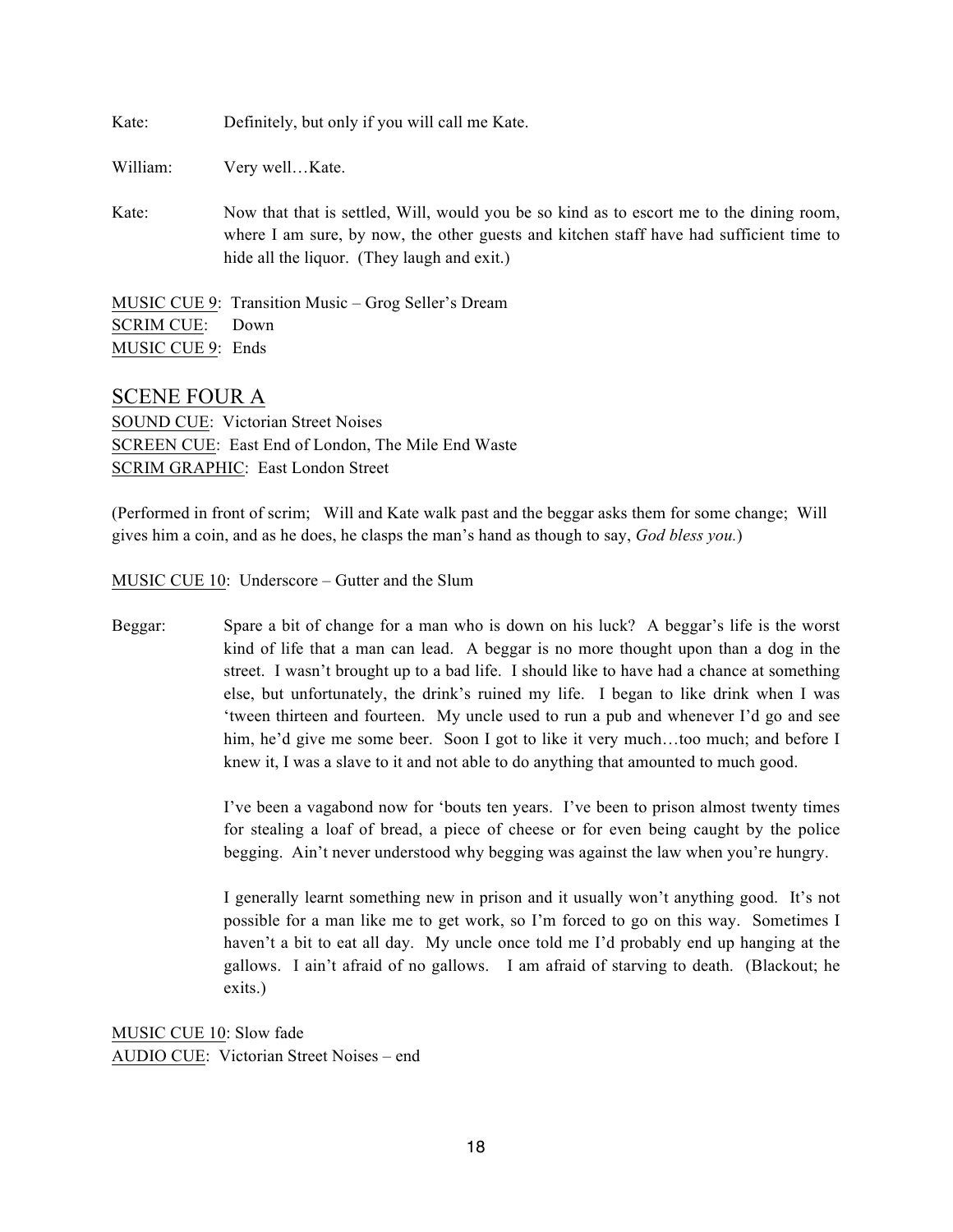## SCENE FOUR B

SCRIM CUE: Remains DOWN SCRIM GRAPHIC: A London Street that moves as Will and Kate walk. It eventually stops when they

reach the Mumford home.

SCREEN CUE: April 9, 1852, outside the Mumford home.

(William is walking Kate to her home.)

- William: I am so sorry that you were not feeling well enough to stay for the entire service tonight, but I would not be totally truthful if I did not tell you that I am happy to have been asked to escort you home.
- Kate: It was truly quite the blessing that Mr. Rabbits happened upon you on the street and brought you with him to the meeting tonight.
- William: I am not totally convinced that he 'happened' upon me. One doesn't become a wealthy man like Mr. Rabbits without the ability to be a tad conniving. I am sure he planned, by hook or crook, to find a way for us to spend some time together.
- Kate: Conniving or not, I am grateful to him for introducing us. The first time I heard you preach at Binfield House, I was greatly moved by what you said. Your handling of the Word of God and the testimony of your life spoke powerfully to me. I thought you were brilliant.
- William: Mr. Rabbits did share that little compliment with me.
- Kate: (She feigns embarrassment) He never?

SCRIM CUE: UP to reveal inside of house RP CUE: Cut-away of inside of Mumford home

(They enter Kate's house)

William: Yes he did, and he also told me that you were not one to pass out compliments frivolously.

Kate: Well, I do have a rather practical side.

- William: Of that I am well aware, and it is, I must admit...what has drawn me to you. (Mrs. Mumford enters and ruins the moment.)
- Mrs. M: My goodness Kate, you're home sooner than I expected. Is everything alright?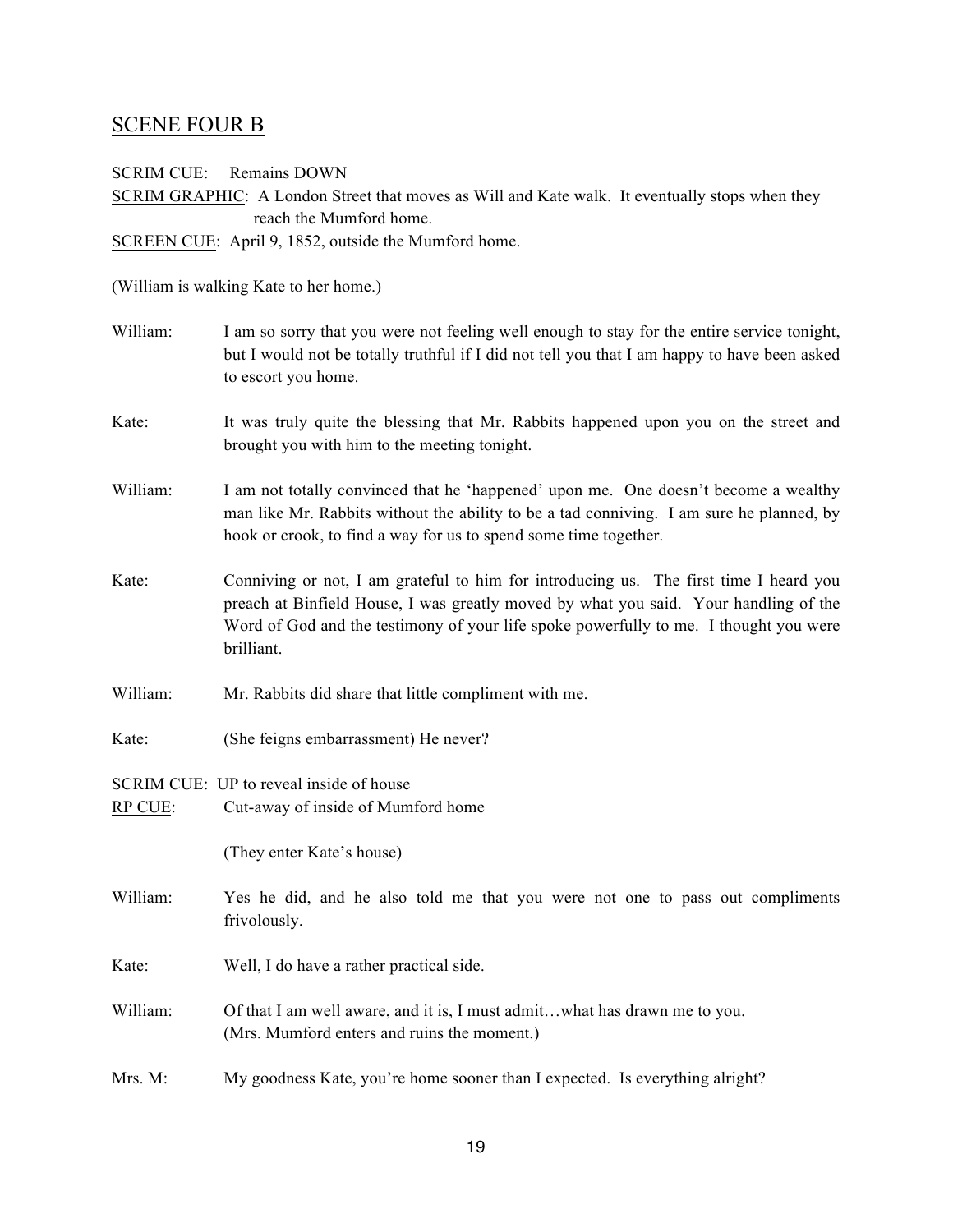| Kate:    | Yes mother, I wasn't feeling well and Mr. Booth graciously agreed to escort me home.                                                                                                                                                                                                                                                                                        |
|----------|-----------------------------------------------------------------------------------------------------------------------------------------------------------------------------------------------------------------------------------------------------------------------------------------------------------------------------------------------------------------------------|
| William: | Mrs. Mumford, so very nice to see you again.                                                                                                                                                                                                                                                                                                                                |
| Mrs. M:  | And you Mr. Booth. Thank you for seeing my daughter safely home.                                                                                                                                                                                                                                                                                                            |
| William: | Pleasure, truly a pleasure.                                                                                                                                                                                                                                                                                                                                                 |
| Kate:    | All the way home we've had such a lovely conversation, mother. We had just started to<br>talk about common causes that we believe in. I was beginning to tell Mr. Booth, that my<br>heart is deeply saddened by the crisis which has befallen our beloved Wesleyan<br>Methodism.                                                                                            |
| William: | We are of kindred spirit there Miss Mumford. I so love Methodism and the call to<br>righteousness and holiness that John Wesley sounded to the world; and yet I fear that the<br>indifference to the deeper things of God has killed and quenched the very Spirit that gave<br>it life. That is why I have joined the Methodist Reform Movement, as you yourselves<br>have. |
| Kate:    | I pray, oh I pray fervently that the Reformers will return us to the time of revivalism,<br>where men and women will be called to repentance through Jesus Christ and where the<br>teaching and practice of holy living will once again permeate our pulpits.                                                                                                               |
| William: | I believe God has called me to be an evangelist and wherever that may take me; I intend<br>to be faithful in proclaiming His Word.                                                                                                                                                                                                                                          |
| Mrs. M:  | You know, Mr. Booth, my Kate and I have been talking about how, if there were more<br>preachers around like you, our churches might not be as empty as they are. Some of the<br>preachers we have heard in recent years are so dry that if you blew on them, moths would<br>fly out of their ears! (William laughs)                                                         |
| Kate:    | Mother!                                                                                                                                                                                                                                                                                                                                                                     |
| Mrs. M:  | I'm only speaking the truth, my dear. Far too many preachers stand behind the sacred<br>desk and talk about their gardens, or the latest cute thing their grandchildren have done or<br>said or what new trick they've taught their dog; anything, anything but truth from the<br>Word of God.                                                                              |
| William: | Hear, hear Mrs. Mumford. You have a point. The pure, unadulterated truth from the<br>Word of God is what we need more of.                                                                                                                                                                                                                                                   |
| Mrs. M:  | Oh, where are my manners? Mr. Booth, you must be thirsty after your journey here?<br>Would you care for a cup of tea?                                                                                                                                                                                                                                                       |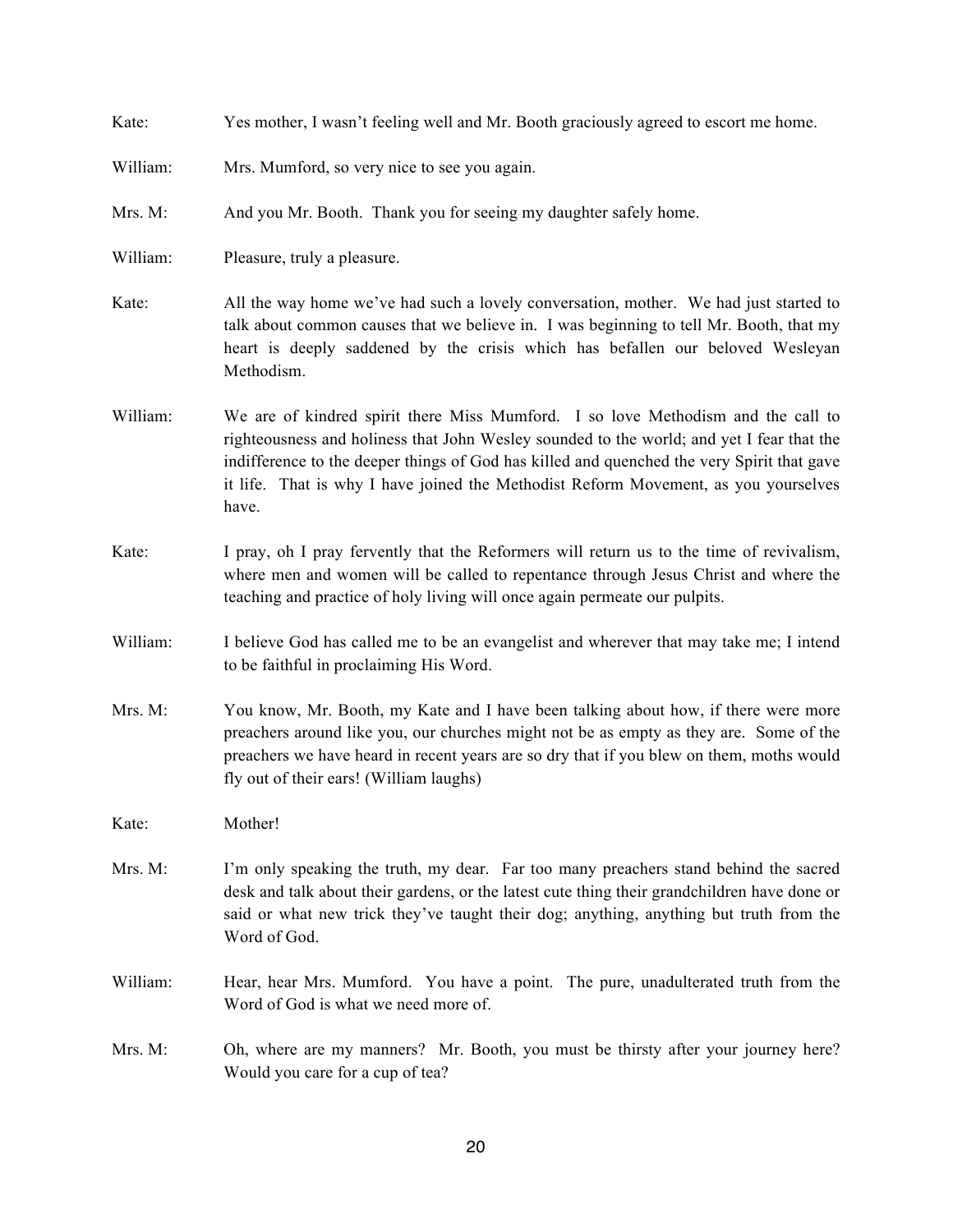| William: | Mrs. Mumford that would be wonderful, but you needn't trouble yourself                                                                                                                                                                                                                                          |
|----------|-----------------------------------------------------------------------------------------------------------------------------------------------------------------------------------------------------------------------------------------------------------------------------------------------------------------|
| Mrs. M:  | Kate, would you be a dear and put the kettle on for some tea?                                                                                                                                                                                                                                                   |
| Kate:    | Mother, you know your tea-making skills are much better than mine. (Through body<br>language, we see that Kate does not want to leave Will and Mrs. Mumford wants her to<br>go and leave the two of them alone)(Finally) Yes, mother, I would be <i>delighted</i> to make<br>us all a cup of tea. (She leaves.) |
| Mrs. M:  | (Once Kate is gone, Mrs. M goes and sits beside William and all of a sudden, becomes<br>very chummy). You know, Mr. Boothor may I call you William?                                                                                                                                                             |
| William: | Please, please do.                                                                                                                                                                                                                                                                                              |
| Mrs. M:  | And you may call her Kate (pointing toward the direction that Kate exited).                                                                                                                                                                                                                                     |
| William: | You're much too kind.                                                                                                                                                                                                                                                                                           |
| Mrs. M:  | As I was saying earlier, a man such as yourself, who desires to spend his life proclaiming                                                                                                                                                                                                                      |

the truth of God, must associate himself with those who will help him as he develops. Take for example…my Kate. Before she was twelve years of age, she had read the Bible through eight times. Her knowledge and passion for the Word of God would be such a tremendous asset to anyone who is serious about public ministry. She would make a fine preacher's wife.

MUSIC CUE 11: She Could Be a Preacher's Wife

SHE COULD BE A PREACHER'S WIFE SHE CAN SEW AND COOK AND READ SHE COULD BE A PREACHER'S WIFE SHE POSSESSES WHAT ONE NEEDS SHE HAS PATIENCE, SHE HAS GRACE AND HAS QUITE A LOVELY FACE (She takes after my side of the family, don't you know!) SHE IS QUITE CONVERSANT IN MANY TOPICS YOU WILL FIND SHE CAN HOLD HER OWN 'GAINST MEN SHE HAS QUITE A BRILLIANT MIND

SHE COULD BE A PREACHER'S WIFE, SHE ALREADY LOOKS THE PART! AND IT SEEMS QUITE CLEAR TO ME, SHE ALREADY HAS YOUR HEART! IF HER HAIR'S TOO FLAT FOR YOU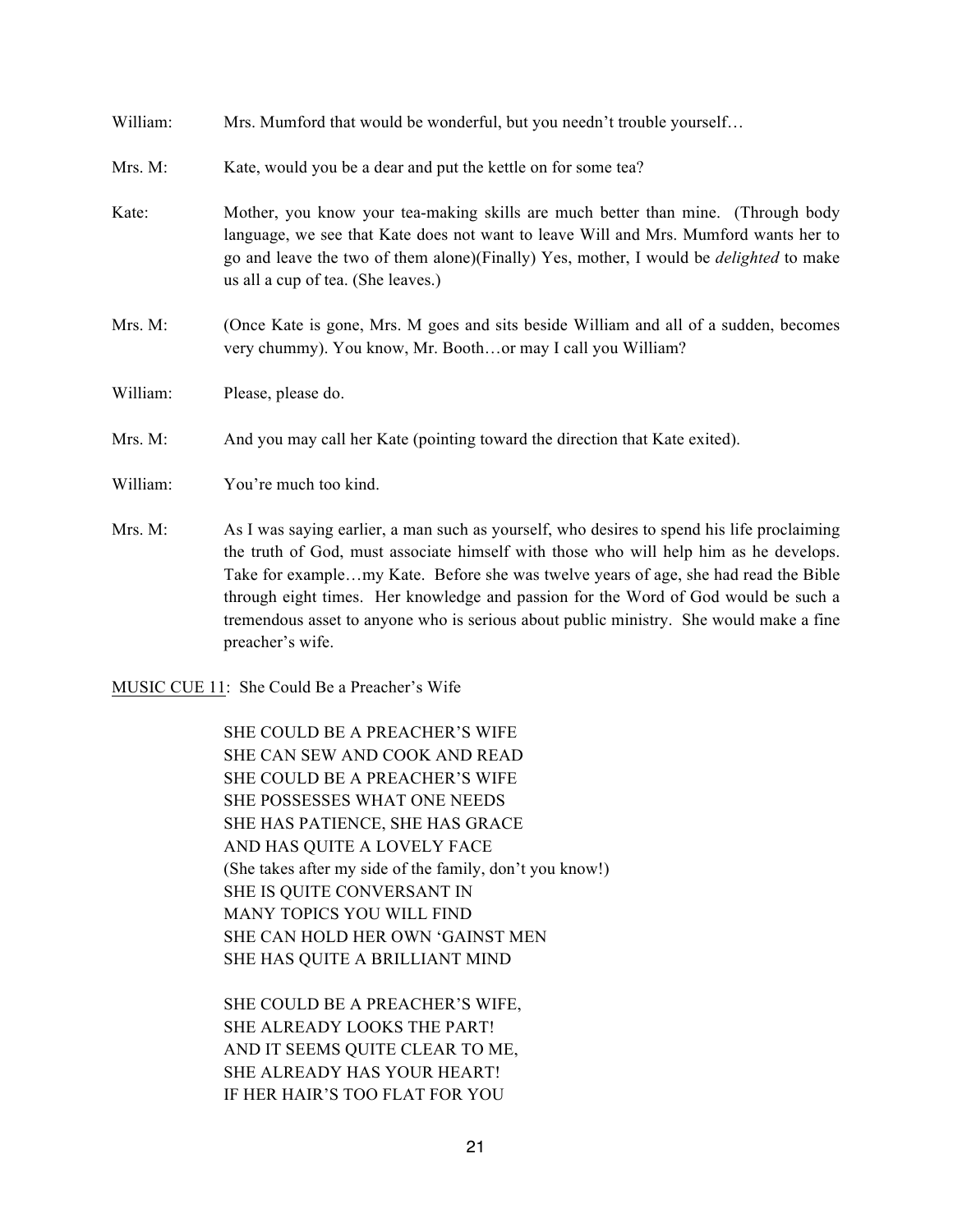SHE'LL CREATE A POOFY DOO!

(I think you'll find she's quite reasonable like that!) SHE COULD LEARN TO SING OR PLAY, IF IT'S MUSIC THAT YOU NEED. HAVE YOU EVER HEARD HER PRAY? SHE CAN REALLY INTERCEDE! THE GOOD LORD UP IN HEAVEN HAS TOLD US FROM ON HIGH THAT EVERY MAN AND WOMAN SHOULD GO FORTH AND MULTIPLY! (I think 6 or 8 grandchildren will be just fine!)

EVERY PREACHER HAS A NEED OF A WIFE THAT HE CAN TRUST WHO WILL GIVE HER DEEPEST LOVE TO HER HUSBAND, THAT'S A MUST AND HER VALUE WILL INCREASE IF SHE'S ALLOWED TO SAY HER PEACE. (If you're as smart as I think you are, you'll listen to her!)

JUST RELAX AND HAVE NO FEAR, SHE IS GENTLE, SHE IS KIND. SO IF YOU'LL JUST BE A DEAR AND WITH ME BECOME ALIGNED!

AND SINCE THE LORD IN HEAVEN GAVE US FAMILY IT JUST STANDS TO REASON YOUR HOME WILL INCLUDE ME! (You want me to move in with you? Oh, how sudden!)

SO I THINK THE POINT'S QUITE CLEAR NOT A BETTER WIFE YOU'LL FIND AND IN CASE YOU DIDN'T HEAR I'LL REPEAT IT ONE MORE TIME YOU CAN TAKE HER OFF MY HANDS WITH A LITTLE WEDDING BAND (It doesn't have to be anything expensive, Love!) SHE COULD BE A PREACHER'S WIFE SHE COULD BE JUST WHAT YOU NEED SHE COULD BE YOUR MATE FOR LIFE SO JUST LISTEN AND TAKE HEED! SHE COULD BE A PREACHER'S WIFE, NOT JUST ANY PREACHER'S WIFE,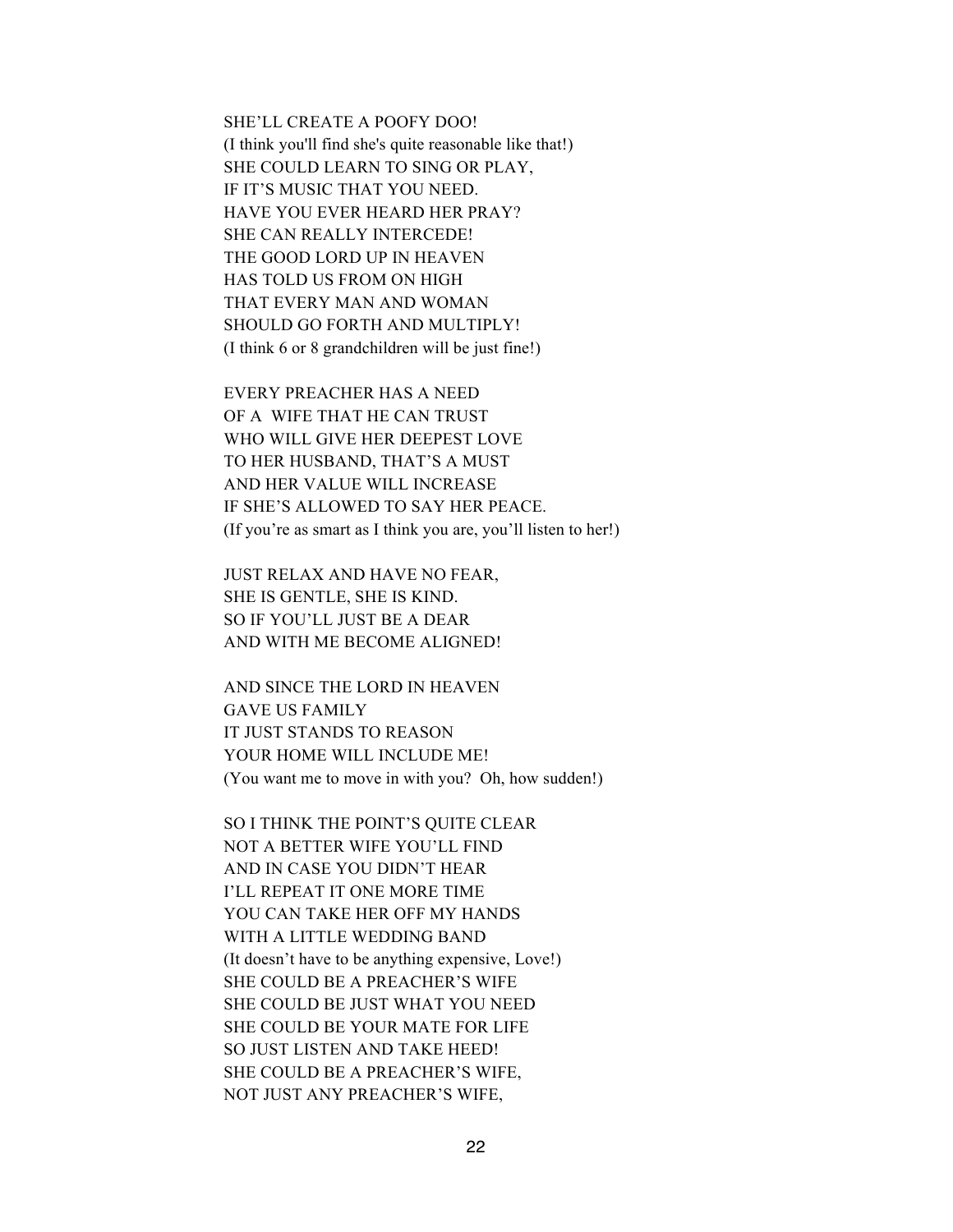## SHE COULD BE A PREACHER'S WIFE, NOT JUST ANY PREACHER'S WIFE, SHE COULD BE *THIS* PREACHER'S WIFE INDEED!

Mrs. M: You'll take that under advisement, my dear William?

William: Absolutely!

Kate: (Enters carrying tray with teapot and cups). Tea's on! MUSIC CUE 11: Ends SCRIM CUE: DOWN SCRIM GRAPHIC: East End of London Street Corner MUSIC CUE 12: Transition Music – She Could Be a Preacher's Wife!

#### SCENE FIVE A

AUDIO CUE: Victorian Street Noises SCREEN CUE: East End of London, The Mile End Waste MUSIC CUE 13: Underscore – Gutter and the Slum – played softly

> (Monologue of prostitute played in front of scrim – East End. There are 2 girls, they are accosted by 2 men and one breaks free, while the other is dragged away screaming. The remaining girl has fallen to the ground, from where she begins here monologue. A man walks by and stops to try and help her.)

Prostitute: Go on now. You best be moving along unless you're interested in some of what they're serving (gestures toward where the girl was taken.)

> I know I'm not the most beautiful girl you've ever seen, but I was pretty once…and free. (She looks nervously around.) The shadows have eyes and ears, and so I have to be careful what I say. If I try to run away, I'll be caught and things won't go so well for me then. These clothes I'm wearing, such as they are, don't belong to me and if I try to escape, they'll call the police and I'll be arrested for stealing these rags and turned back over to them what keeps me…and I will pay for it dearly. I tried to run away once and they locked me in my room for a week and only gave me bread crumbs and water. Next time they said they'd beat me and if I tried to run away after that, they said they'd kill me and throw my body into the Thames River where no one would ever find me.

> I know this is true because the place where they keep me is located near a sewer that runs into the Thames. These people I work for are dangerous; if a stranger comes calling who is not from around these parts, I've seen them get the man drunk, take him down to the sewers, murder him, take all his possessions and toss him in the river. That could easily be me; after all, who would ever miss the likes of me? I've been a prisoner here for a long time. I suppose I'll be here until they've used me up. Then what will become of me?

#### MUSIC CUE 13: Ends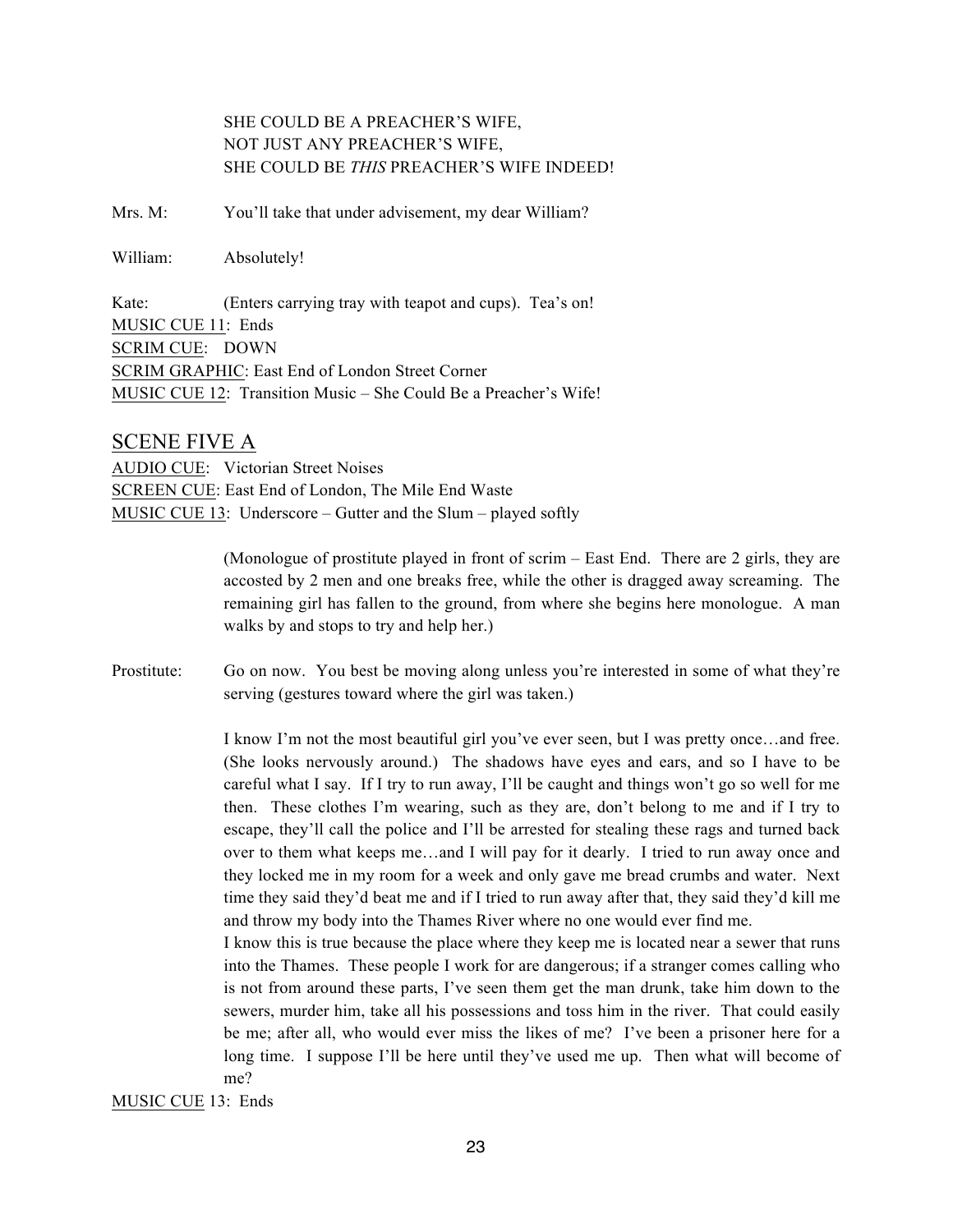## SCENE FIVE B

MUSIC/AUDIO CUE 14: Our People music and dialogue.

#### SCRIM CUE: Down

SCRIM GRPAHICS: Video/graphics of Will & Kate's handwritten letters. The words appear as they are spoken*.*)

- Letter One: April, 1852 (Voice of William) My dear Kate: I must admit that since I escorted you home the other evening, I have been a different man. You have captured my heart. I was not looking to fall in love, but I have. You are everything I have hoped and prayed for. I feel completely comfortable in your presence, so alive, so complete. Until I see you again, be assured that I am forever, your dearest and most sacred friend. Will
- Letter Two: (Voice of Kate) Dear Will: My heart echoes with yours and I find that your feelings for me mirror mine for you. Let us kneel and pray that this is indeed God's will for our lives. Let us not rush into anything, but earnestly seek God's guidance in this matter. Your dear friend, Kate
- Letter Three: May, 1852 (Voice of William) My dearest Kate: Yesterday, I made you an offer of engagement. You know the inmost feelings of my heart. The circumstances of my future, as it relates to ministry are not certain, but I am trusting in God to provide for our future needs. I have been called to be an evangelist and feel with all my heart that I must obey this call, regardless the personal consequences. You must know this about me. Will
- Letter Four: (Voice of Kate) My dear fiancé: If you are satisfied that this is God's will, irrespective of circumstances, let circumstances go and let us be one. I intend to make you happy. The thought of our walking through life together perfectly united, is to me exquisite happiness. We have acknowledged God from the beginning, we have sought His will and we do now love Him more because of the love we have for each other. As ever, your own loving Kate.

#### MUSIC/AUDIO CUE 14: Ends

## SCENE SIX

SCREEN CUE: 1854, New Connexion Methodist Boardroom SCRIM CUE: Remains down SCRIM GRAPHIC: New Connexion Board Room

(A group of well-dressed men are standing on scaffolding behind the scrim. Dr. Cooke is standing on the floor, stage left and Dr. Crofts is standing on the floor, stage right, in front of the scrim. Dr. Crofts stands behind a desk with a gavel and wood block. The scene is that of a board room, with deep walnut paneled walls. These men are the leaders of the New Connexion.)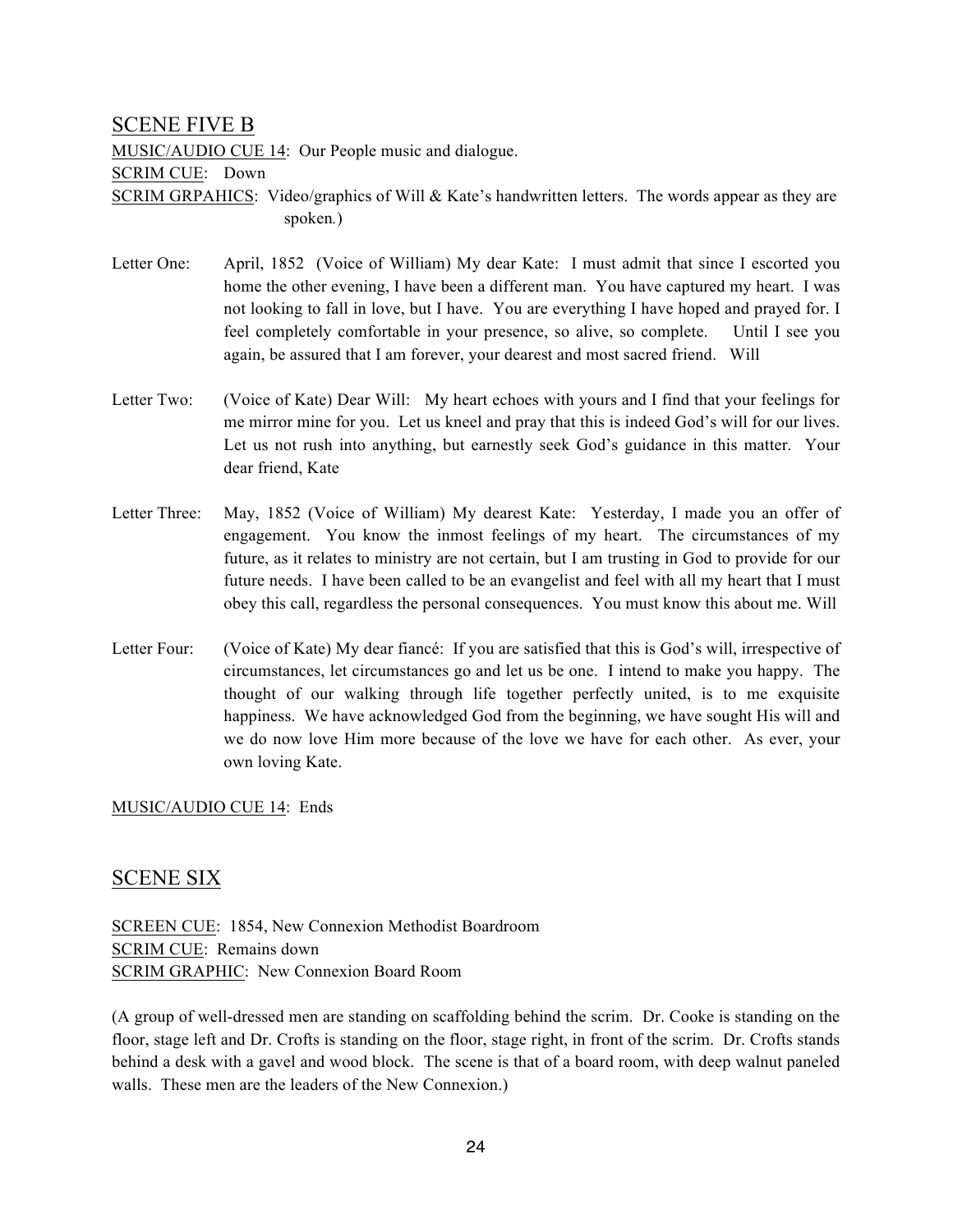- Dr. Crofts: (Hitting hammer on table) Gentlemen, come to order. Dr. Cooke has joined us this evening to tell us about one of his students that is showing great promise. Obviously, as our denomination continues to grow, we need capable men to help us. Dr. Cooke believes that a young man by the name of William Booth possesses certain qualities and gifts that we might find beneficial. Dr. Cooke.
- Dr. Cooke: Thank you Dr. Crofts. As you have just heard, a certain William Booth has recently come to our training college as he wishes to become a New Connexion Methodist minister. The long and short of it is, he could spend the next few months in a classroom setting, studying and preparing for the ministry, but I believe he gives evidence to being ready now. To confine him to a desk would be to waste his considerable gift for evangelism.
- Rev Wright: So you're saying that he has had enough training?
- Dr. Cooke: That is correct.
- Dr. Green: And you are proposing that he is ready for full-time ministry?
- Dr. Cooke: I am. I am also recommending that he be considered for a position that would allow him to give his full attention to his evangelistic work.
- Rev Smyth: And how do you propose we pay for this? In case you haven't noticed, money is not growing on trees these days.
- Dr Cooke: That has been arranged. A Mr. Edward Rabbits has offered to cover the expenses.
- Rev Jonas: Well, that can't be all bad, now can it? Is this Mr. Booth married?
- Dr. Cooke: I'm glad you asked that question. That is another matter that needs discussion. As you are aware, most probationary ministers who are single, must wait a period of four years before they can marry. Mr. Booth has already been engaged for two years and I think it would be a show of good faith on our part to allow him and his fiancée, a Miss Catherine Mumford, to marry after one year of probationary service.
- Dr. Crofts: I have no serious qualms with a one year probationary period, and if this Mr. Booth is as gifted as you say, then he is definitely someone that we need as a part of New Connexion Methodism.
- Dr. Cooke: Oh, he is that and much more. When he preaches, he speaks with such passion and sincerity. One is hard pressed to ignore his appeal to come to God. He's quite creative and inventive and doesn't mind stirring things up a bit to gain a hearing from his audience.
- Rev Wright: Sounds like he's one that we will need to watch with great interest. Perhaps Dr. Cooke, some of your other students might learn a great deal from Mr. Booth.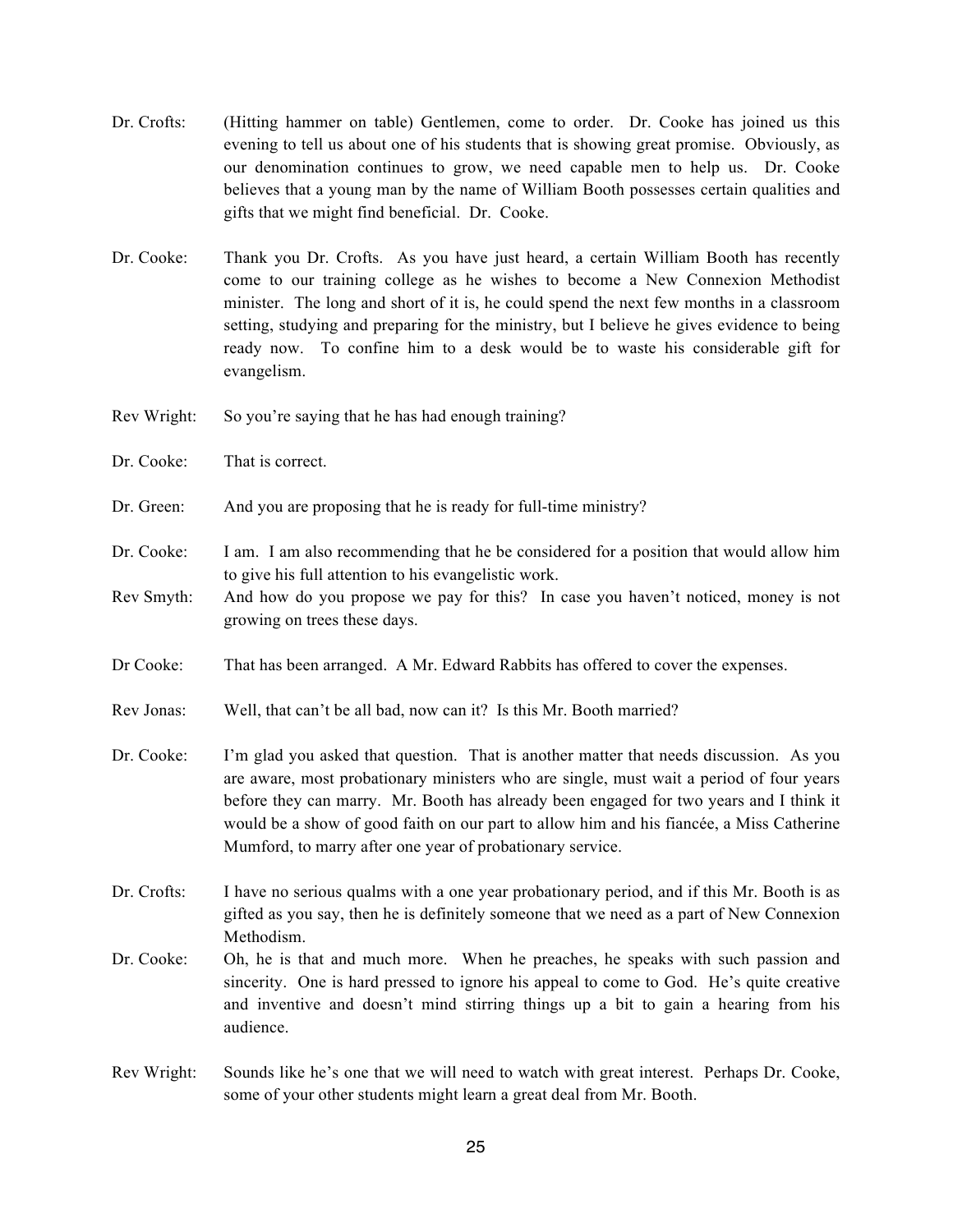- Dr. Green: If he's bringing people into our chapels by his powers of persuasion, then I am not so sure that we need to waste a lot of time debating our terms of acceptance.
- Rev Smyth: Yes, if he can turn some of our lifeless chapels into living places of worship, he sounds like the kind of chap we are looking for.
- Rev Jonas: And if his ways are a little unorthodox, what harm is there in that? At least he's waking the people up as well!
- Dr. Crofts: Then if I hear you all correctly, we are accepting Mr...Reverend William Booth as a probationary minister of the Methodist New Connexion. We are adjourned. (He hits the gavel on the table.)(Crofts & Cooke exit, others fade out of sight from behind scrim, and scaffolding is removed.)

#### SCENE SEVEN A

SCRIM CUE: Remains down

SCRIM GRAPHICS: Handwritten letters. As the words are spoken by William and Catherine, they appear on the screen*.*

MUSIC/AUDIO CUE 15: Our People underscore music and dialogue

- Letter One: August, 1855 (William) My precious wife: As we have come together in this new life, may we recommit ourselves in fresh devotion to the Christian walk. God has opened the door for us to travel the whole of England and preach the good news of His salvation. I count the hours until you are by my side, joining me in this endeavor. As always, Will
- Letter Two: (Kate) My dear husband: A thousand thanks for your sweet, kind letter. I have read it over many times. As soon as my health permits, I will be with you, supporting you in this important work God has called us to. With all my love, Kate
- Letter Three: September, 1855 (William) My dearest Kate: What a triumphant day we had on Sunday. In the morning, the chapel was packed and there was upwards of forty seekers. On the night, the chapel was packed to suffocation and after the sermon, a mighty prayer meeting ensued, in which upwards of sixty people came forward. People of all walks of life are coming to the services, from the Town Council to the lowest outcasts. I shall be home soon. Yours always, Will
- Letter Four: (Kate) Dearest Will: How my heart rejoices to hear the reports of those who, under your ministry are being won into the Kingdom. Oh, to be indeed light and salt in our influence on all around us. Oh, to rise above the worn path of professed Christian life. It is impossible to live a holy life without winning souls. My dear husband, I have some exciting news to share with you…

MUSIC/AUDIO CUE 15: Ends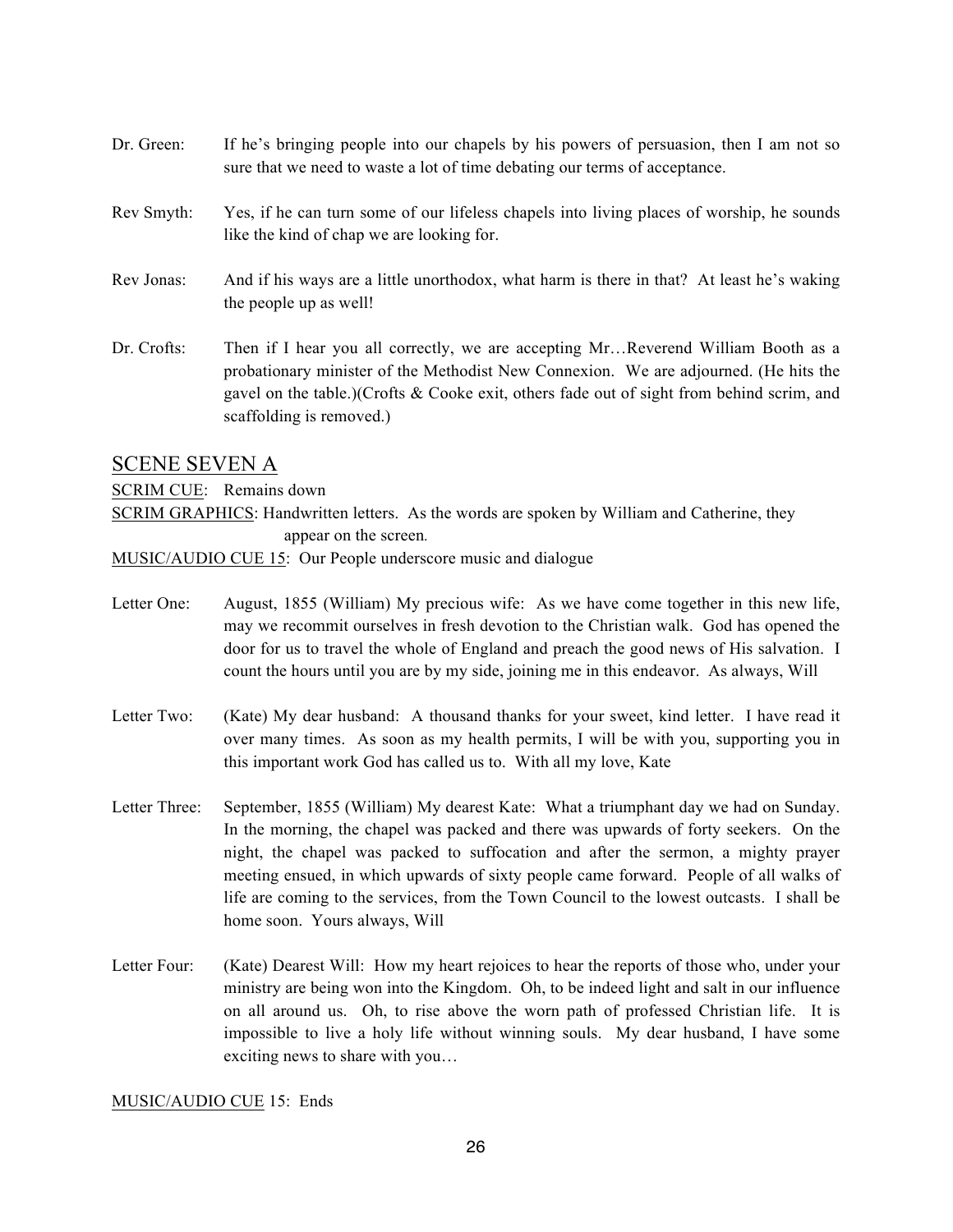## SCENE SEVEN B

#### SCRIM CUE: UP.

- RP CUE: Nebulous background (Reveal of William, Kate, Baby Bramwell, and members of the congregation.)
- William: Dear friends, what a joyous occasion it is that brings us together; the dedication back to God of this precious new life, William Bramwell Booth. We rejoice on this day and pray that God would grant to us many more children to keep little Willie here company. Just as Hannah dedicated Samuel back to God, we dedicate this life too, asking that he may serve the Lord all of his days.

MUSIC CUE 16: We Believe in Miracles

- William: WE BELIEVE IN MIRACLES WHEN WE LOOK AT YOU YOU ARE GOD'S GREAT GIFT TO US AND SOMEHOW WE KNEW THAT YOU WOULD BE EXACTLY WHAT WE'VE LONGED FOR AND IT'S TRUE WE BELIEVE IN MIRACLES WHEN WE LOOK AT YOU
- Kate: WE BELIEVE IN MIRACLES WHEN WE LOOK AT YOU IN OUR HEARTS IS SO MUCH LOVE AND WE NEVER KNEW THAT WE COULD FEEL FOR ANY CHILD ALL THAT WE FEEL FOR YOU WE BELIEVE IN MIRACLES WHEN WE LOOK AT YOU
- Both: A NEWBORN LIFE WE HOLD IN OUR HANDS, GOD'S OWN CREATION, ALL PART OF HIS PLAN LOOK AT THOSE FEATURES SO PERFECT AND TRUE SO MUCH POTENTIAL LIES DEEP INSIDE YOU

WE BELIEVE IN MIRACLES WHEN WE LOOK AT YOU WE PRAY GOD'S GRACE ON YOUR HEART ALL YOUR WHOLE LIFE THROUGH THAT YOU WOULD BE EXACTLY WHAT HE LONGS FOR YOU, IT'S TRUE WE BELIEVE IN MIRACLES WHEN WE LOOK AT YOU THAT YOU WOULD BE EXACTLY WHAT HE LONGS FOR YOU, IT'S TRUE WE BELIEVE IN MIRACLES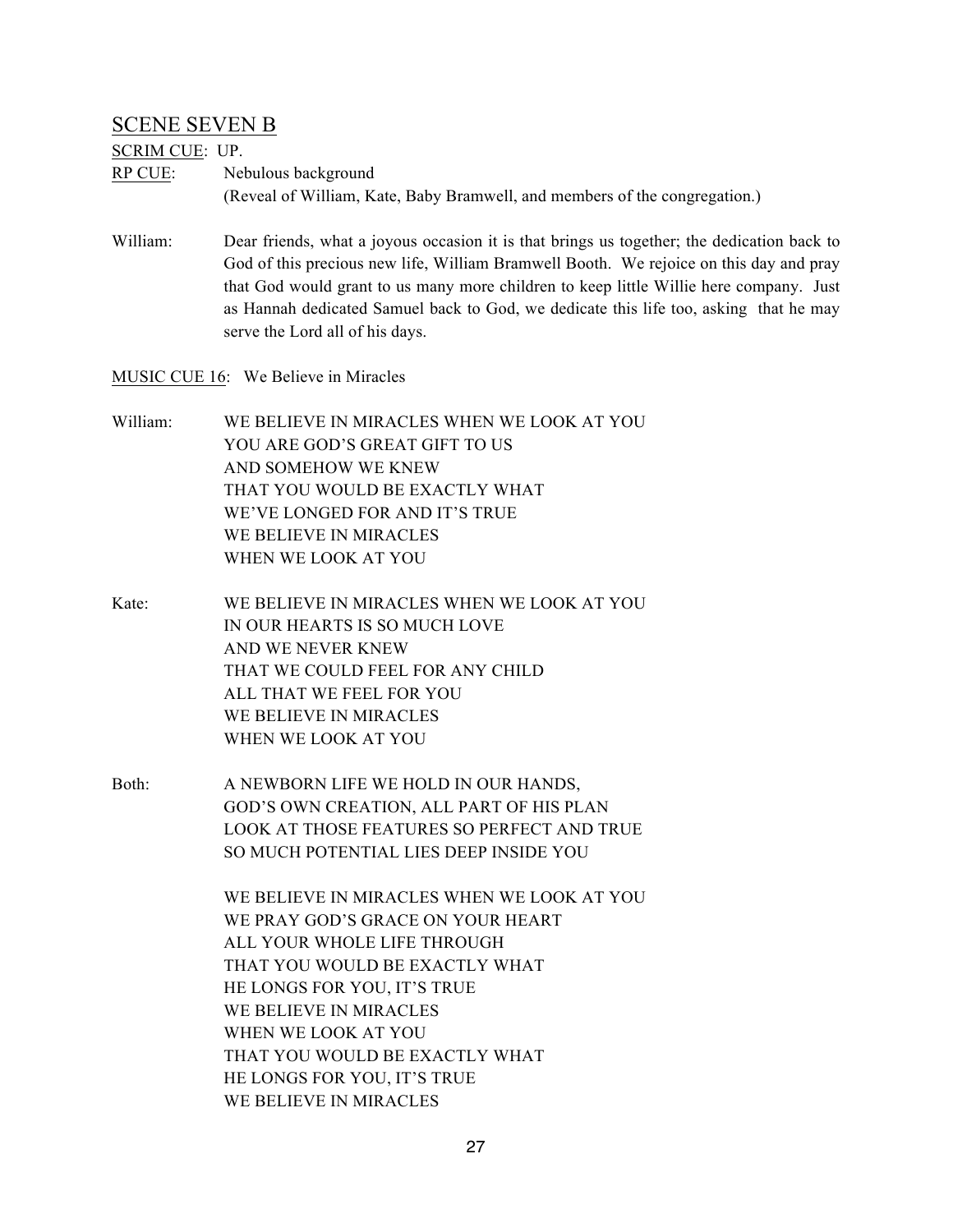### WHEN WE LOOK AT YOU CHORUS: WE BELIEVE, WE BELIEVE IN MIRACLES!

MUSIC CUE 16: Ends MUSIC CUE 17: Transition - We Believe in Miracles SCRIM CUE: DOWN SCRIM GRAPHIC: graphic of trees and bushes

## SCENE EIGHT A

AUDIO CUE: Big Ben strikes 9 times

SCREEN CUE: East End of London, The Mile End Waste

(Monologue is played in front of scrim, which is the image of some trees and bushes) Character is an elderly looking man.)

MUSIC CUE 18: Underscore – Gutter  $&$  the Slum – played softly

Elderly Man: (As he speaks, he is spreading some crumpled old newspaper on the floor on which to lie. Will and Kate push the baby carriage by.) Evening, Gov'ner. (Will and Kate acknowledge him) Big Ben says its 9PM. Lord, will the night ever end and the sun shine on me cold bones? No, it's not got the comforts of home, but its relatively safe and out of the harsh night elements. If it rains, I don't get so wet. I've been sleeping here four nights. I've had no money for lodging and haven't been able to earn any of late. I get my living by carrying parcels, or minding horses, or odd jobs of that sort. My health is not what it used to be and so no one is really interested in giving work to a feeble, old man. I've had one bit of bread today and so I am feeling weak tonight. My wife died a long time ago and I can't really say how many years it's been; I've lost count. She was a fine cook she was! Could make a feast out of nearly nothing! (sits down on the paper). The ground's a little hard, but this paper makes it a bit softer and when it gets cold, I just find more paper and put it on top of me to help keep warm. You would think one would get used to this kind of life…but you don't.

MUSIC CUE 18: Ends – slow fade. SCREEN CUE: 1859, a church in Sunderland, England SCRIM CUE: STAYS DOWN SCRIM GRAPHIC: Image of inside of church with high pulpit.

## SCENE EIGHT B

(A church in Sunderland, England. Reverend Rees is preaching to his congregation. This sermon eventually becomes a pamphlet that Catherine reads and in response, writes her own about a woman's right to ministry. Rev Rees is SR on Scaffolding and behind scrim; Kate is SL on floor in front of scrim. Congregation is standing behind the scrim and facing Rees. As Rees speaks and sings, Kate, is reading his pamphlet and becoming more and more agitated.)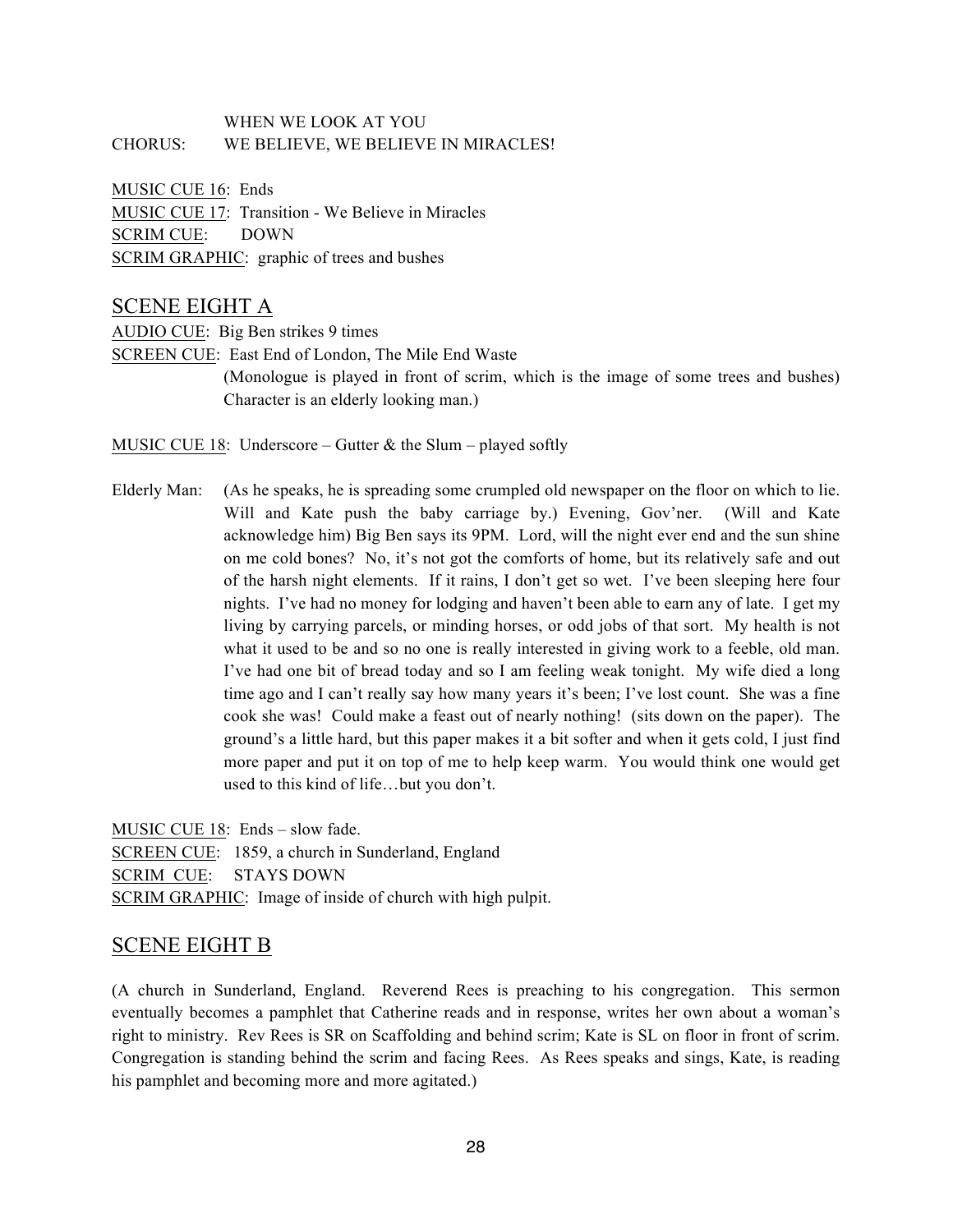Rev. Rees: Good morning congregation. It has come to our attention that a Mrs. Phoebe Palmer, from the United States is in Newcastle, standing behind a pulpit preaching. How scandalous! God's Word is very clear and in One Timothy, Chapter 2, verses 11 and 12 we are told that she, a woman, is to learn in silence, and not only that, that she is not to teach men nor to have any authority over Man. Would you dare contradict the Word of God? The grounds on which the apostle rests the divine legislation against the preaching of women make it clear that we have construed it correctly. Bringing together One Corinthians 11 with One Timothy 2, we find the following: The male was the first creation of God, the female a subsequent one. The female was made from the substance of the male, being taken from his side. The purpose of the woman's creation and existence is to be a helpmate for man. Therefore God, from the beginning of man's existence as a sinner, put the wife under the kind and compassionate authority of the husband, making him the head and her, the subordinate in domestic society. The action of the woman in yielding first to Satanic temptation and aiding to seduce her husband into sin was punished by this subjection, as seen in the curse of Genesis 3:16, where it is declared that the husband will rule over the wife, and the sentence on the first woman has been extended to all her daughters. These are the grounds on which the apostle says the Lord enacted that in the church assemblies the woman shall be the student, and not the public teacher…ruled, and not ruler.

> The reasons against the public preaching and teaching by women apply to all women, of all ages and civilizations alike. The inspired commands of Scripture are clear to every honest listener, as clear as human language can make it.

MUSIC CUE 19: A Woman's Right To Preach

I shall say it again.

A WOMAN HAS NO RIGHT TO STAND AND PREACH ONLY TO HER OWN SEX, IS ALLOWED TO TEACH BUT NOT TO STAND BEFORE A MAN AND SPEAK TO HIM ABOUT HIS SIN NO! GOD FORBIDS SUCH BLASPHEMY AND IN HIS WORD DOES THIS DECREE THAT SHE SHALL NOT BE OVER HIM BUT SILENTLY SUBMIT TO HIM NO! A WOMAN HAS NO RIGHT TO PREACH!

GOD HAS MADE IT CLEAR TO SEE NO MAN'S EQUAL SHE COULD BE THAT HER DUTY ON THIS EARTH IS FULFILLED WHEN SHE GIVES BIRTH AND THE RIGHT FOR LEADING MEN IS LEFT TO ROOSTERS AND NOT HENS NO! A WOMAN HAS NO RIGHT TO PREACH!

Kate: I cannot believe that Reverend Rees has spoken out so harshly against Mrs. Phoebe Palmer. I should think that anyone who is serious about winning souls to the Kingdom of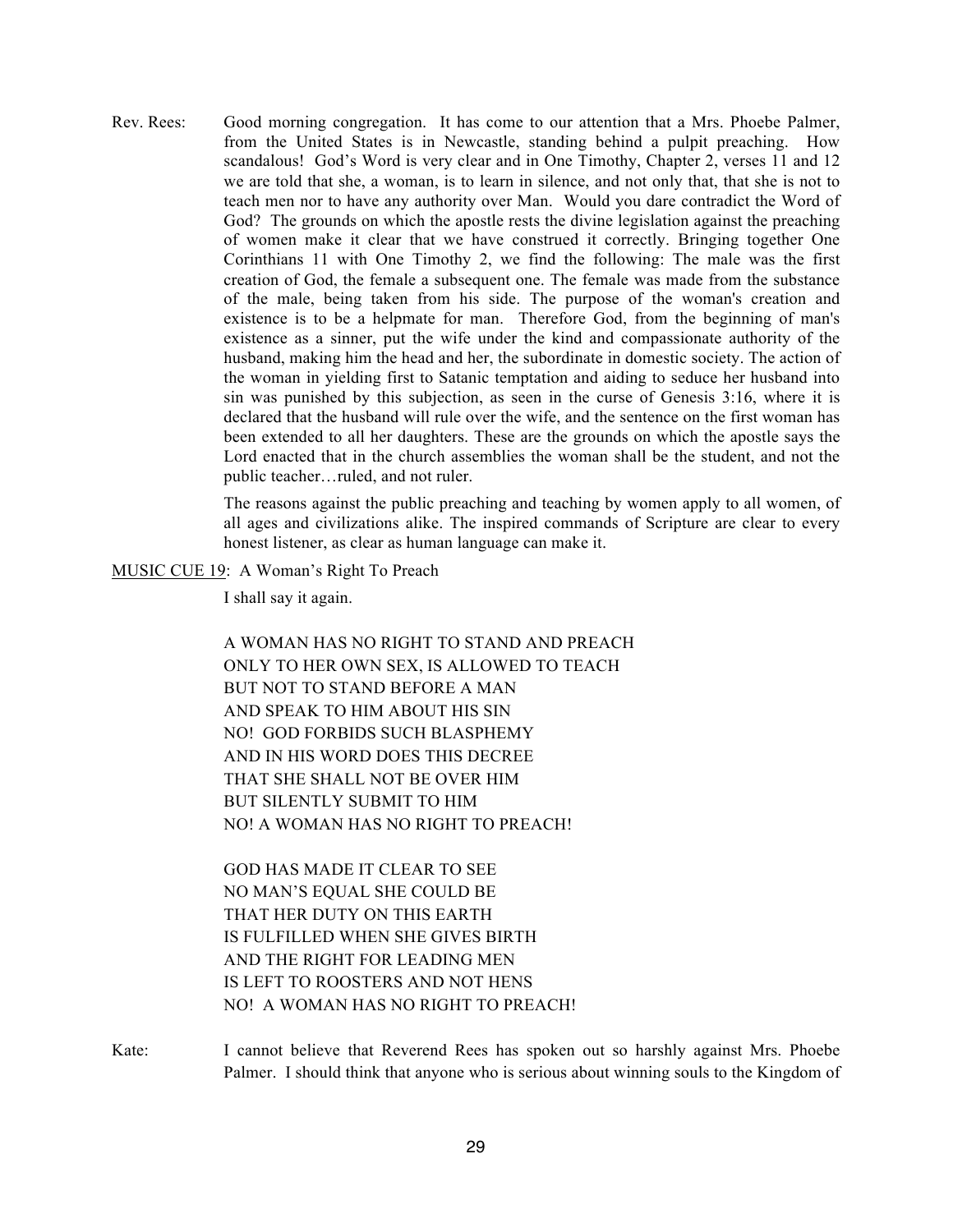God should welcome, with arms open wide any help he or she might receive, regardless of their gender!

A WOMAN HAS A RIGHT TO STAND AND PREACH AND CHRIST, OUR LORD DOES NOT DEEM THIS A BREACH OF HIS TRUE WORD, MY, HOW ABSURD TO THINK THAT HE WOULD DISAGREE NO, GOD HAS GIVEN GIFTS TO ALL AND MADE IT CLEAR THAT WE'VE BEEN CALLED MALE AND FEMALE, ALL ALIKE A BLOW 'GAINST SIN WE HAVE TO STRIKE YES! A WOMAN HAS A RIGHT TO PREACH!

ON THAT FIRST EASTER DAY WHEN THE MEN HAD FLED AWAY WHO WAS THERE TO SEE THE LORD AND GIVEN CHARGE TO SPREAD THE WORD THAT HE'S ALIVE, NO LONGER DEAD "GO SPREAD THE NEWS", THAT'S WHAT HE SAID YES! A WOMAN HAS A RIGHT TO PREACH!

- Rees: WOMAN IS THE WEAKER SEX RATHER SIMPLE, NOT COMPLEX MAN IS STRONG WITH PATIENCE LONG AND NATURALLY INCLINED TO LEAD
- Kate: THE PROPHET JOEL PROPHECIED WE WOULD ALL WORK SIDE BY SIDE!

Both: NO/YES A WOMAN HAS NO/A RIGHT TO PREACH!

WHY CAN'T THEY UNDERSTAND THIS IS THE LORD'S COMMAND CREATED THUS TO BE; FOR ALL ETERNITY AND IF THE TRUTH THEY'D KNOW OF HOW GOD'S PLANNED IT SO THEN WE WOULD BE NO FOE AND THE WORK OF GOD WOULD GROW

- Rees: NO! A WOMAN HAS NO RIGHT JUST KEEP HER OUT OF SIGHT!
- Kate: YES! A WOMAN HAS A RIGHT AND FOR THAT RIGHT I'LL FIGHT!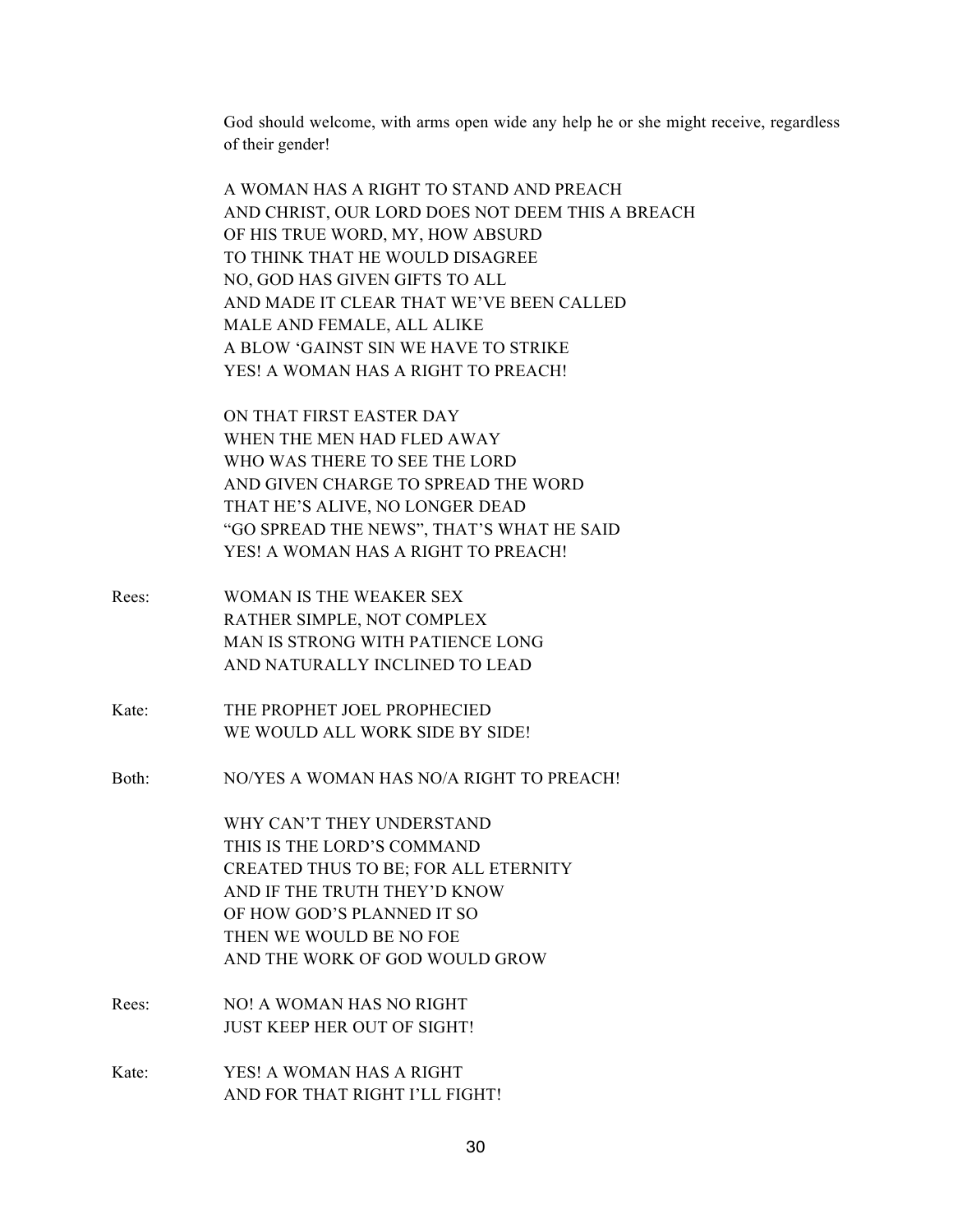## Both: NO/YES A WOMAN HAS NO/A RIGHT TO PREACH!

MUSIC CUE 19: Ends (Scaffolding is pulled offstage & Kate exits SL)

## SCENE EIGHT C

SCREEN CUE: Pentecost Sunday, 1860. Bethesda Chapel. SCRIM CUE: Up RP CUE: Outside of church (Scrim rises and congregation faces toward audience while speakers step forward and being their lines.)

| Leyton:              | I still can't believe my own ears. She's actually going to do it!                                                                                                                                                                                                                                                                                         |
|----------------------|-----------------------------------------------------------------------------------------------------------------------------------------------------------------------------------------------------------------------------------------------------------------------------------------------------------------------------------------------------------|
| Lincoln:             | I was so wrapped up in the testimony meeting that I didn't even see her walking up to the<br>platform.                                                                                                                                                                                                                                                    |
| Camilla:             | I think Reverend Booth thought she might not have been feeling well. Poor lass, she does<br>seem to suffer so with her health.                                                                                                                                                                                                                            |
| Matthew:             | I saw her whispering something-like in his ear. He had the strangest look on his face,<br>like he didn't understand what she was saying. Then, this huge smile came on his face<br>and he looked like he was about to dance across the platform.                                                                                                          |
| Leyton:              | "My wife wishes to speak." He said. Then he sat right down and let her speak.                                                                                                                                                                                                                                                                             |
| Lincoln:             | When she started out, I wasn't quite sure what she was going to say.                                                                                                                                                                                                                                                                                      |
| Camilla:<br>Matthew: | She said, "I dare say many of you have been looking upon me as a very devoted woman,<br>and one who has been living faithfully to God. But I have come to realize that I have<br>been disobeying Him, and thus have brought darkness and leanness into my soul."<br>Well, you could have heard a pin drop. What dreadful sin was she about to confess to? |
| Leyton:              | What scandal was about to rock our dear little church?                                                                                                                                                                                                                                                                                                    |
| Lincoln:             | I don't think any scandal could have rocked our little church like the announcement Mrs.<br>Booth made this morning.                                                                                                                                                                                                                                      |
| Camilla:             | She's going to preach tonight!                                                                                                                                                                                                                                                                                                                            |
| Matthew:             | After she wrote that brochure about a woman's right to preach, I'm not surprised a bit!<br>It's about time she practiced what she preached; no pun intended!                                                                                                                                                                                              |
| Leyton:              | There had to be a thousand people in the meeting this morning.                                                                                                                                                                                                                                                                                            |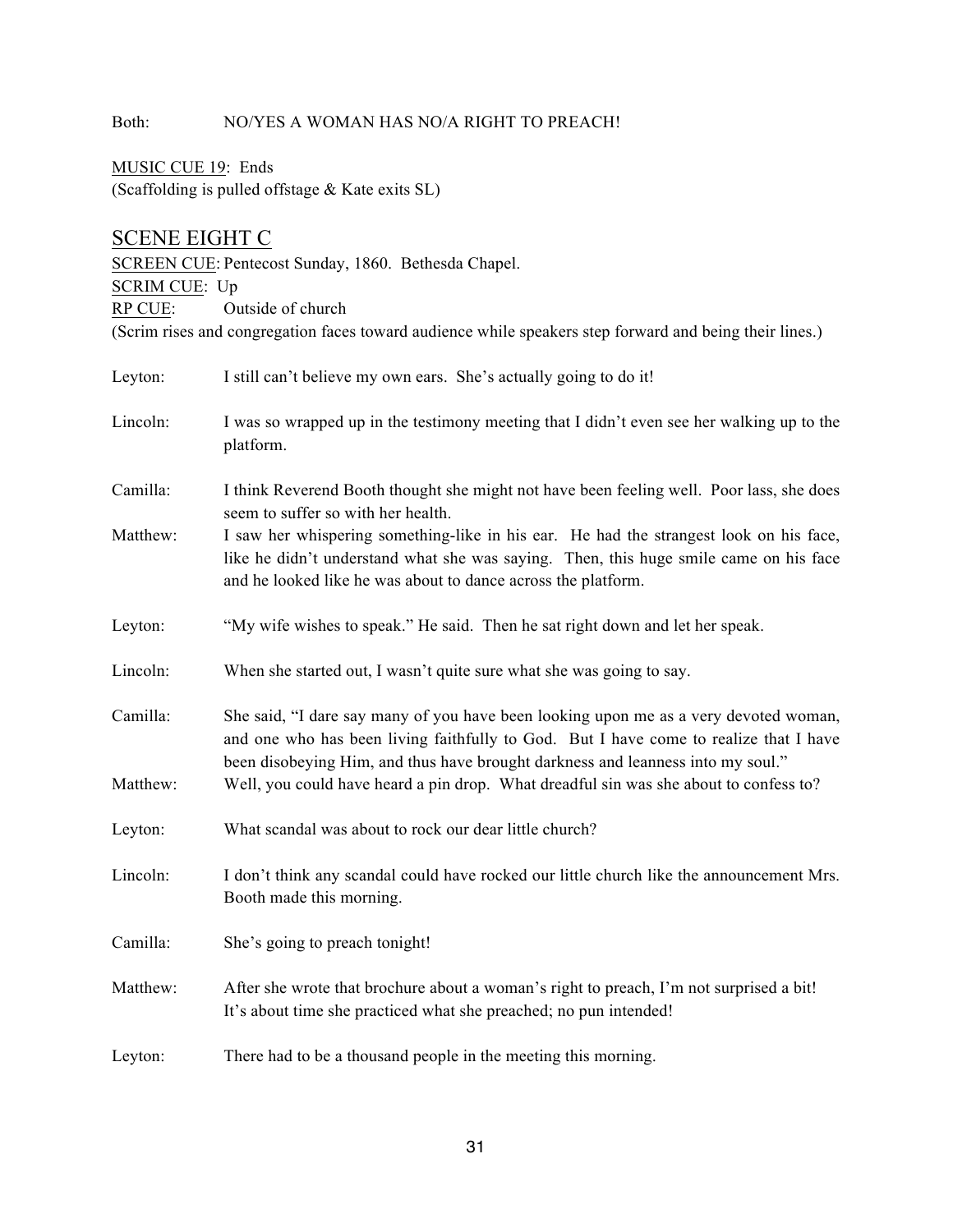Lincoln: It looks like there are at least two thousand here tonight to hear her preach! Look, here she comes!

RP GRAPHIC: Inside of Church

(Kate enters from SL to CS and takes her place behind the pulpit. The congregation spaces around her while she speaks.)

Kate: I think it must be very evident that the most important question that can possibly occupy the mind of a person is *how much like Jesus can we be?* Any one who possesses any measure of the Spirit of God has to understand that this is the most important question that we can concentrate on. Even if you think it impossible on earth, you must, if you have the Spirit of God within you, have this attitude that says you wish you could attain this and that you will hunger and thirst after it and never be satisfied until you possess it.

> I heard a gentleman say the other day that for anybody to talk about being holy showed that they knew nothing of themselves and of Jesus Christ. And I said to myself, "O my Lord, what have we come to if we think that holiness and Jesus Christ have nothing in common! Jesus is the center and the fountain of holiness. It is in Him alone that we have any hope of getting holiness!"

> After all, what does God want with us? He wants us just *to be* and *to do.* He wants us to be like His Son, and then to do as His Son did; and when we come to that, He will shake the world through us. People say, "You can't be like His Son". Very well, then, you will never get any more than you believe for. If I did not think Jesus Christ strong enough to destroy the works of the Devil, and bring us back to God's original pattern, I would throw the whole thing up forever. Has He given us a religion we cannot practice? I say, No! He has not come to mock us. Has He given us a Savior that cannot save us? If that's the case, then I refuse to have anything to do with Him. Does God say He will do for me what He cannot? No, no, no. God "is not a man, that He should lie".

> If He cannot restore me, He must damn me. If He cannot heal me, and make me over again, and return me to the pattern He intended me to be, then there is no hope. I must accept this by faith…faith like a little child. And when this is done, His Spirit will come and bickering and difficulty will be gone and we will see holiness, sanctification, purity, perfect love, burning out on every page of God's Word. Hallelujah!

> (At conclusion of lines, congregation gathers around her, congratulating her for this brave step she has taken.)

CURTAIN CUE: DOWN MUSIC CUE 20: Transition – A Women's Right to Preach.

## End of Act 1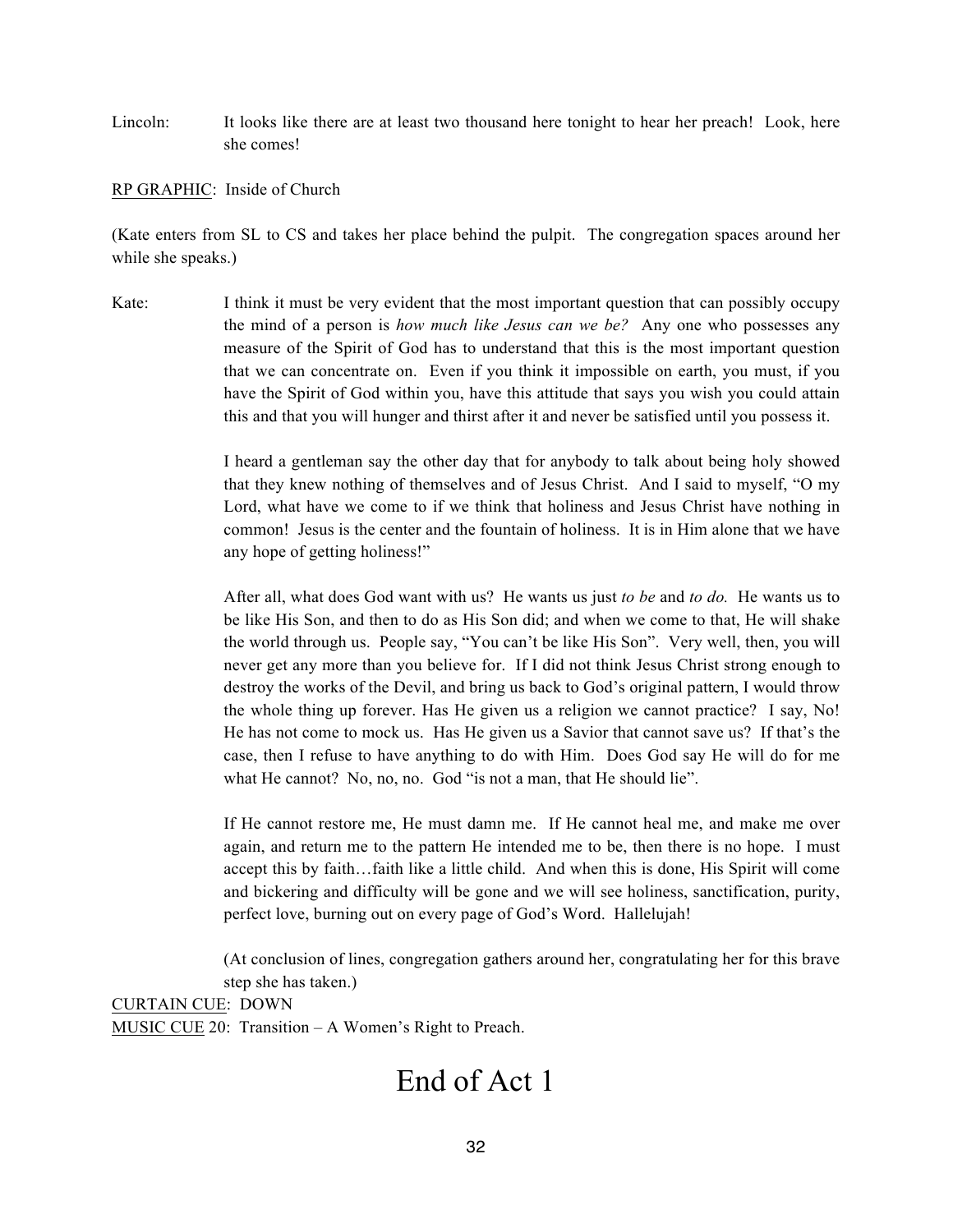## ACT 2

## SCENE NINE A

CURTAIN CUE: UP AUDIO CUE: Industrial Sounds SCRIM CUE: DOWN SCRIM GRAPHIC: East London Street MUSIC CUE: Pills and Potions SCREEN CUE: East End of London, The Mile End Waste

(The Street Doctor is pushing his cart of wares across the stage in front of the scrim. He stops center stage, looks around to see if anyone is there and then puts out his sign which reads: *Pills and Potions, Herbs and Lotions! I've got what you need!*)

Doctor: EVERYDAY I PUSH ME CART AROUND OLD LONDON TOWN SOME FOLKS THINK THAT I'M A QUACK AND TRY TO PUT ME DOWN PILLS AND POTIONS, HERBS AND LOTIONS, MAGICAL INDEED IF THERE'S SOMETHIN' AILS YOU, I'VE GOT JUST WHAT YOU NEED!

> IF YOU'VE GOT A COUGH, THEN SASSAFRASS FOR YOU THIS WILL TURN YOUR BLOOD, BRIGHT RED INSTEAD OF BLUE AND IF YOUR HOUSE HAS RATS, THEN THIS WORKS EVERY TIME AND IF YOUR DOG HAS FLEAS, JUST ADD A LITTLE LIME.

OH, PILLS AND POTIONS, HERBS AND LOTIONS, MAGICAL INDEED IF THERE'S SOMETHIN' AILS YOU, I'VE GOT JUST WHAT YOU NEED! PILLS AND POTIONS, HERBS AND LOTIONS, MAGICAL I SAY IF YOU'RE NEEDING SOMETHING, THEN I'VE GOT IT HERE TODAY!

IF YOUR KIDS ARE BAD, THEN GIVE THEM THREE OF THESE THIS WILL CURE A COLD, IT'S MADE FROM ASIAN BEES! IF YOU HAVE A HEADACHE AND EXCRUCIATING PAIN IF YOU HAVE THE VAPORS AND YOUR BONES ACHE IN THE RAIN

THEN I'VE GOT JUST THE THING FOR YOU, AND YOU NEED IT RIGHT NOW! I GETS IT FROM INDIA, MADE FROM A SACRED COW. WHEN THEIR HORNS FALL OFF, INTO A GEL THEY'RE GROUND IT HEALS YOU ON THE SPOT AND IT'S YOURS FOR JUST A POUND!

OH, PILLS AND POTIONS, HERBS AND LOTIONS, MAGICAL INDEED IF THERE'S SOMETHIN' AILS YOU, I'VE GOT JUST WHAT YOU NEED! OH, PILLS AND POTIONS, HERBS AND LOTIONS, MAGICAL I SAY, IF YOU'RE NEEDING SOMETHING, THEN I'VE GOT IT HERE TODAY!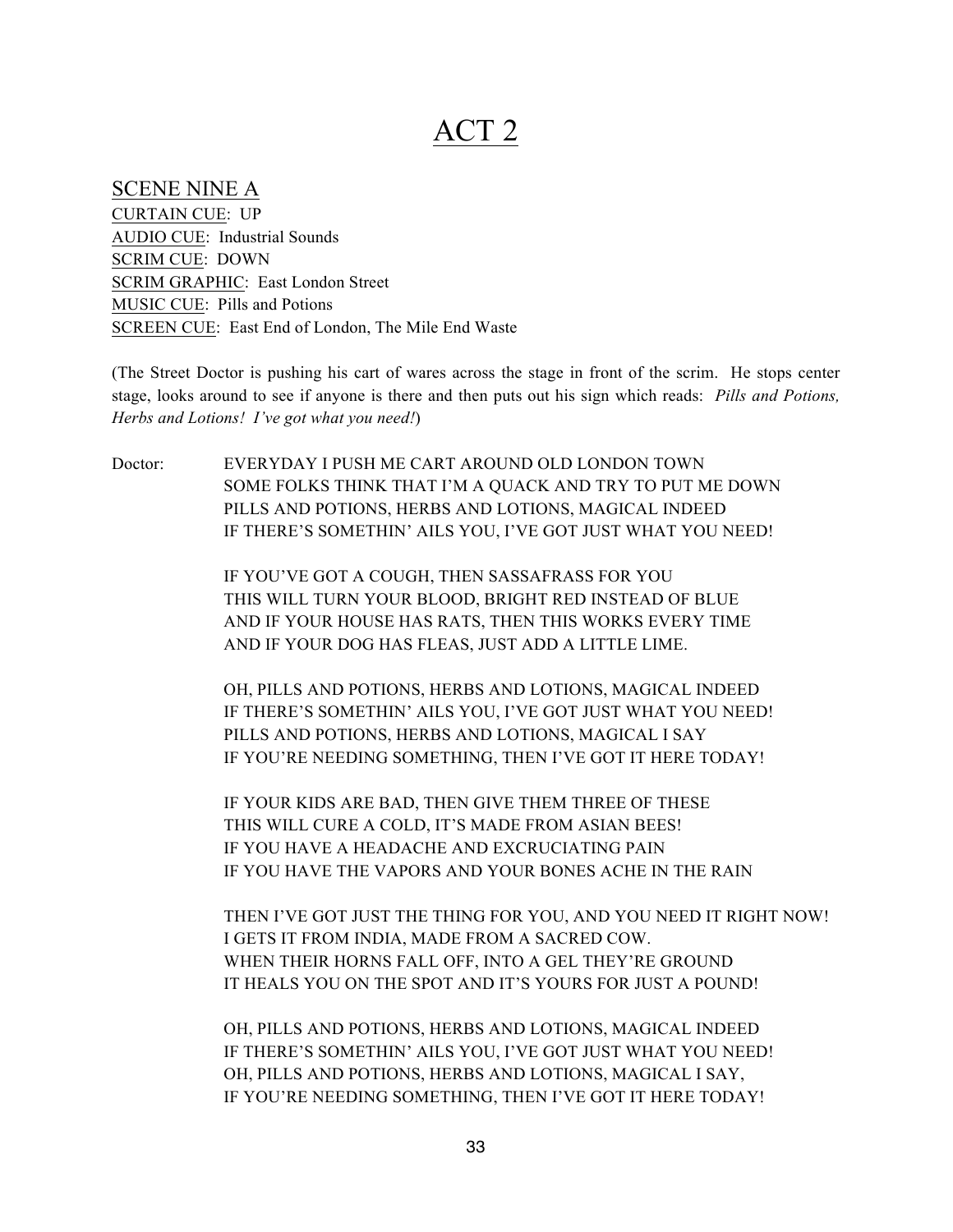IF YOU'VE GOT A TAPE WORM, THEN I'LL TAKE CARE OF THAT WITH THIS POTION MADE FROM AFRICANY CAT WILL ONLY COST A SHILLING, BUT IF YOU ACT REAL FAST I'LL LET IT GO FOR HALF PRICE; IT'S SURELY NOT TO LAST!

& IF YOUR LEGS ARE BOWED AND ON YOUR HEAD YOU CAN'T GROW HAIR TAKE THIS PASTE AND RUB IT ON AND SEE THE MARVEL THERE YOUR BOWED LEGS WILL STRAIGHTEN, YOUR NEW HAIR WILL GROW AND THE GIRLS WILL FOLLOW YOU EVERYWHERE YOU GO!

OH, PILLS AND POTIONS, HERBS AND LOTIONS, MAGICAL INDEED IF THERE'S SOMETHIN' AILS YOU, THEN I'VE GOT JUST WHAT YOU NEED! PILLS AND POTIONS, HERBS AND LOTIONS, MAGICAL I SAY IF YOU'RE NEEDING SOMETHING; IF YOU'RE NEEDING SOMETHING; IF YOU'RE NEEDING SOMETHING, THEN I'VE GOT IT HERE TODAY!

MUSIC CUE 21: Ends

## SCENE NINE B

#### SCRIM CUE: DOWN

SCRIM GRAPHIC: (The letters of William and Catherine Booth. The words appear as they spoken.)

MUSIC/AUDIO CUE: 22 – Underscore of Our People and dialogue of letters

- Letter One: March, 1861 (William) My dearest wife: I fear the leaders of the New Connexion are no longer in agreement with my calling to be an evangelist. As a matter of fact, they are demanding that I be appointed to church and no longer hold revival services across the country. To obey, I fear, would be to disobey God. To obey God, I fear, will mean the end of our relationship with the Methodist New Connexion. Your loving husband.
- Letter Two: (Kate) My dear husband: We are united in this decision. I fear that petty jealousy and politics now block the way for our continuance with the New Connexion. Have no fear, Will; if this door closes, I believe that God will open another one. I know that our firm stand on this issue could be seen as risky, but if trusting in the Lord for our bread is what we must do in order to be faithful to His call upon our lives, then so be it. With deepest love, Kate.

MUSIC CUE 22: Ends – fade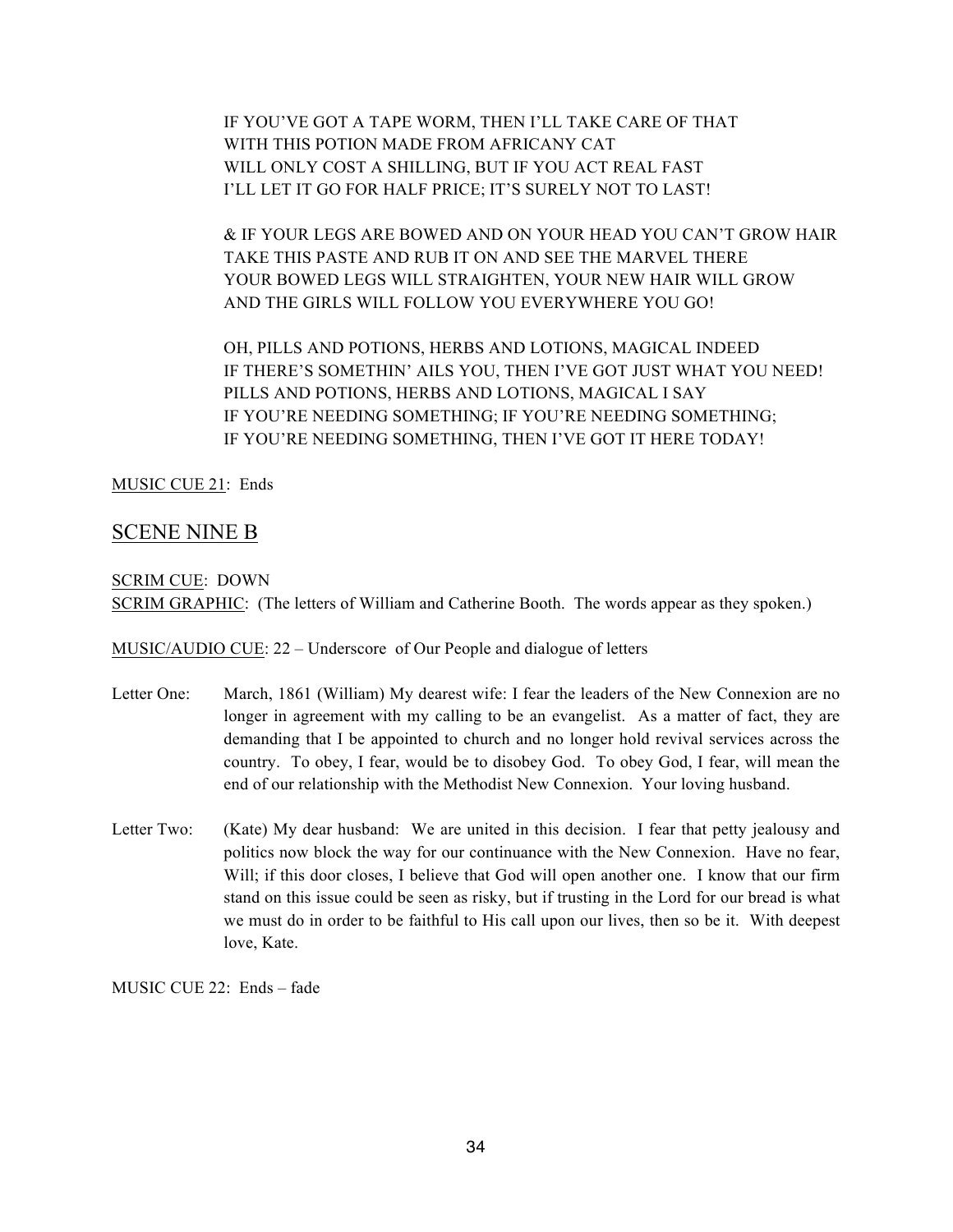## SCENE TEN

SCREEN CUE: 1861, The Methodist New Connexion Boardroom.

SCRIM CUE: CONTINUES DOWN

SCRIM GRAPHIC: New Connexion Boardroom

(A group of well-dressed men are behind the scrim on scaffolding. Dr. Crofts is stage right, in front of scrim.)

- Dr. Crofts: (Hits his gavel on the table) Here, here; let's come to order. The matter before us today is one of grave importance. The Reverend William Booth has written a letter to this body requesting that he be allowed the freedom to continue his evangelistic work, as he has in the past or he will submit his resignation. I think we will all agree that the results of his ministry over the past several years have been no less than stunning. Our memberships have grown and our churches that were once half empty are being filled again. Wherever he goes to preach, the chapels are not usually large enough to hold the crowds.
- Rev Wright: Regardless, I believe it is in the best interest of our denomination that Reverend Booth be confined to a local church. There is much to be said, in my opinion of consistently ministering in one place.
- Dr. Green: Let me just remind this group that Reverend Booth's methods are quite unusual and in his zealousness to win souls into the kingdom, he has oftentimes crossed the line of respectability. His prayer services, with all the noise and confusion, have at times seemed more like a trip to the circus than a meeting in the House of God.
- Rev Smyth: Well, there is something to be said about gradually gaining experience and prominence. He's still young and has much to learn. These outlandish revival services he conducts have gained him quite the reputation across the land. He is popular no doubt, but has he paid his dues and served his time? Absolutely not!
- Rev Jonas: All I know is that when he came to my town and conducted his services, he left me with over a hundred new converts that someone had to follow-up on and mentor. Most of us don't have staffs large enough to handle the aftermath of his ministry. Don't get me wrong, it's great that people are finding the Lord, but he blows into town, does his bit and then is gone, leaving us to pick up the pieces.
- Dr. Crofts: It appears that our appeals to Reverend Booth to allow more time for his skills to develop in a local setting are not acceptable to him. He is absolutely convinced that God has placed this calling on his life to be an evangelist. I fear that if we do not work with him on this, we will lose him.
- Rev Wright: He may leave, but I assure you he will come back. To disassociate oneself from a denomination and to attempt to have a ministry apart from that denomination is, in my opinion, professional suicide.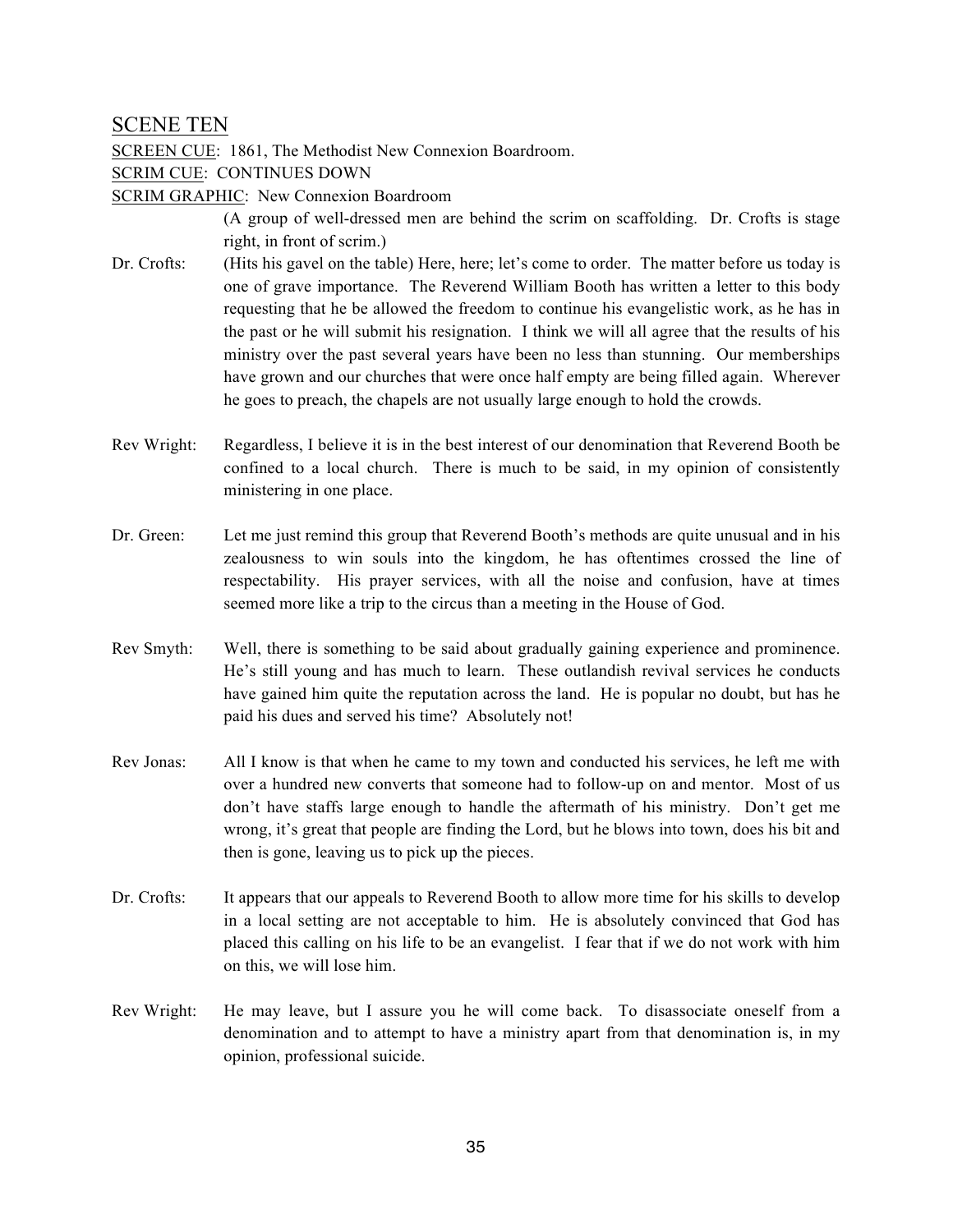| Dr. Green:  | Once we have spread the word that the Reverend Booth has been banned from Methodist<br>New Connexion pulpits, he will have a hard go of it finding churches in which to preach.                    |
|-------------|----------------------------------------------------------------------------------------------------------------------------------------------------------------------------------------------------|
| Rev Smyth:  | Then his moment in the spotlight will be gone and I predict that in the course of a few<br>short years, no one will have ever heard of William Booth.                                              |
| Rev Jonas:  | What's he going to do, go out and form his own denomination? He's certainly no John<br>Wesley.                                                                                                     |
| Dr. Crofts: | Then the matter is settled. Should Reverend Booth refuse our request to give up his<br>evangelistic ministry in lieu of a settled church, then we have no choice but to accept his<br>resignation. |
| All:        | Agreed. Here, here. Absolutely. I vote for that. Etc. (Dr. Crofts hits his gavel on the<br>table and we go to blackout.)                                                                           |

#### SCENE ELEVEN

#### SCRIM CUE: CONTINUES DOWN

SCRIM GRAPHIC: Underneath a bridge

(Monologue is performed in front of scrim. This is a young man and woman who are desperate. The mother holds a tightly wrapped bundle in her arms and begins to sing. Her husband stands beside her. There is a wicker basket at their feet.)

Woman: LULLALEE, LULLABY LITTLE BABY DON'T YOU CRY. YOU HAVE NO REASON TO FEAR. MOMMY AND DADDY ARE HERE.

> LULLALEE, LULLABY, GOD IS WATCHING FROM ON HIGH. AND WITH HIS ANGELS AROUND, SAFE IN HIS ARMS YOU'LL BE FOUND.

(The man takes the bundle into his arms, kisses it and places a pillow over its face and holds it tightly to his chest while he tries to sing. His grief is too great and he can barely sing.)

Man: LULLALEE, LULLABY LITTLE BABY DON'T YOU CRY. YOU HAVE NO REASON TO FEAR. MOMMY AND DADDY ARE HERE.

> LULLALEE, LULLABY, GOD IS WATCHING FROM ON HIGH. AND WITH HIS ANGELS AROUND, SAFE IN HIS ARMS YOU'LL BE FOUND.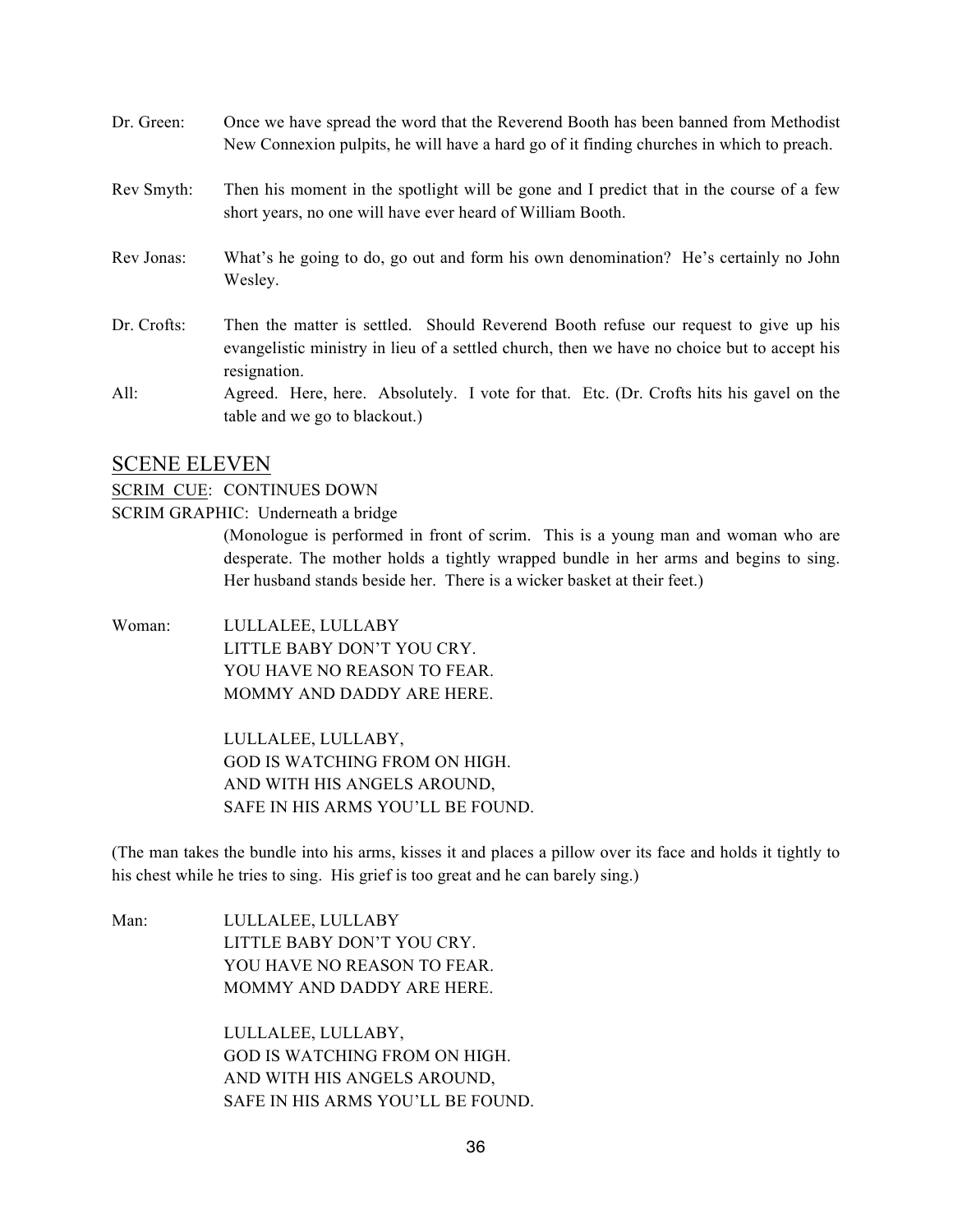(He takes the bundle and places it lovingly in the basket and covers it with the blanket. The woman collapses onto the ground while the husband kneels to comfort her. After a moment, he looks up and speaks.)

MUSIC CUE 23: Underscore – Lullaby – very softly

- Man: The past twelve months have been the most miserable of my entire existence. I cannot stand it anymore. We have no resources left, no family willing to help us and no energy to continue on. We can face poverty and degradation no longer and would sooner die than go to the workhouse. We had a beautiful baby boy, Martin and, God forgive us, but we have taken him out of this misery out of our pure love and affection for him, so that he would never have to suffer as we have.
- Woman: I have done my best at needle-work, washing, house-minding, in fact, anything and everything that would bring a shilling; but it only keeps us in semi-starvation. It's enough to drive you mad – stark raving mad. There is no bright prospect anywhere; no ray of hope.
- Man: May God Almighty forgive us for this heinous sin we have committed and have mercy on our souls. We are broken and no longer possess the will to carry on. Our minds are resolute on what we, ourselves must do. What few things we possess can hopefully be sold for enough to at least bury us in a pauper's grave. Don't grieve over us; we are not worthy of such feelings.

MUSIC CUE 23: Ends – slow fade

## SCENE TWELVE

SCRIM CUE: UP RP GRAPHIC: Booth Living Room Screen Cue – 1865, London, the home of William and Catherine Booth

(Kate is sitting on the couch, sewing a garment as William enters. Gutter and Slum members are strategically placed in the shadows behind and to the sides of the scene. The living room is down stage as far as it can go up to the scrim and center stage.)

- Kate: Will, it's late. Ever since we've moved to London and you started working with the Revival Society, I hardly see you anymore.
- William: I know, but there's so much work to do in the East End, however, I'm not sure I'm any busier than you, my love. It appears that all the high society people of London can't get enough of that woman preacher named Catherine Booth! After all, the demand for your preaching is what brought us here to begin with.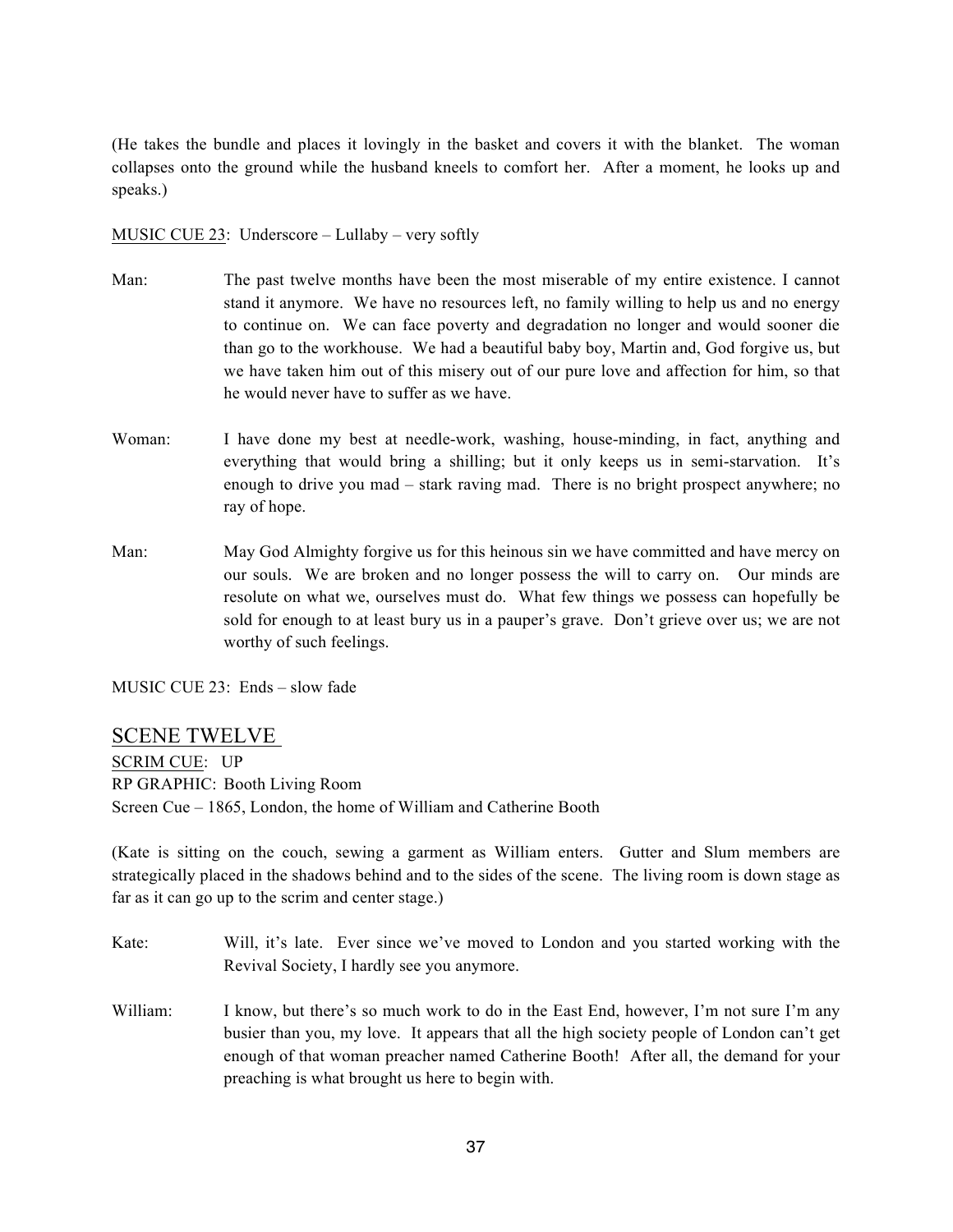- Kate: Well, as long as God gives me the opportunities to speak for Him, I will gladly do it. I only wish I had been obedient to Him in that regard years ago!
- William: Obedience. This evening, as I passed by the doors of the bars and pubs, full and overflowing with hopeless humanity, I seemed to hear a voice sounding in my ears, "where can you go and find such sinners as these, and where is there so great a need for your labors?" Kate, this may seem crazy, especially after all we've been through to have our freedom to evangelize wherever we feel led, but I truly believe God is calling us to the East End of London.
- Kate: (She bows her head, and after a pause.) Well, if you feel we ought to stay, stay. We have trusted the Lord more than once for our support and we can trust Him again.
- William: Kate, I know the future is uncertain and we have a family to provide for, but if you could only see what I see every day in the Mile End Waste. There are multitudes of our fellow creatures not only without God and hope, but sunk in the most desperate forms of wickedness and misery that can be conceived. My heart is broken by the despair and hopelessness that I see.
- Kate: Will, I see it in your face every night when you return home. I feel you tossing and turning in your sleep and wrestling, as it were, with God for the souls of the condemned of that place where so few workers come to search for the lost and forgotten.
- William: Every day I am pierced to the core of my being by the misery and degradation that I encounter. The stench of human suffering and depravity that exists in that God-forsaken place burns my nostrils and overwhelms my heart. Men and women, drunk in the morning, staggering through the alleys trying to desperately find a morsel of food that someone has carelessly tossed on the ground or in the garbage. The images in the streets haunt me and we have to do something!

#### MUSIC CUE 24: Our People

- RP GRAPHIC: SR & SL edges of living room fade into shadow, graphic is only in the center. This will allow the Gutter and Slum monologues to move into position around the edges of the set.
- WILLIAM: THE DARKNESS AND DESPAIR I SEE AROUND ME EVERYDAY IT BREAKS MY HEART AND FILLS MY MIND WITH SADNESS AND DISMAY THE NAMELESS FACES IN THE CROWD ARE DOWNCAST AND ALONE THE STREETS, THE ALLEYS, EMPTY LOTS, THE PLACES WHERE THEY ROAM; THAT THEY CALL HOME.

(Light on Poor House Girl)

OUR PEOPLE; THESE ARE OUR PEOPLE THESE ARE THE ONES WE'VE BEEN SENT TO LOVE.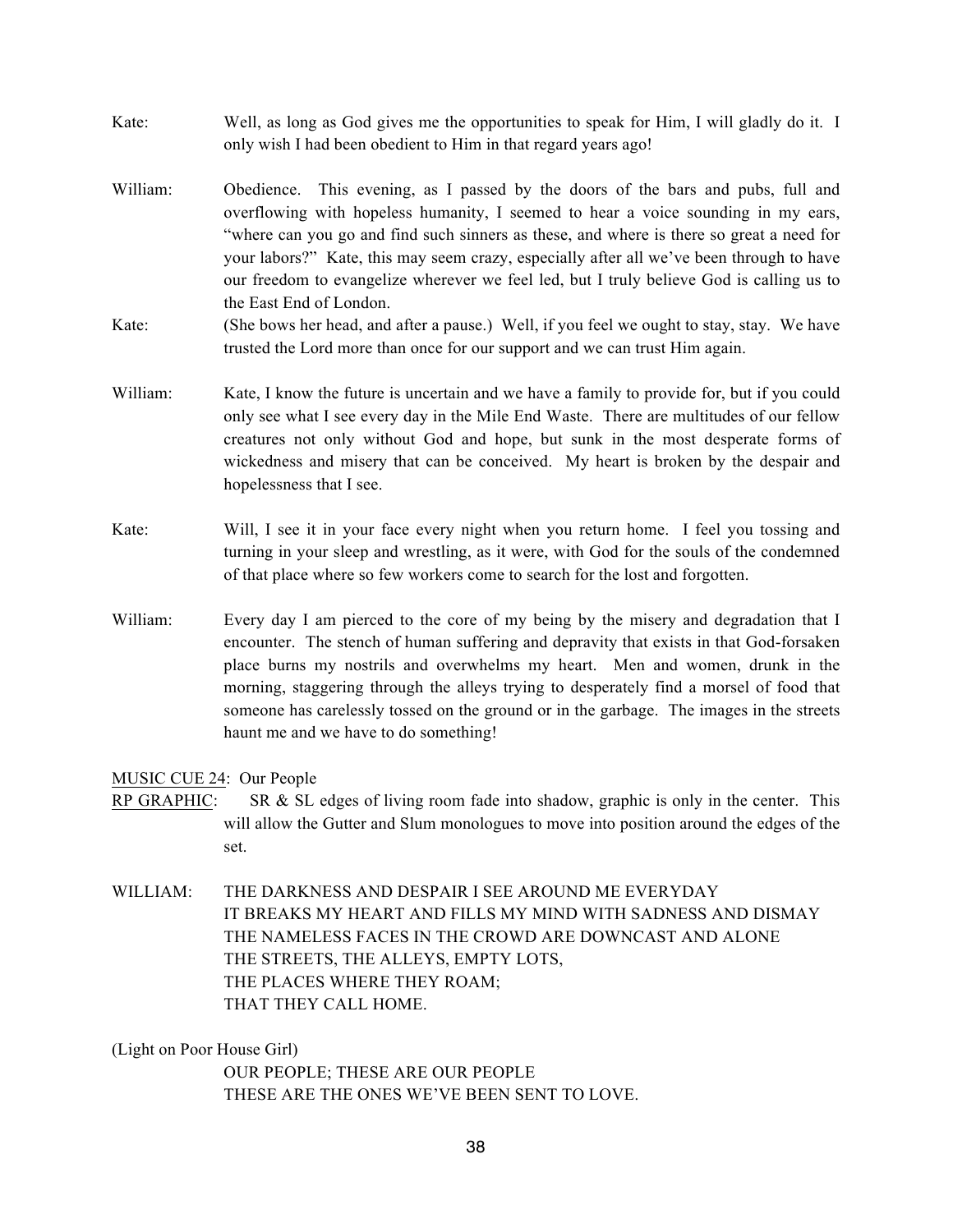THIS SACRED CALL COMES FROM UP ABOVE.

(Light on Elderly Man)

OUR PEOPLE; THESE ARE OUR PEOPLE. WE'LL SPREAD THE LIGHT OF GOD

IN THE DARKNESS AND THE GLOOM

(Light on Prostitute)

THESE ARE OUR PEOPLE AND IN OUR HEARTS THERE'S ROOM.

(Light on Flower Girl & Beggar)

AND SO THEY LIVE IN HOPELESSNESS AND PRAY TO BE SET FREE. DAY BY DAY THEIR DARKNESS GROWS, NO CHANCE OF LIBERTY. TIME AND TIME AGAIN THEY FAIL, ESCAPE IS SOMETHING RARE

(Light on Couple)

AND IN THEIR ANGUISH AND DESPAIR, THEY CRY OUT, "WHO WILL CARE?" "WHO WILL BE THERE?"

KATE: OUR PEOPLE; THESE ARE OUR PEOPLE THESE ARE THE ONES WE'VE BEEN SENT TO LOVE. THIS SACRED CALL COMES FROM UP ABOVE. OUR PEOPLE; THESE ARE OUR PEOPLE. WE'LL SPREAD THE LIGHT OF GOD IN THE DARKNESS AND THE GLOOM THESE ARE OUR PEOPLE AND IN OUR HEARTS THERE'S ROOM.

(Lights out on Gutter & Slum characters. Add other Gutter and Slum to the group) BOTH: WE CANNOT TURN THE OTHER WAY, PASS ON THE OTHER SIDE IT'S TIME TO TAKE A STAND FOR RIGHT WE CAN NO LONGER HIDE WE CANNOT CLASSIFY OURSELVES, DETERMINE SOMEONE'S WORTH BY WHAT THEY HAVE OR DO NOT HAVE OR CIRCUMSTANCE OF BIRTH

(Lights up on Gutter and Slum Characters)

THESE ARE OUR PEOPLE. THESE ARE OUR PEOPLE. THESE ARE THE ONES WE'VE BEEN SENT TO LOVE. THIS SACRED CALL COMES FROM UP ABOVE. OUR PEOPLE; THESE ARE OUR PEOPLE. WE'LL SPREAD THE LIGHT OF GOD IN THE DARKNESS AND THE GLOOM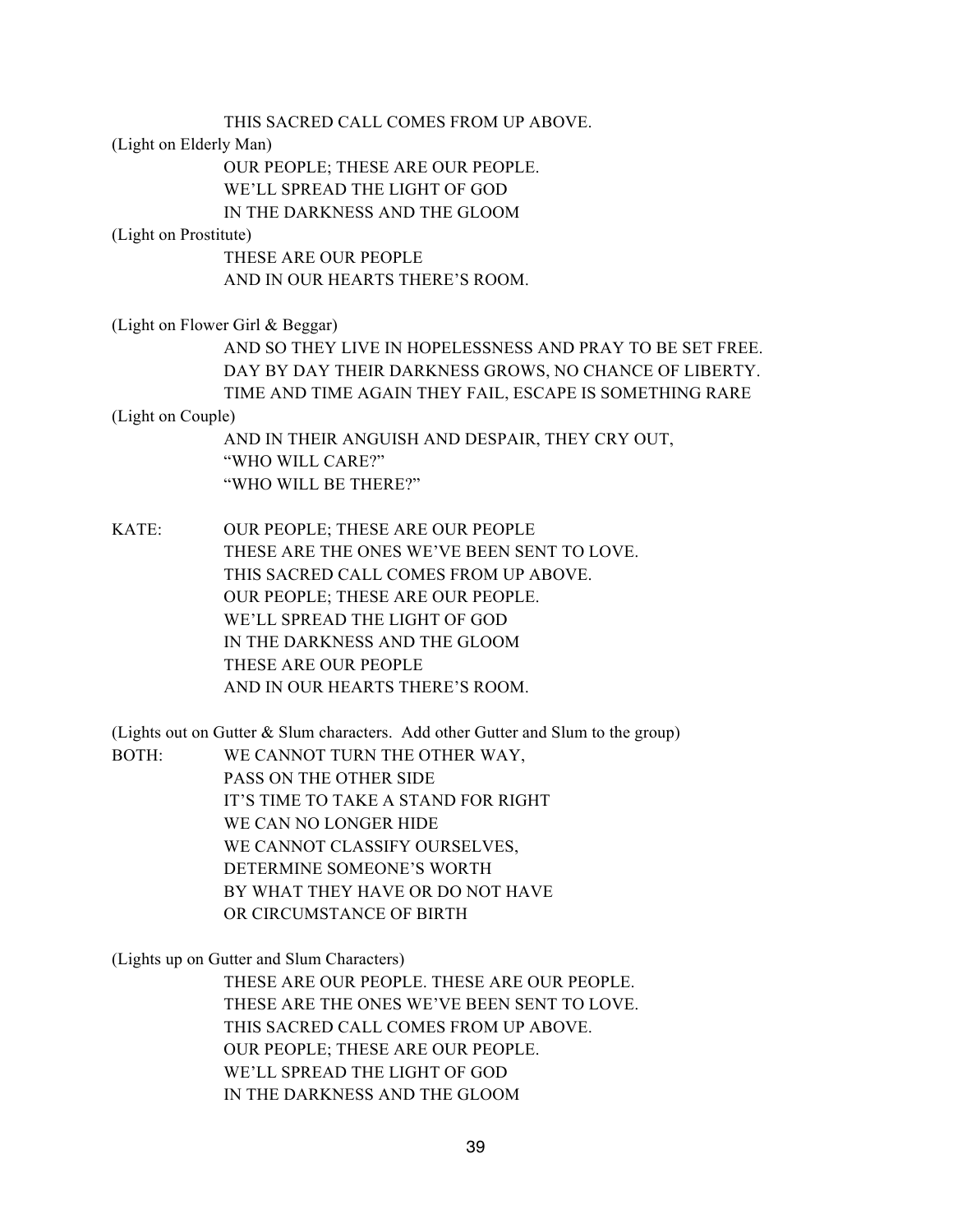THESE ARE OUR PEOPLE AND IN OUR HEARTS THERE'S ROOM.

WE'LL SPREAD THE LIGHT OF GOD IN THE DARKNESS AND THE GLOOM THESE ARE OUR PEOPLE AND IN OUR HEARTS THERE'S ROOM. THERE'S ROOM! THERE'S ROOM!

SCRIM CUE: DOWN (Flower Girl steps in front of scrim before it comes down)

## SCENE THIRTEEN A

(East End of London; a young woman, her younger siblings stand in front of scrim with East End scene.) SCREEN CUE: The East End of London, The Mile End Waste SCRIM GRAPHIC: East End of London – Blind Beggar

Flower Girl: Flowers! Flowers for sale! Beggin' your pardon, would you like to buy a lovely bunch of flowers?

MUSIC CUE 25: Underscore *Gutter and the Slum*

We make our living mostly on flowers when they are to be got. I sell 'em and so does me sister. If'n I can sell three bunches, then I make one penny profit and we can have a bite of bread. Sometimes, if we don't sell any flowers, we don't eat all day. That's when we look and see if there are any bits and pieces in the garbage…and then we can eat, if'n the cats or dogs or rats haven't got to it first. We've been at this for nigh two years. That's when our mum died from the cholera. Our dad, well, we've never met our dad, and if we did, I'm not so sure he'd want the likes of us!

The other day, this high society man didn't like me asking him to buy a bunch of flowers, so he hits me three times, ever so hard, across the face with his walking cane. We're only trying to make an honest living, we are. It's very cold here in the winter. You have to bear the cold as best you can, so I puts me hands inside me shawl when I'm not selling flowers. I could cry about the situation, but no one hears people crying no more...and no one really cares.

## MUSIC CUE 25: Ends

Flowers! Flowers! Hello ma'am, would you like to buy a lovely bunch of flowers?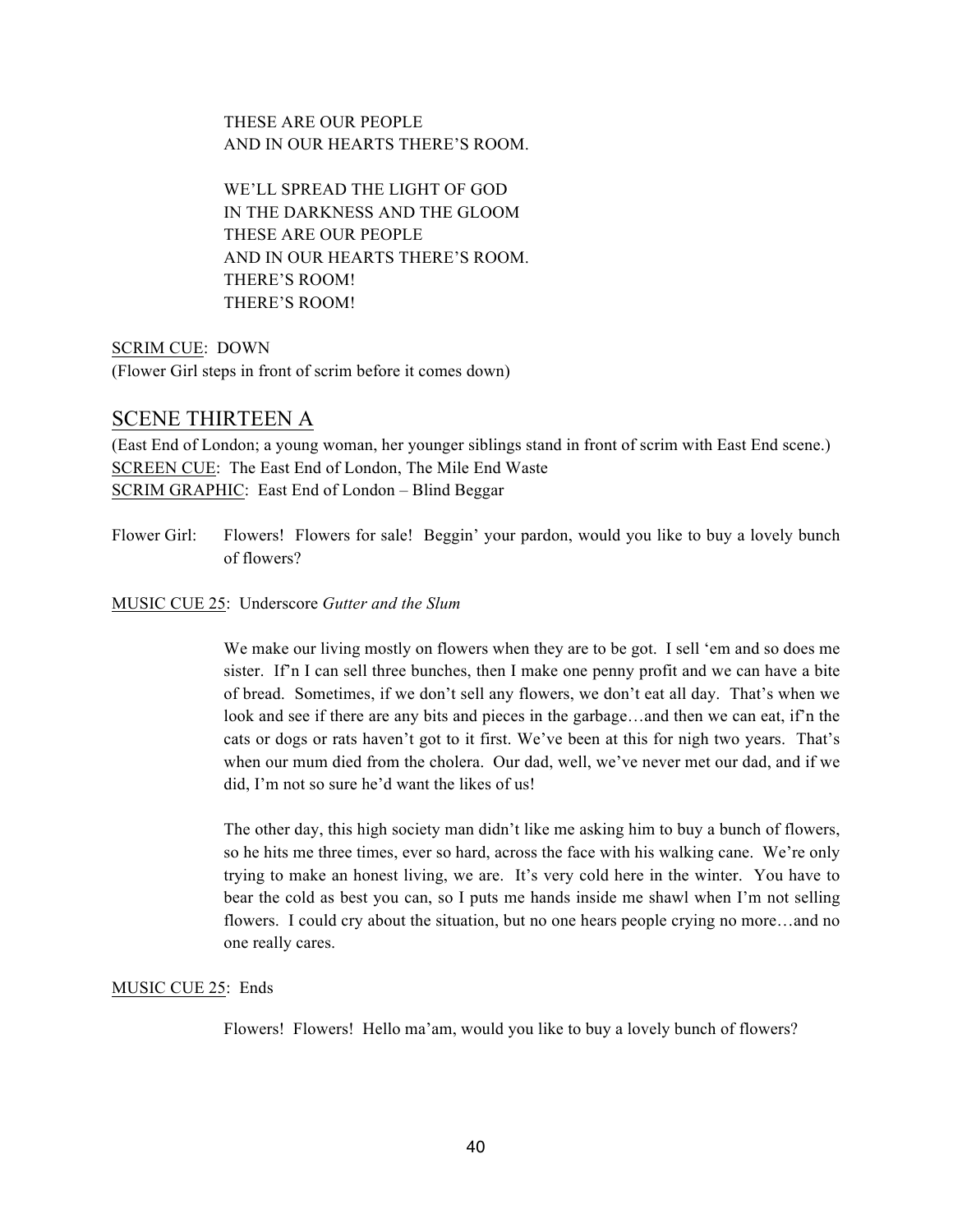MUSIC CUE 26: Gutter & the Slum Reprise

SCRIM CUE: UP

RP GRAPHIC: Same graphic that was on scrim – East End, Blind Beggar

(Scrim rises to reveal a scene similar to what we witnessed in the opening – Children of the Gutter and the Slum, but this time, William is standing on a soapbox, waving a black umbrella, miming preaching; Catherine is working the crowd.)

People: IN THE MILE END WASTE OUR LIVES ARE HELL JUST TO MAKE ENDS MEET WE HAVE TO SELL OUR BODIES AND OUR PROPERTY NOT TO MENTION DIGNITY HOW MUCH WORSE CAN THIS ALL BE LIFE IS ONE GREAT TRAGEDY. DAY AFTER DAY THINGS ARE DARK AND BLEAK; YES, GOD HAS FORGOTTEN THE POOR AND MEEK. SINKING IN OUR POVERTY; NO ONE COMES TO SET US FREE; WHILE IN HIGH SOCIETY THEY ENJOY THEIR SPOT OF TEA! WE'RE THE CHILDREN OF THE GUTTER AND THE SLUM! William: CAN'T YOU SEE IN YOUR DESTITUTION YOU NEED SPIRITUAL REVOLUTION, CHRIST WILL RID YOUR HEARTS OF PAIN AND MISERY. Kate: THERE IS MORE TO YOUR LIFE THAN DYING JESUS' LOVE IS SATISFYING AND HE OFFERS GRACE THAT TRULY SETS YOU FREE! BOTH: SO COME AND LEARN HOW YOU CAN QUENCH YOUR THIRST YOU'VE NOT BEEN FORGOTTEN, BETRAYED OR CURSED William: COME AND DO NOT BE AFRAID Kate: YOUR ADMITTANCE HAS BEEN PAID William: SINS WILL ALL BE WASHED AWAY Kate: IT'S THE START OF A NEW DAY.

Both: 'Cause you're no longer THE CHILDREN OF THE GUTTER AND THE SLUM.

RP GRAPHIC: Goes to BLACK

LIGHTS: Focus on Gutter and Slum and down on stage to allow next scene to set.

No longer CHILDREN OF THE GUTTER AND THE SLUM No longer CHILDREN OF THE GUTTER AND THE SLUM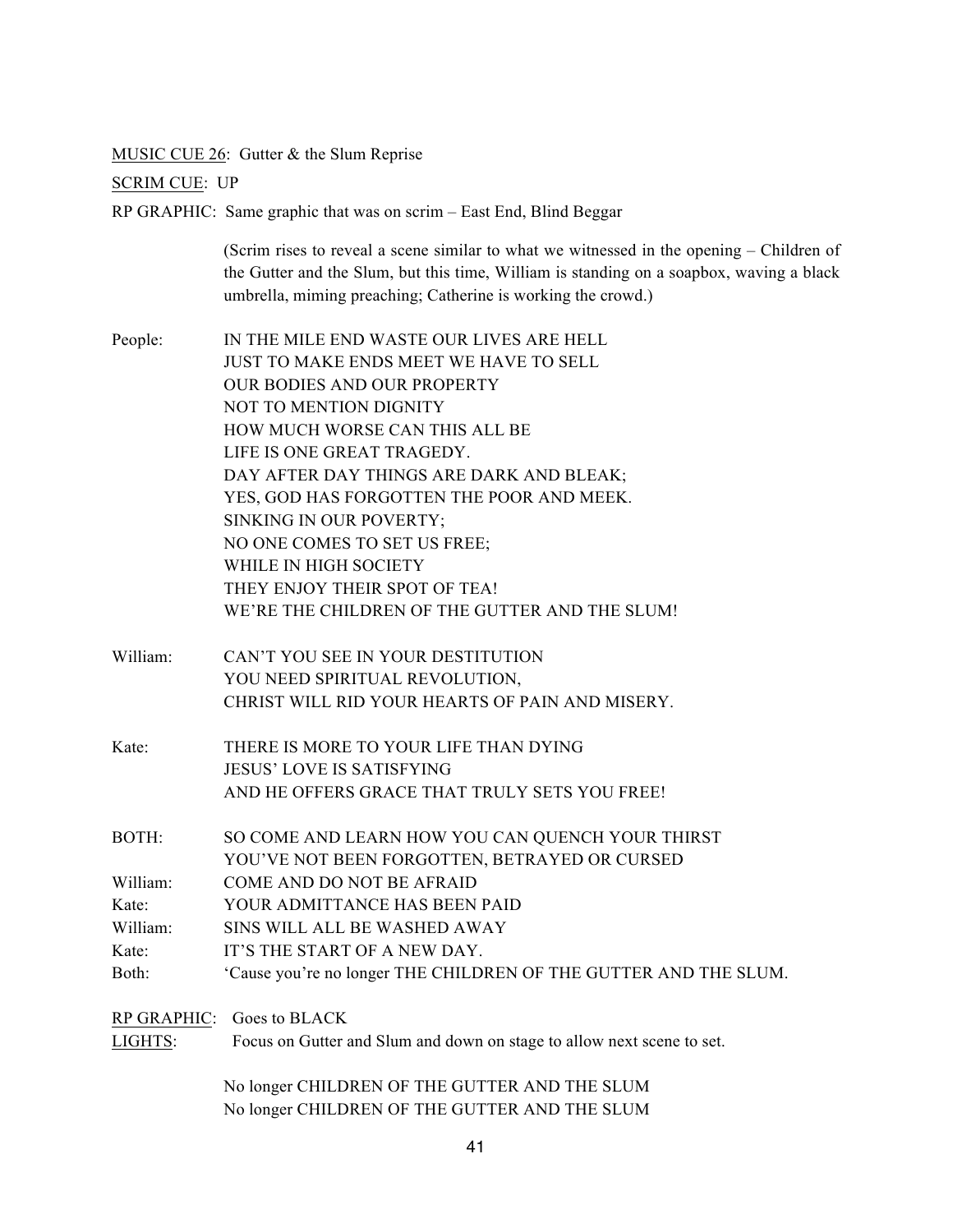(As they sing these last 3 lines, The Booths begin to lead the group off the stage.) MUSIC CUE 26: Ends

## SCENE FOURTEEN

SCREEN CUE: 1870, East End of London, The Mile End Waste RP GRAPHIC: Backstage view of theater (Dance Hall; there are several girls stretching and limbering up, Artie, the manager is talking to them when Kate enters; the image is of a vaudeville-type theater.)

- Artie: Okay girls, we're going to run through this number one more time. If we're ever going to make any money in this run-down theatre, then we've got to give our customers a real show!
- Kate: (enters) Excuse me sir, but I wanted to inquire about the availability of your theatre on Sundays for our services.
- Artie: Services? (Looks her over) Just exactly what type of services you offering?
- Kate: I'm sorry sir, but you misunderstand my intentions. My husband, the Reverend William Booth is the leader of The Christian Mission, and our attendances have grown so, that we need a larger and regular place to hold our evangelistic services. I understand that your busy times are in the evenings and not the mornings…especially Sunday mornings.
- Artie: Oh, I've heard about you lot. Your husband's him what stands on the street corner, waving his umbrella preaching. I'd like to see him on my stage. Quite entertaining! Well, perhaps we could negotiate something. If the theatre's empty and not in use, I'm not against bringing in some extra income.
- Sally: Hey, Artie, my girls have a dress rehearsal to run here. Do you mind?
- Artie: You'll have to excuse me for a moment ma'am, while we finish this rehearsal. We can talk then. Just have a seat over there and I'll be with you in a moment.

Kate: Thank you kind sir,

Artie: Okay, from the top.

MUSIC CUE 27: Listen to the Jungle

Girls: GIRLS THAT SING AIN'T ALL THAT SPECIAL 'CAUSE THEY'RE EVERYWHERE GIRLS THAT DANCE ARE KIND OF DULL 'CAUSE THEY AIN'T ALL THAT RARE BUT IF YOU WANT TO SWING YOU'VE GOT ADD SOME ZING WE DO THAT WHEN WE PLAY THE TAMBOURINE!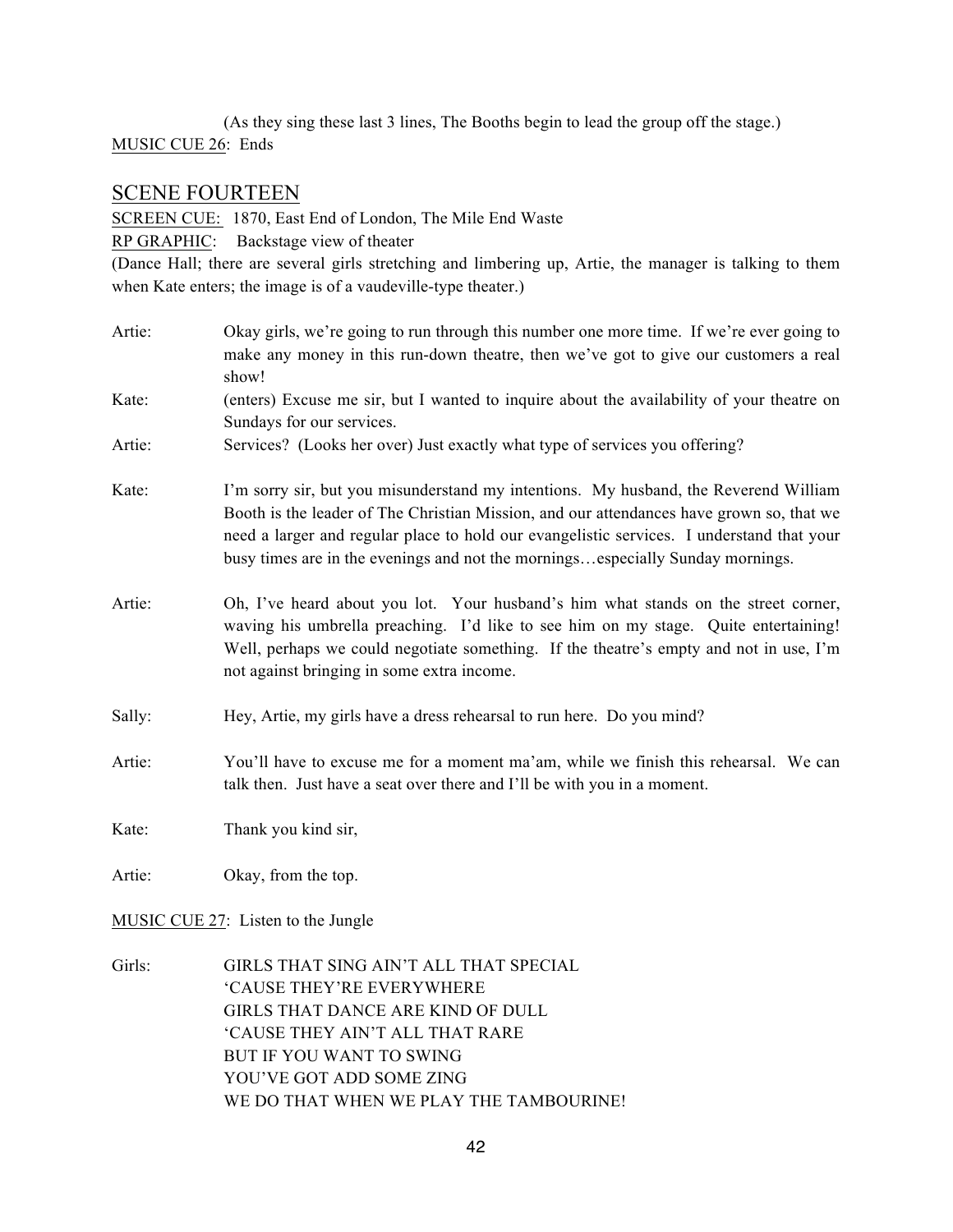#### RP CUE: Change to front of theater view

GIRLS: OH, LISTEN TO THE JINGLE JINGLE OF THE TAMBOURINE WE ARE QUITE ENTHRALLING AND OUR LIKES YOU'VE NEVER SEEN NOT ONLY DO WE SING, BUTWE CAN DANCE AND PLAY WE'LL DRIVE YOUR CARES AND WORRIES ALL AWAY!

(Timbrel routine & musical interlude)

OH LISTEN TO THE JINGLE JINGLE OF THE TAMBOURINE WE ARE QUITE ENTHRALLING AND OUR LIKES YOU'VE NEVER SEEN NOT ONLY DO WE SING, BUT WE CAN DANCE AND PLAY WE'LL DRIVE YOUR CARES AND WORRIES ALL AWAY!

#### MUSIC CUE 27: ENDS

(Kate walks over and picks up an extra tambourine and begins playing in "proper timbrel fashion". The girls join in and there's a back and forth exchange. They move in downstage, front of scrim, as it closes and they reprise the timbrel drill and final chorus with Kate singing the "new" religious words. As she sings, they march off.)

#### MUSIC CUE 28

SCRIM CUE: Down SCRIM GRAPHIC: Same as RP - stage

- KATE: O, THE BLOOD OF JESUS CLEANSES WHITE AS SNOW, YES I KNOW! O, THE BLOOD OF JESUS CLEANSES WHITE AS SNOW, YES I KNOW! I BLESS THE HAPPY DAY WHEN HE WASHED MY SINS AWAY THE BLOOD OF JESUS CLEANSES WHITE AS SNOW!
- KATE/GIRLS: O, THE BLOOD OF JESUS CLEANSES WHITE AS SNOW, YES I KNOW! O, THE BLOOD OF JESUS CLEANSES WHITE AS SNOW, YES I KNOW! I BLESS THE HAPPY DAY WHEN HE WASHED MY SINS AWAY THE BLOOD OF JESUS CLEANSES WHITE AS SNOW (Kate marches them off.)

MUSIC CUE 28: Ends

SALLY: Where you taking me girls?

ARTIE: We've got a show tonight! (Sally & Artie chase after them)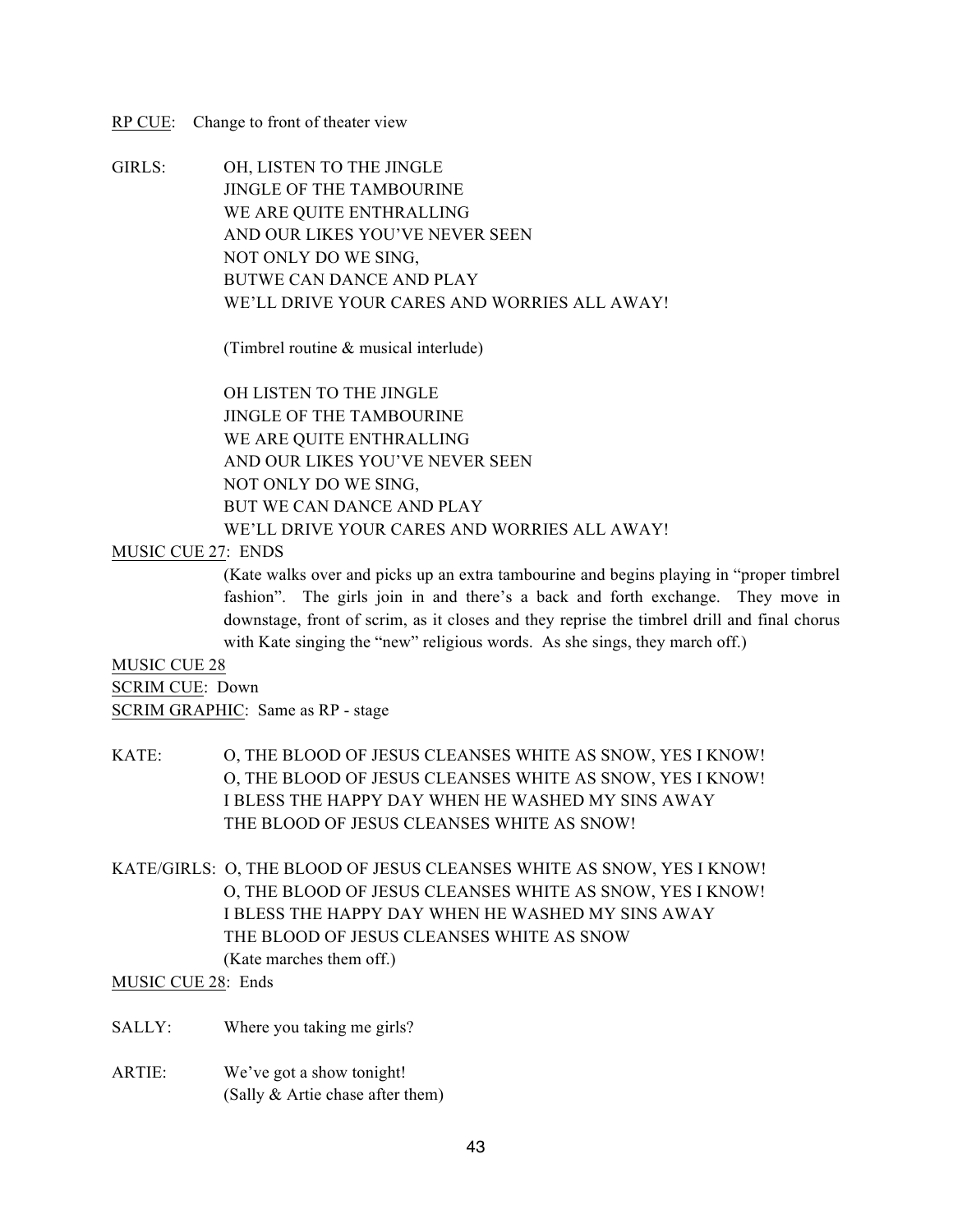## SCENE FIFTEEN

SCRIM CUE: Up RP GRAPHIC: William Booths Home Office SCREEN CUE: 1878, London, The home office of William Booth.

(William's office; he is pacing back and forth. There's a knock at the door.)

| William:  | Come in. (Bramwell and Railton enter) Come in Bramwell, George Scott.                                                                                                                                                                                      |
|-----------|------------------------------------------------------------------------------------------------------------------------------------------------------------------------------------------------------------------------------------------------------------|
| Bramwell: | Good morning, Father.                                                                                                                                                                                                                                      |
| Railton:  | Good morning, General Superintendent Booth, sir.                                                                                                                                                                                                           |
| William:  | Good morning. I know it's early and you haven't had breakfast yet, but we have much<br>work to do on the annual report. Bramwell, remind me of how many Christian Mission<br>Stations we now have.                                                         |
| Bramwell: | Well Father, at last count, we had fifty-seven Stations across the United Kingdom, with<br>eighty-eight evangelists. On average, we are adding one new mission station and<br>evangelist every week.                                                       |
| William:  | We are indeed on the move! George Scott, I need you to take some dictation.                                                                                                                                                                                |
| Railton:  | Yes sir, General Superintendent Booth, sir. (Railton goes to the desk and takes pen and<br>paper; Bramwell sits in a chair.)                                                                                                                               |
| William:  | Take this down. "The Christian Mission under the superintendence of the Reverend<br>William Booth is a Volunteer Army recruited amongst the multitudes who are without<br>God and without hope in the world." How's that sound for a start?                |
| Bramwell: | (He walks over to Railton, grabs the paper.) A Volunteer Army? Here, here, I'm not a<br>volunteer. I'm a regular or nothing!                                                                                                                               |
| Railton:  | He's got a point, General Superintendent Booth, sir. I suppose we are an army of sorts,<br>butwhat sort are we?                                                                                                                                            |
| William:  | (Walking back toward the desk and taking the paper from Bramwell's hand. He places it<br>on the desk, makes a mark on it.)<br>By Georgeand by Bramwell, I think I've got it! The Christian Mission is a Salvation<br>Army!<br>(They jump up in excitement) |
| Bramwell: | Thank God for that!                                                                                                                                                                                                                                        |
| Railton:  | Now that makes perfect sense General Superintendent Booth, sir.<br>General<br>Superintendent Booth, sir, since we're going to be an army, a Salvation Army now,                                                                                            |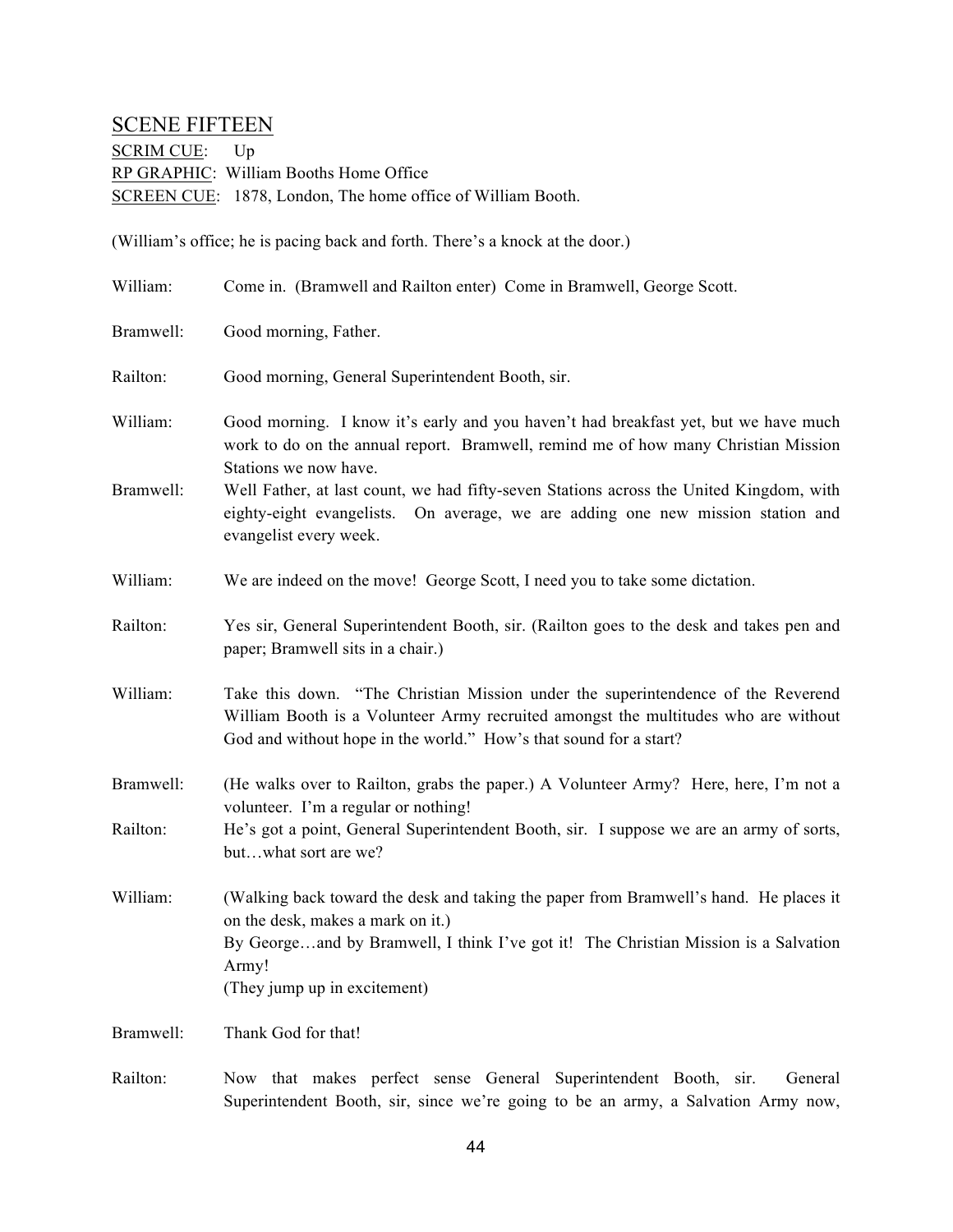would it be okay if I started calling you, General Booth? By the time I call you General Superintendent Booth, sir, I've usually forgotten what it was that I wanted to say to you in the first place?

William: Well, Elijah Cadman has been calling himself Captain for months now and me, General. I suppose if we are going to be an army, then we need to start looking and sounding like one! After all, we are a salvation people – this is our specialty – getting people saved and keeping them saved, and then getting somebody else saved. Boys, we are workerstogether with God for the salvation of our fellow men and women. What's the business of our lives? Not to merely save our souls and prepare for Heaven? No, we are called to be redeemers, saviors, and a copy of Jesus Christ Himself. We must consecrate every waking moment to the great end of saving souls. We are called to rescue the perishing. They are all around us everywhere, crowds upon crowds. We are called to be selfsacrificing. Remember our Master, Jesus. Whatever we lose for His sake and for the sake of the poor souls for whom He died, we will find again. Our hands are on the Salvation plough, we cannot, nay we will not look back!

#### MUSIC CUE 29: Army of God

- William: I CAN SEE IT, NOW A THOUSAND SOLDIERS MARCHING BY BRINGING CONVERTS WITH THEM TO OUR HOME UP IN THE SKY I CAN HEAR A THOUSAND TAMBOURINES BEGIN TO PLAY AND A THOUSAND VOICES SINGING, WHILE A THOUSAND MORE JUST PRAY INSTRUMENTS OF EVERY SIZE AND SORT SOUNDING FORTH A CHARGE AGAINST THE DEVIL'S FORT AND 'ROUND THE WORLD I SEE OUR BANNER FLY PROCLAIMING "CHRIST IS KING" AND WE'LL WIN THE WORLD OR DIE!
- George Scott: I CAN SEE IT NOW, A THOUSAND UNIFORMS WE'LL WEAR AND WITH 'S's' BRIGHT WE WILL ATTACK THE DEVIL'S LAIR I CAN SEE IT NOW, BOLD COLORS YELLOW, RED AND BLUE WE WILL THEN DEFY THE ENEMY AND RUN THE DEVIL THROUGH!
- Bramwell: I CAN HEAR THEM SHOUT ALOUD AND SING SONGS OF THANKS AND SONGS THAT PRAISE THE KING OF KINGS! AS WE GO MARCHING INTO EV'RY LITTLE TOWN WE'LL BRING THE FORTS OF SIN, FORTS OF SIN AND DARKNESS DOWN!
- All:: WE'LL BE AN ARMY UNITED AS ONE SPREADING SALVATION 'TIL WE HEAR CHRIST'S, "WELL DONE!" WE WILL NOT REST 'TIL WE'VE CAPTURED ALL THE LOST AND SET THEM FREE BY THE POW'R OF THE CROSS.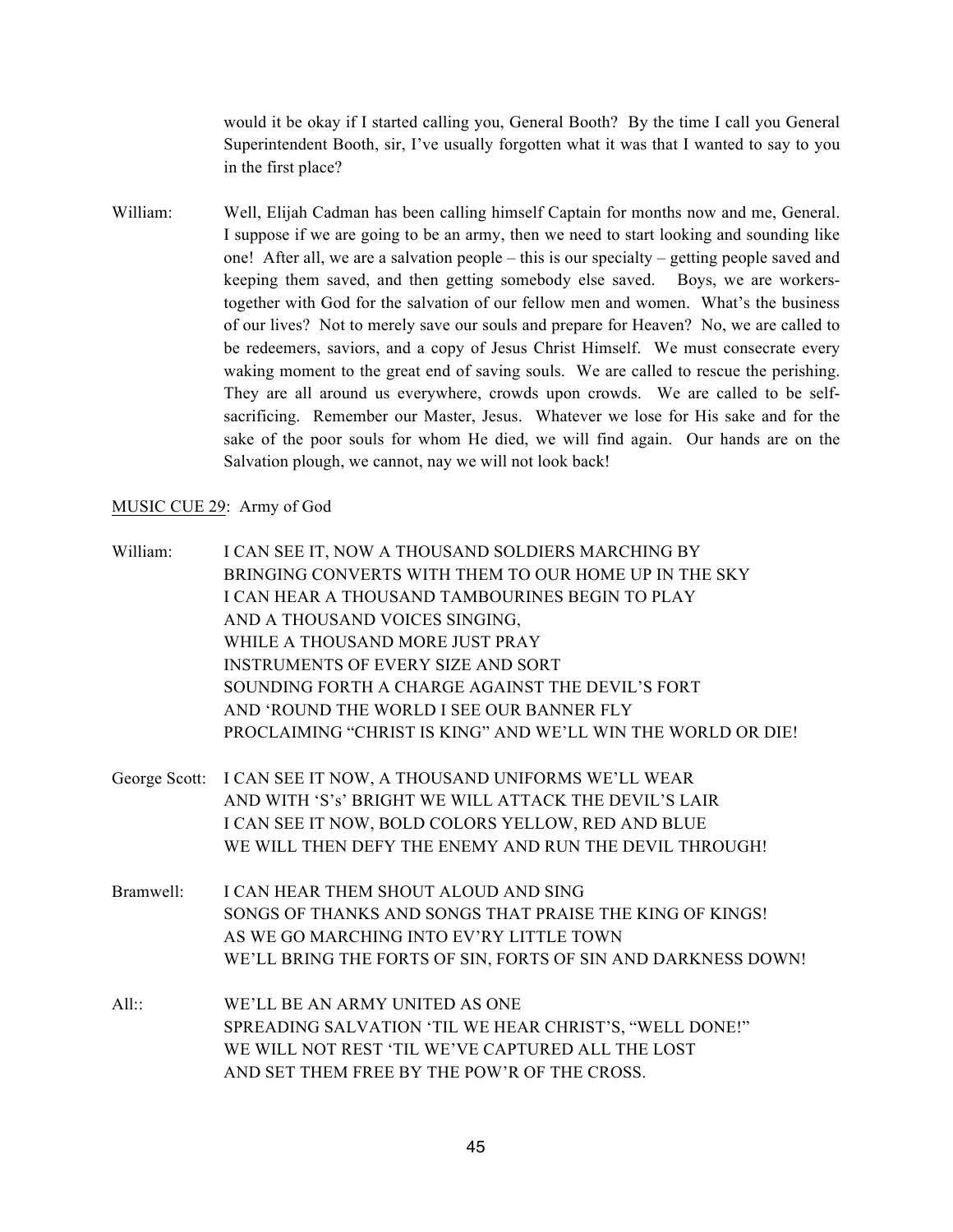| William:  | I CAN SEE IT NOW, 'HOLINESS' OUR BATTLE CRY                 |
|-----------|-------------------------------------------------------------|
|           | AND WE'LL PREACH AND TEACH OF HOW OUR GOD CAN SANCTIFY      |
|           | AND BY WORD AND DEED WE'LL SHOW THE WORLD THAT WE ARE TRUE  |
|           | WITH OUR FAITH AND HOPE AND TRUST THEY'LL BE AMAZED AT WHAT |
|           | WE DO                                                       |
| Railton:  | <b>ROUND THE WORLD OUR ARMY WILL BE KNOWN</b>               |
|           | WE WILL FACE THE FOE EVEN WHEN STONES ARE THROWN            |
| Bramwell: | THIS ARMY WILL BE CALLED A FORCE FOR RIGHT                  |
|           | BY THE SPIRIT'S POW'R HE WILL LEAD US IN THE FIGHT!         |
|           |                                                             |

(They begin moving downstage, in front of scrim. Kate, who is in uniform, enters and brings William his tunic and 2 others bring Bramwell and Railton their tunics.)

Add choir: WE'LL BE AN ARMY UNITED AS ONE SPREADING SALVATION 'TIL WE HEAR CHRIST'S "WELL DONE!" WE WILL NOT REST 'TIL WE'VE CAPTURED ALL THE LOST AND SET THEM FREE BY THE POW'R OF THE CROSS

SCRIM CUE: DOWN (to allow cast to take their places) SCRIM GRAPHIC: A Salvation Army flag in motion

> WE ARE THE SALVATION ARMY ARMY OF GOD. ONWARD TO CONQUER THE WORLD WITH FIRE AND BLOOD ONWARD TO CONQUER THE WORLD WITH FIRE AND BLOOD.

SCRIM CUE: UP

RP GRAPHIC: The flag morphs into a globe and all around it, swirls the *The Salvation Army* in various languages.)

> AND NOW, HALLELUJAH! THE REST OF MY DAYS SHALL GLADLY BE SPENT IN PROMOTING HIS PRAISE WHO OPENED HIS BOSSOM TO POUR OUT THIS SEA OF BOUNDLESS SALVATION OF BOUNDLESS SALVATION OF BOUNDLESS SALVATION FOR YOU AND FOR ME!

(Gutter and the Slum cast begin to come out and attach themselves to various groups of officers, who happily welcome them and place their arms around them, as they all sing. Doctor comes out, in uniform, pushing his cart that has a sign on it advertising the Trade Department.)